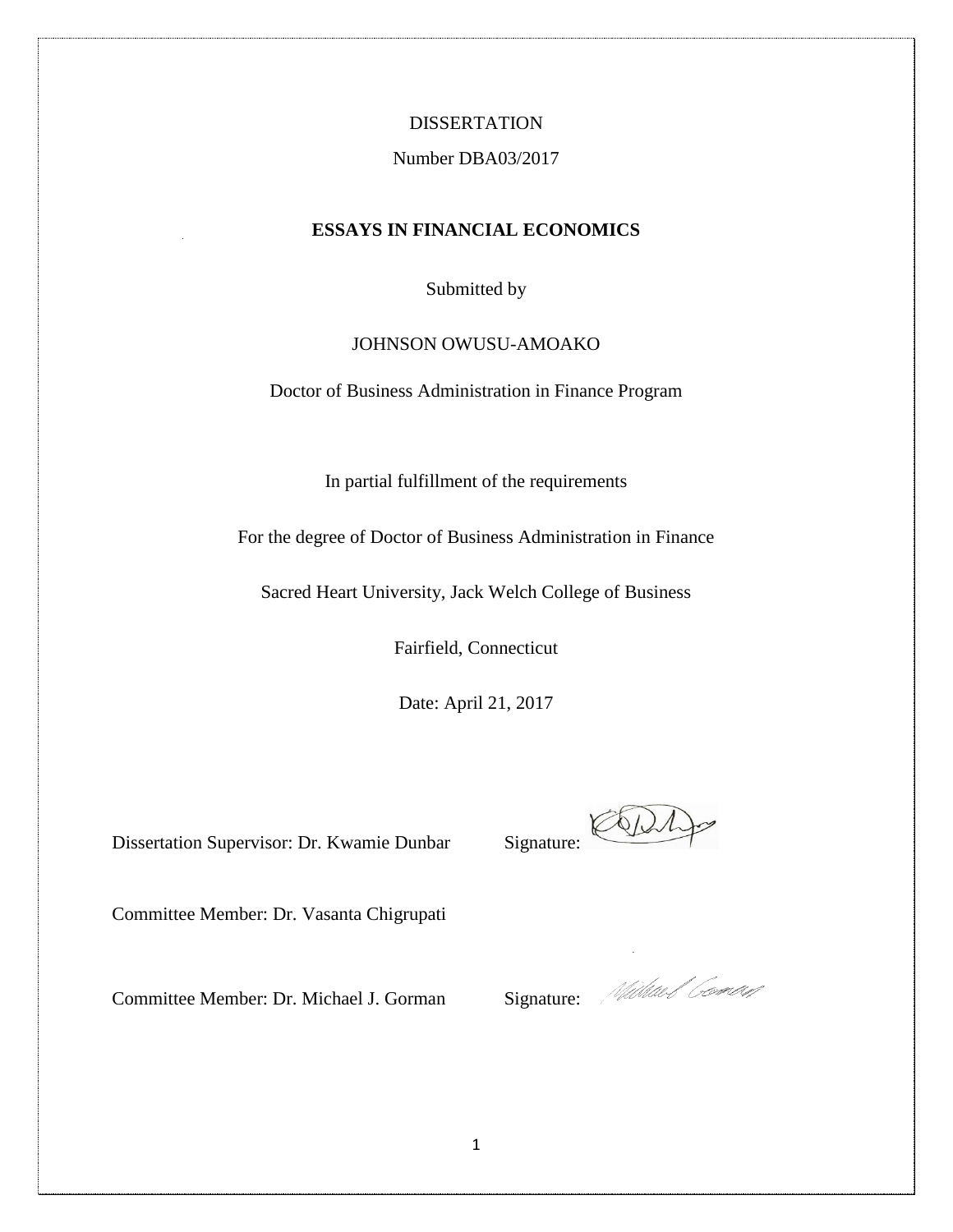# Essay 1

# An Empirical Analysis of the Impact of Credit Default Swap Rates on Short-Term Interest Rates

# **Abstract**

In this study, we empirically investigate the impact of credit default swap rates on shortterm interest rates. We find that CDS rates significantly impact short-term interest rates. The impact remains significant after controlling for inflation and unemployment. Applying co-integration test and vector error correction modeling, the study also finds a causal relationship between CDS rates and short-term interest rates. These relationships are confirmed through autoregressive conditional heteroscedasticity (ARCH), exponential generalized ARCH [EGARCH] and vector auto-regression (VAR) analyses. The empirical results have important implications in setting short-term interest rates. A regular revision of policy targeting to capture the continual changes in CDS rates is inferred.

**Keywords:** Derivatives, Federal Funds Rates, OLS, ARCH, EGARCH, VAR

**JEL Classification:** C320, E520, E580, G210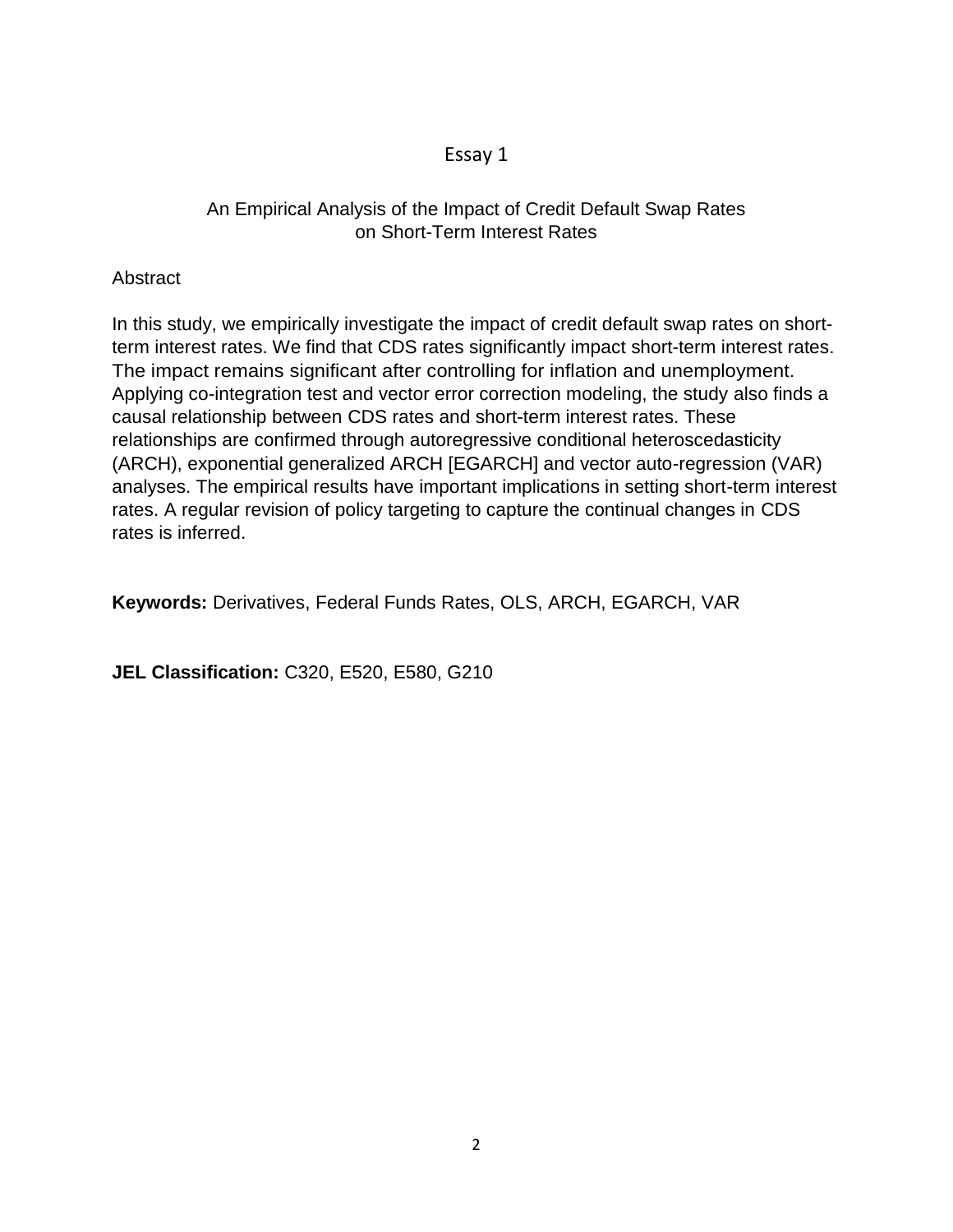## **1.0 INTRODUCTION**

This study examines the impact of credit default swaps (CDS) rates on shortterm interest rates policy. CDS is essentially an insurance policy that protects a buyer against the loss of principal on a bond in case of a default by the insurer. The buyer of the CDS is obliged to pay periodic premium to the seller over the life of the contract. The use of credit default swaps increased over time. Between 2002 and 2007, gross notional amounts outstanding grew from below USD 2 trillion to nearly USD 60 trillion. By the end of 2007, the outstanding amount was \$62.2 trillion, falling to \$38.6 trillion by the end of 2008. Currently, CDS is the dominant credit derivative with almost 50% market share. The primary purpose of a credit default swap contract is to provide protection to the purchaser of a debt instrument in case of default or a related credit event, serving as credit quality, or to hedge a long position in the debt or equity of a reference entity. An investor in a CDS contract pays an annual premium to the seller of the contract. If a credit event such as default of the underlying reference entity occurs, the seller buys the underlying debt instrument from the investor at par. The annual premium thus reflects the market price of the credit risk with respect to the underlying instrument.

Over the last few years, large-scale use of financial derivatives including CDS, has become a key feature of financial markets and this utilization continues to grow. The unprecedented pace and growth of these financial derivatives has been a driving force in the financial system. In fact, Townend (1995) reported that the growth and use of derivatives has impacted the quality indicator of monetary policy including monetary and credit aggregates.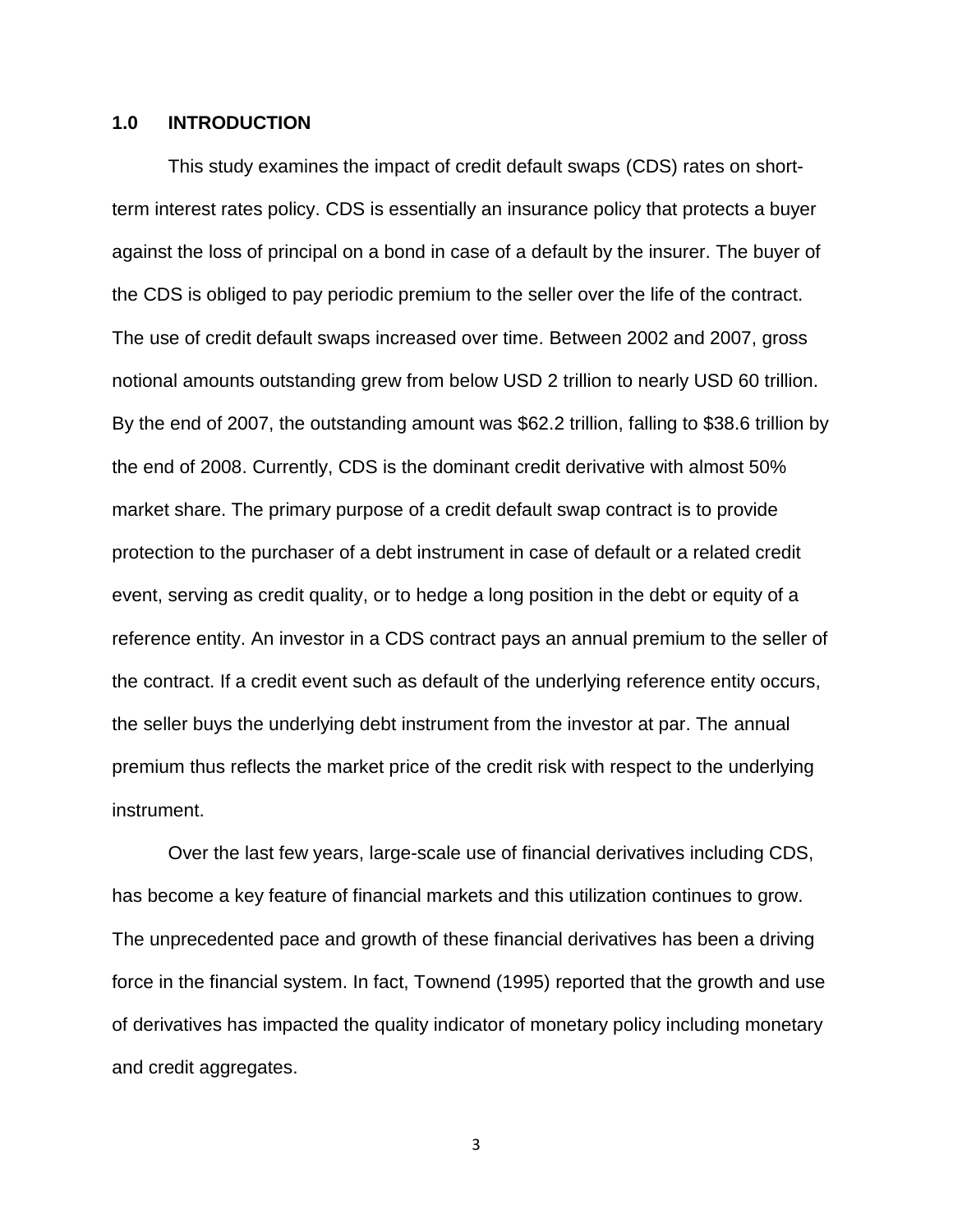There are several ways in which the growth of derivatives has impacted the short-term interest rates and monetary policy. Firstly, derivatives have changed the demand for money, as evidenced by reduced transaction costs, and low-cost risk management alternatives which reduces the speculative demand for money (Mullins, 1997). Secondly, derivatives provide competing alternatives to the broader monetary aggregates; this is because the low-cost hedging of the price risk of traded assets has transformed market instruments into lower-risk instruments that compete with interestbearing components of the broad-aggregates (Mullins, 1997). Thirdly, the growth and use of derivatives has also impacted credit aggregates through its impacts on the improvements in risk management. This capability enables banks to lend out more flexible credit alternatives on improved terms to borrowers.

#### **1.1 Overview of Financial Derivative Products**

Derivatives comprise a broad range of products that impute their values from varying asset classes. They include equity, interest rate, commodity, foreign exchange and credit derivatives. Equity futures and options on broad equity indices are the most commonly cited equity derivatives. They are useful hedging instruments. Trading in these products commenced in 1982. Other traded equity derivatives are equity-swaps in which an investor pays the return on a stock and receives in return a floating rate. Interest rate swap is the most popular interest rate derivative. Here, for example, a bank may agree to make payments to a counterparty based on a floating rate in exchange for a fixed interest rate payment. In another form, interest rate futures contract allows a buyer to lock in a future investment rate. This is useful due to their ability to provide information on market expectations of future monetary policy decisions by the Federal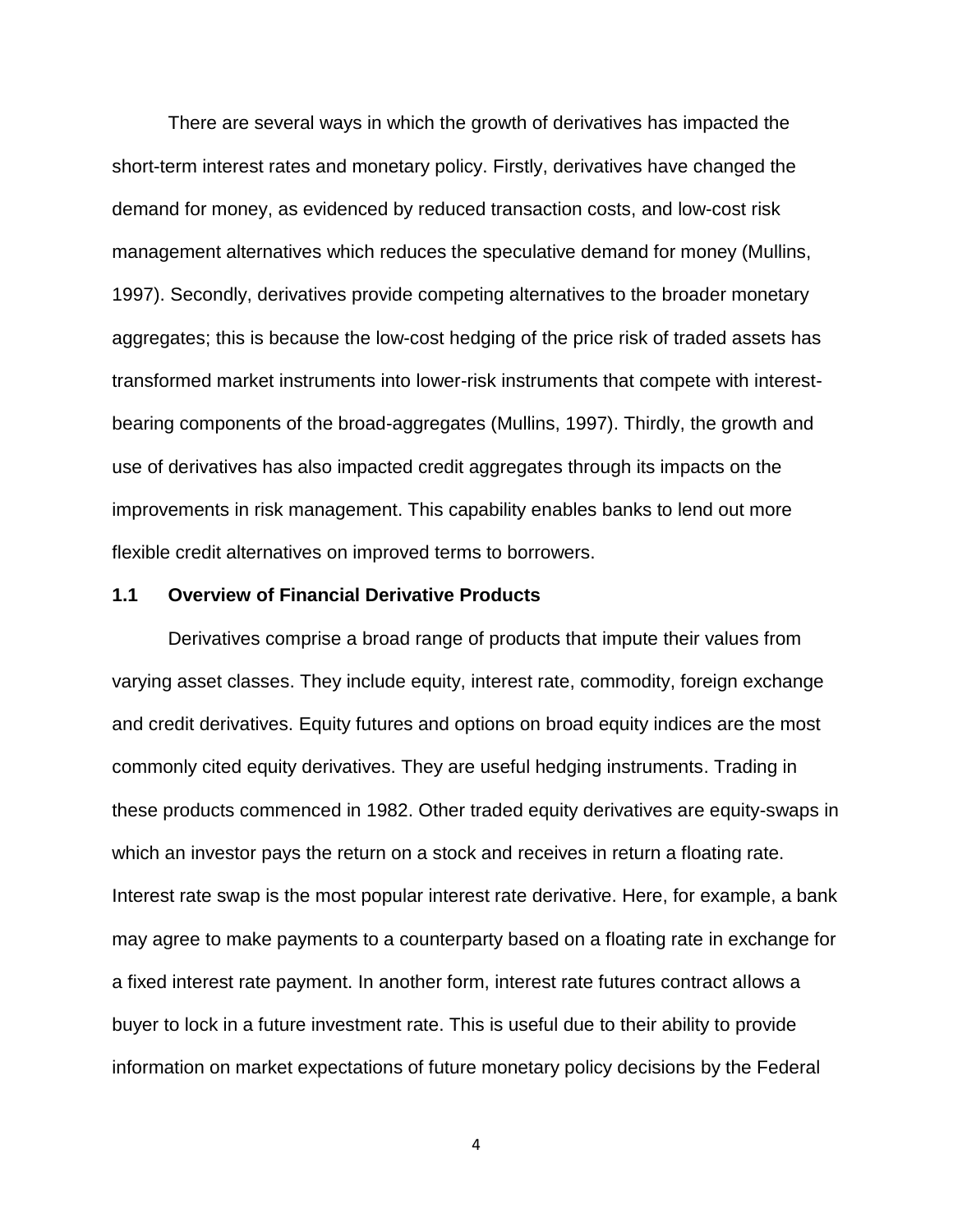Reserve in the US (Carlson et al 2006). Credit derivatives are touted as the earliest market because of problems encountered with storage, delivery and seasonal patterns. It allows price volatility to be effectively hedged to better reflect the market supply and demand situations.

Foreign exchange derivatives arose due to the increasing financial and trade integration across countries. Participants demanded protection against exchange rate movements. A forward exchange contract is stated as the popular tool for hedging. Another type is the use of cross-currency swaps in which parties involved exchange payments of principals and interest in different currencies.

Finally, credit derivatives come into play when a participant makes a promise to pay another contingent upon the occurrence of a credit event. The credit event could be failing to pay, filing for bankruptcy, etc. The fastest growing among credit derivatives is the credit default swaps (CDS). Hence this essay focuses on the impact of CDS rates on short-term interest rates policy.

#### **1.2 Overview of Federal Funds Rates (Short-Term Interest Rates)**

The short-term interest rates are of fundamental importance to financial markets. Interest rates are key inputs into the valuation of securities that are traded in the financial markets. Theoretical research has sought to understand short term interest rates. Empirical research on interest rates include valuation, prediction and hedging.

The Federal Reserve Bank (Fed) is charged with maintaining the stability of the nation's financial system and takes actions to raise or lower short-term interest rates in an effort to keep the economy stable. When the Fed cuts short-term rates, it does so by cutting the rate that banks charge each other to borrow money. The rate reduction is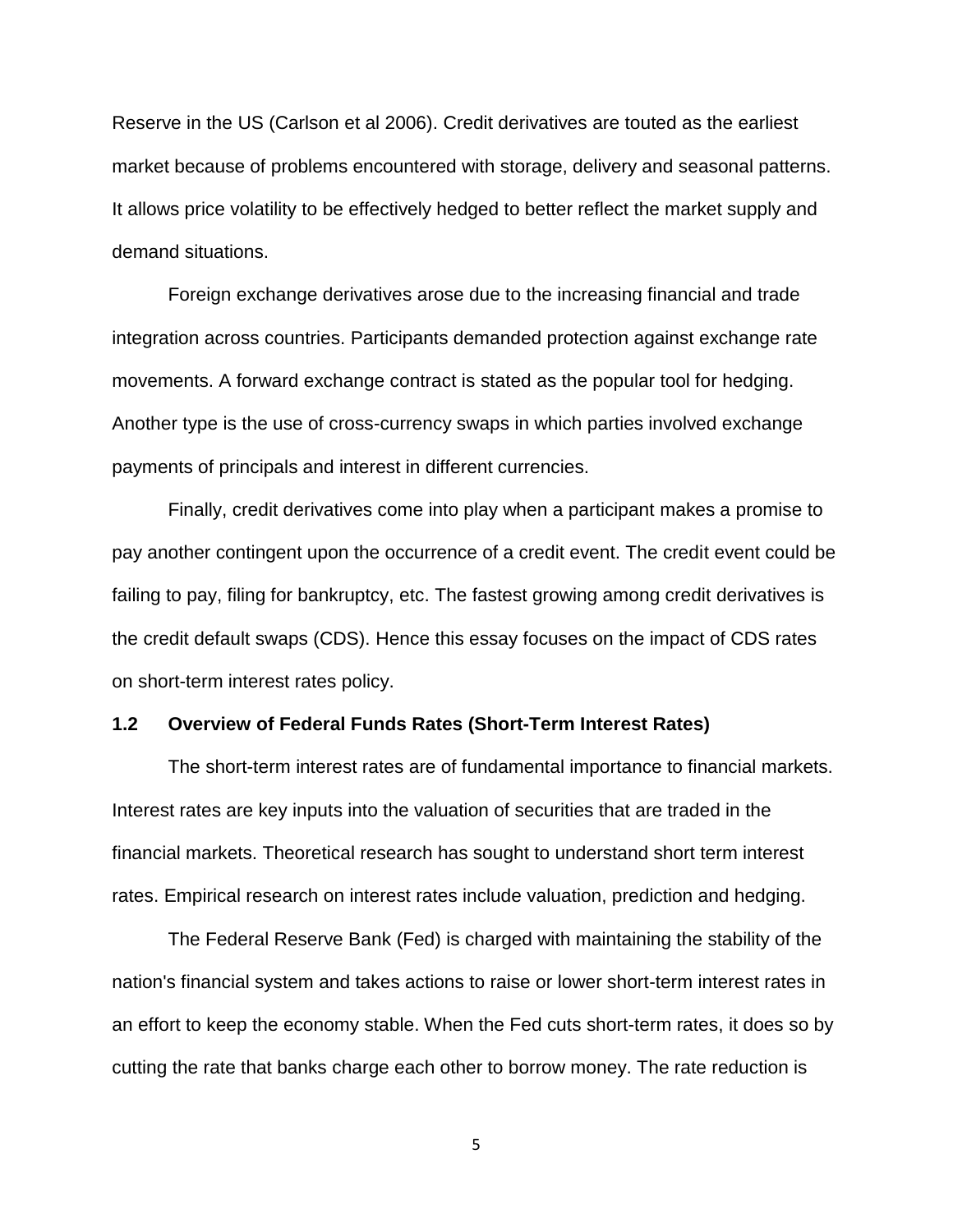eventually passed on to businesses and consumers. The same thing happens in the reverse when the Fed raises short-term rates.

In a growing economy, companies become more profitable, there is low unemployment rate and consumers' spending increases. In such situations, the Fed acts to raise short-term rates to prevent inflation. However, raising interest rates slows the economy. Higher interest rates mean higher borrowing costs for individuals and businesses, and that usually means there is less money to spend elsewhere.

On the other hand, when the economy is contracting, the Fed nudges short-term rates lower. Lowering rates makes it less expensive to borrow money. Consumers and businesses can afford to buy more products and services. That speeds up the economy, keeps people employed, and keeps the economy from sinking into a recession.

#### **1.3 Derivatives Impact on Federal Funds Rates (Short-Term Interest Rates)**

Interest rates are the main transmission mechanism of monetary policy. A tightening of monetary policy leads to an increase in the nominal interest rate, which in turn translates to an increase in the real interest rate due to price stickiness. This real interest rate increase reduces investment and consequently output falls.

A growing number of studies have argued that derivatives increase the speed with which monetary policy actions are transmitted through the financial system. Vrolijk (1997) analyzed the effect of the broader derivatives markets on the channels of monetary policy transmission. He argues that derivatives trading speeds up the effect of policy transmission on financial asset prices. This is because of the derivatives' ability to lower transaction cost and reduce frictions. As such, new information is easily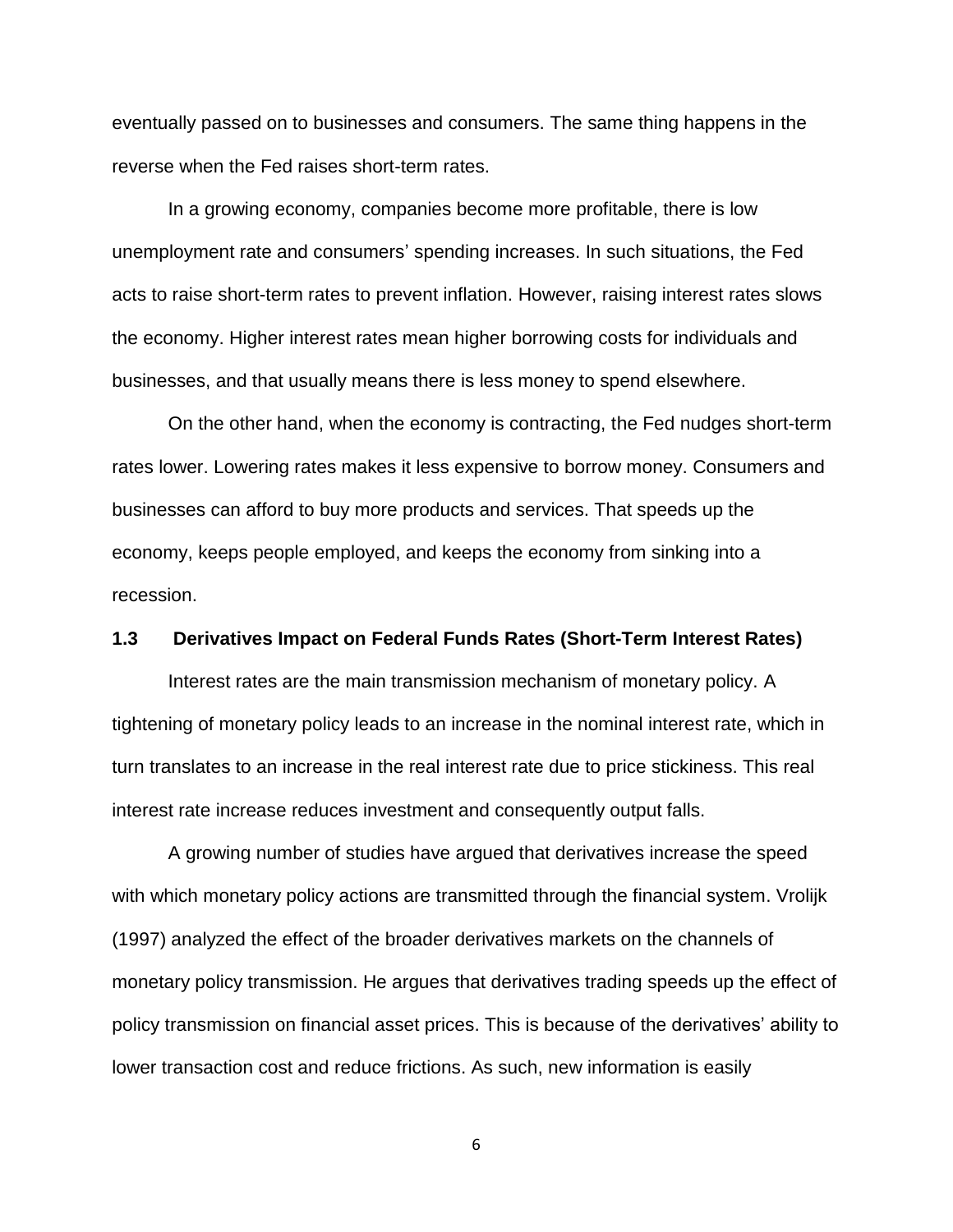incorporated into asset prices. This effect is supported by Cohen (1996), who found that derivatives accelerate the incorporation of new information into asset prices. Mullins (1997) concluded that derivatives have increased the liquidity, depth, flexibility and transactional efficiency of foreign markets thereby enhancing trading and hedging opportunities.

The transmission mechanisms of monetary policy work through various channels, affecting different variables and different markets at various speeds, which can be intensified by the presence of derivatives. As indicated earlier, the main channel is the short-term interest rates. Although derivatives may affect the relation between interest rates and aggregate spending through the redistribution of risk, the sensitivity of spending is affected to the extent derivative can facilitate the shifting of the risk.

From the above overviews, it is apparent that the derivative market is well established yet studies of the impacts of the market on the link between short-term interest rates policy induced changes in the financial variables, aggregate spending and inflation have resulted in less substantial conclusions. It seems natural to query whether large policy actions would be necessary to achieve a target result for aggregate spending. A second query appears to be should the setting of interest rates be reexamined or recalibrated to reflect the effectiveness of innovations in financial and economic environments? It is time policy makers re-examined the impact of derivative markets on policy because several studies have shown various impacts on different financial market and products. The rationale of the study is threefold: to inform shortterm interest rates policy formulation and interventions, to understand the behavior of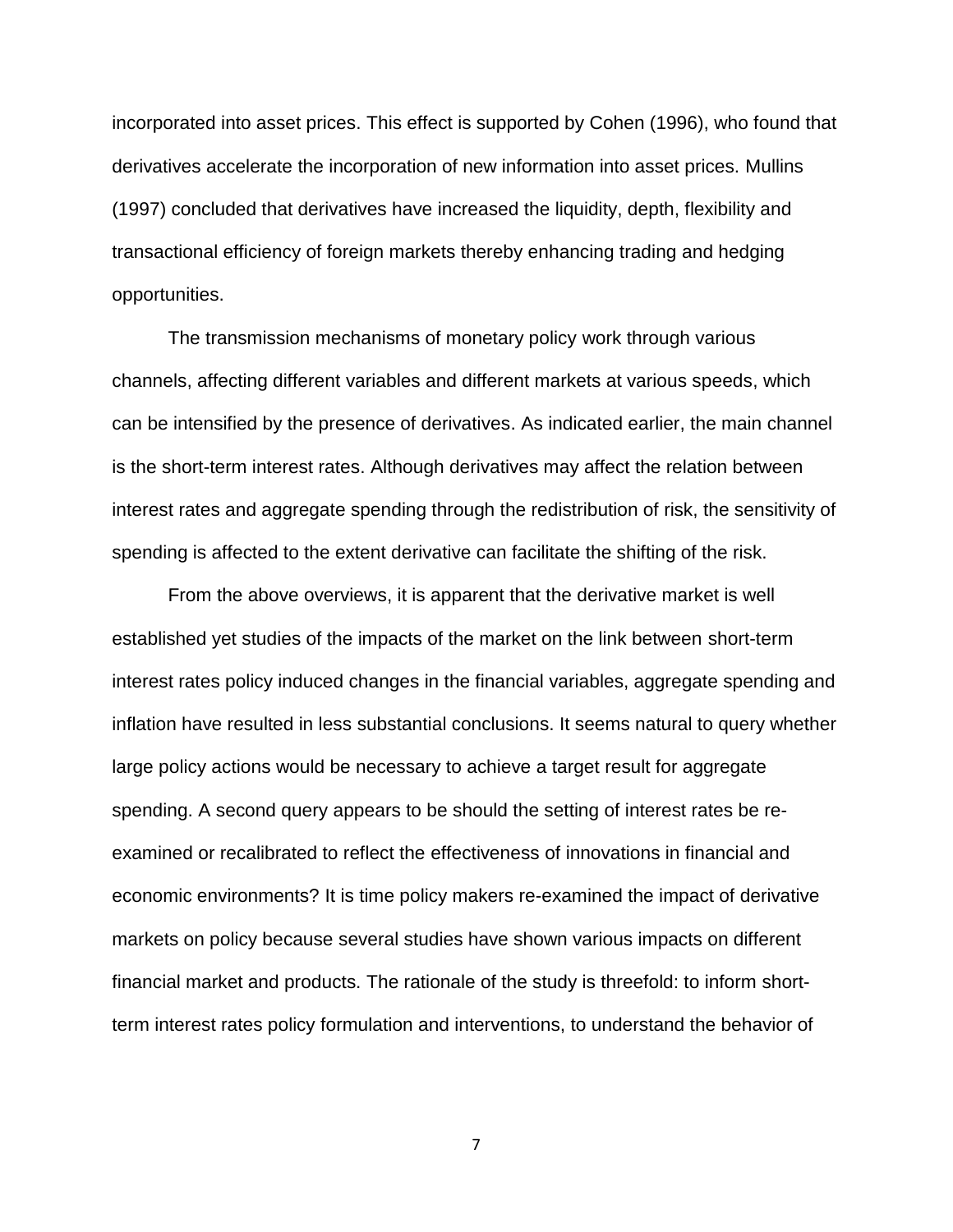interest rates policy due to changes in the financial sector and the need for central banks to monitor developments in financial innovation.

The empirical results yield some interesting findings on the impact of CDS rates on short-term interest rates. First, the results indicate a negative relation between fed funds rates (short-term rates) and CDS rates even after controlling for inflation and unemployment. The regression model improves with the introduction of auto-regression that accounted for almost 30% persistency. Vector error correction modeling indicates both short and long run association between CDS rates and the short-term interest rates. Finally, the study finds that these results are confirmed with ARCH/EGARCH and impulse response analysis. The study also finds that in setting short-term interest rates, central banks need to closely monitor the financial markets.

The study contributes to existing literature in several ways. First, the study extends the literature on the roles of CDS rates on short-term fed funds rates. Second, these findings contribute to literature on the need for central banks to understand the behavior of fed fund rates due to changes in the financial sector.

The remainder of the paper is organized as follows. Section II of the paper presents literature review covering available papers on the subject. Section III discusses the data description and summary statistics. Section 4 presents the econometric analyses conducted and discusses the results from the analyses. The Conclusion, Section IV, presents summary, findings of the study and provides some policy recommendations.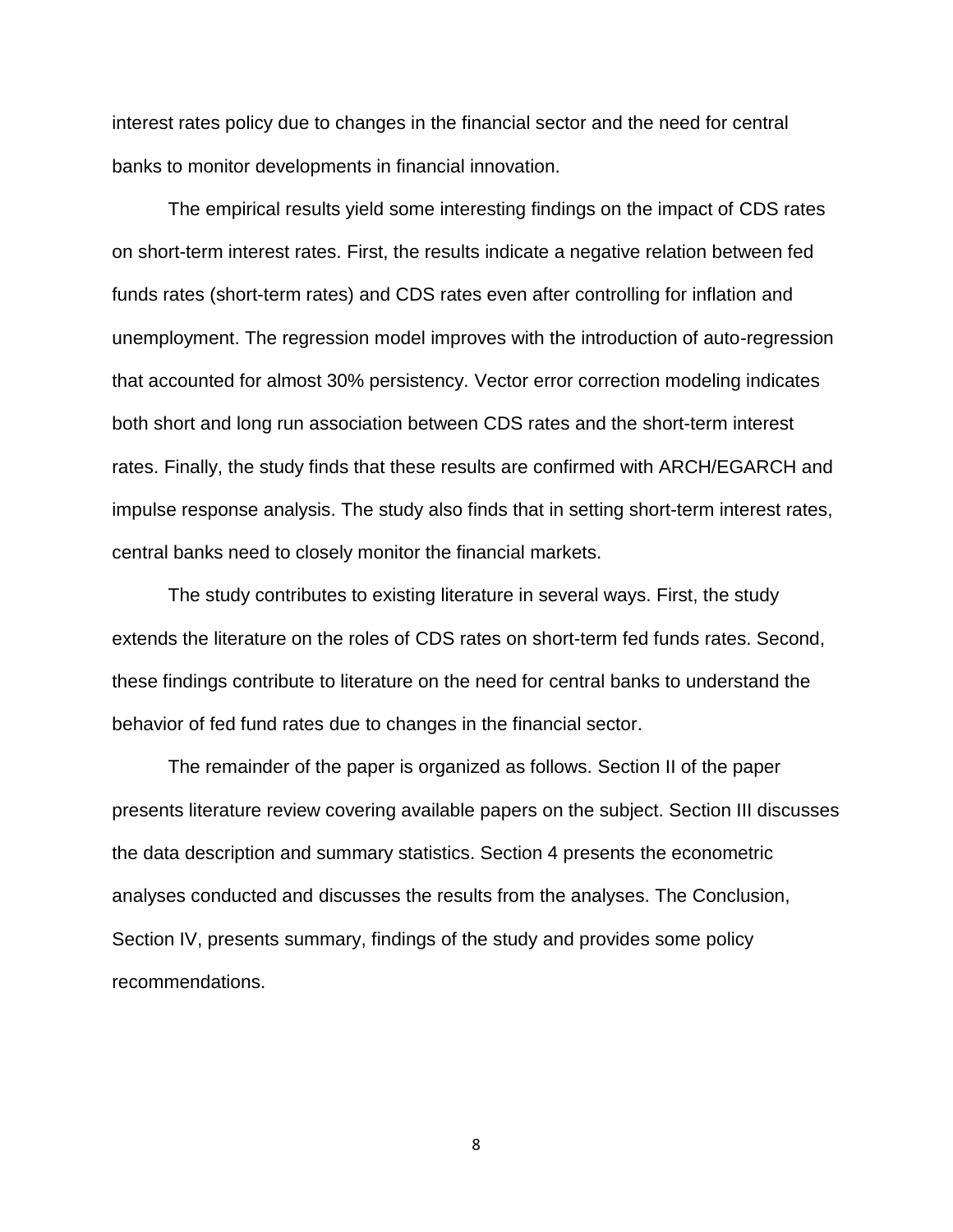### **2.0 RELATED LITERATURE**

Financial innovation has been a driving force in the financial system. Tufano (2002) broadly categorizes financial innovations into two types, product and process innovations. Product innovation can be illustrated by corporate securities or derivative contracts, while process innovation can be demonstrated by new means of distributing securities, processing transactions or payment system technologies. The emergence of financial derivatives is perhaps the most notable financial innovation. Since derivatives play a crucial role in risk management, they exert considerable influence on the effectiveness of monetary policy, which works through the financial system and its efficacy requires a stable and functioning market place.

Financial innovation has widespread impact on the effectiveness of monetary policy. For example, per Singh *et al* (2008), the use of derivatives has two important implications for monetary transmission. First, it may improve transmission by extending the impact of changes in policy rates from short-term interest rates to the prices of assets in other markets as derivatives increase asset substitutability across financial markets. A second implication of the greater use of derivatives is that it may help create a less abrupt or extreme financial market reaction to monetary policy changes because these instruments are designed to help hedge firms from unexpected changes in their revenues and debt-servicing costs.

Fender (2000) investigated the impact of corporate risk management strategies on monetary policy transmission. He used a single model of a broad credit channel of monetary policy transmission to argue that information asymmetries create incentives for corporate hedging programs. These policies in turn diminish the impact of monetary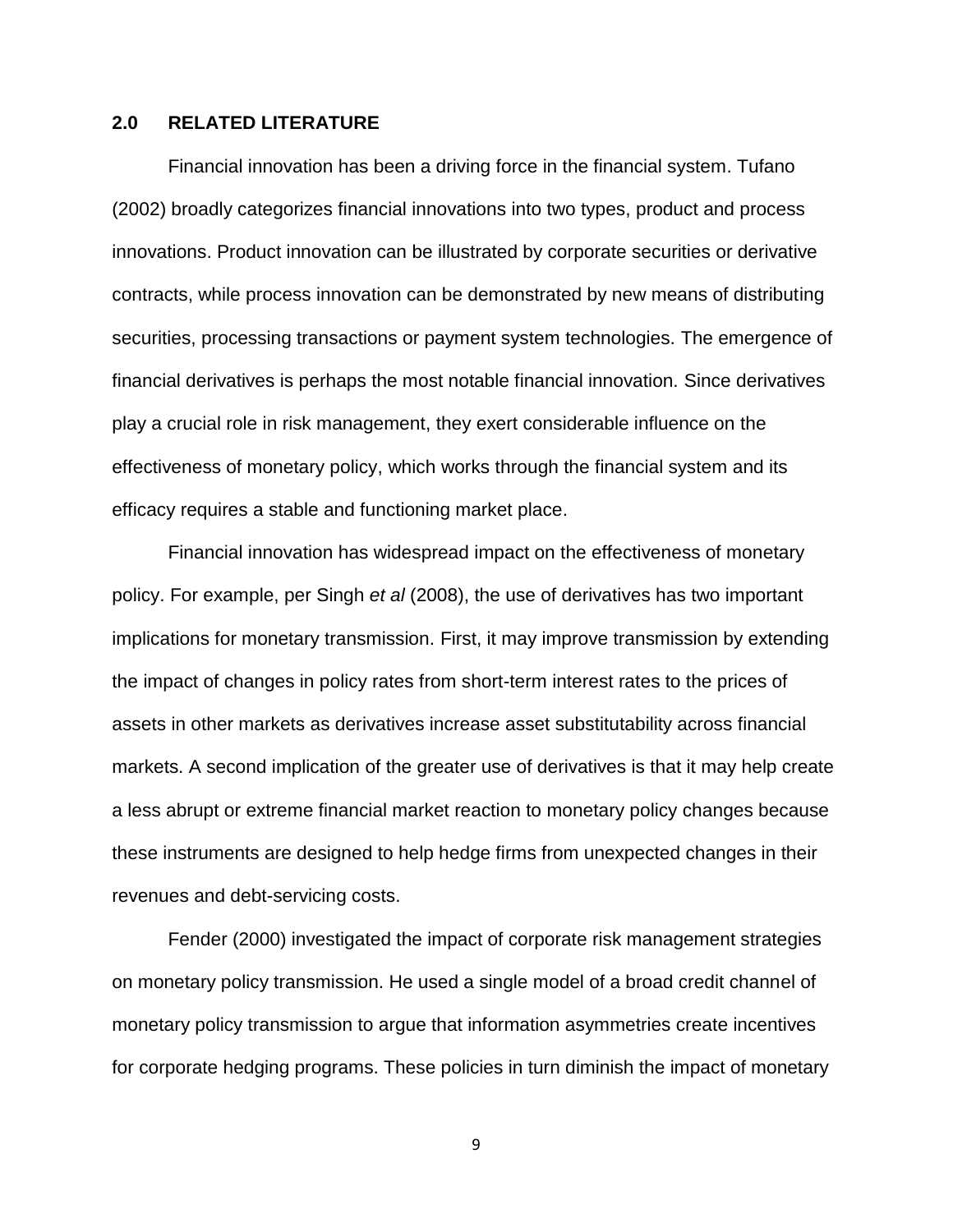measures and is reduced to a cost of capital effect. In an earlier related study, Froot *et al* (1993) had shown that if information asymmetries increase the cost of external finance, incentives are created for firms to manage corporate risk. Derivative instruments allow firms to manage such financial risk in a way that grant them protection against changes in the monetary policy stance thereby reducing the real effects of monetary policy.

Hirtle (2009) explores whether the use of credit derivatives is associated with an increase in bank credit supply. He found limited evidence, thereby concluding that the benefits of the growth in credit derivatives may be narrow. This finding is supported by Goderies *et at* (2001). They found that banks that adopted advanced credit risk management techniques experience a permanent increase in their target loans levels of around 50%.

Gomez *et al* (2005) studied derivatives markets' impact on Colombian monetary policy. Utilizing an investment model, the impact of the use of interest rate and exchange rate derivatives in the dilution of the Colombian monetary channels is verified. However, their empirical study suggests that monetary policy lost effectiveness only in the short run. In a similar study, Loutskina and Straha (2006) and Edwards and Mishkin (1996) also find evidence of the weakening of bank lending with the advent of financial innovation such as derivative instruments.

Studies by Ignazio (2007) indicate that financial innovation has opened up new opportunities in the financial sector and have increased markets participants. These developments have increased the range of financing and investments, and have also changed the role of banks to include expanded diversification in terms of their portfolios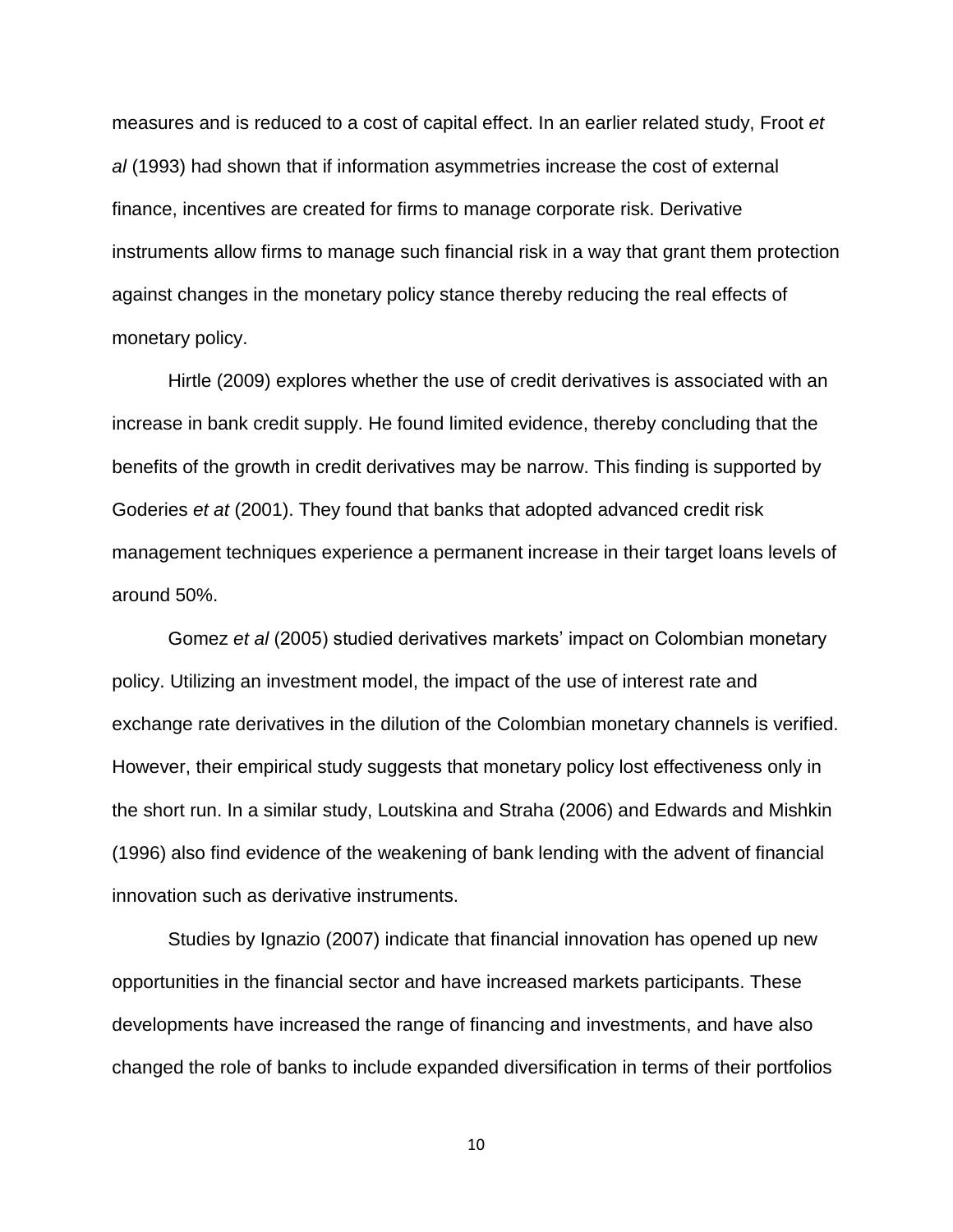and sources of liquidation. Such developments have affected the speed and strength of monetary policy transmission in the economy. This has resulted in more complete and liquid financial markets. Changes in interest rates are more readily transmitted to the whole term structure and more generally to asset prices. The increasing use of financial and non-financial assets in firms and households implies that the effect of monetary policy through changes in asset prices and related wealth effects are likely becoming larger while weakening the bank lending channel. This is, in part, because a wide range of borrowers are now able to use financial markets as a substitute for sources of funding. The relevance of the bank lending channel is thus affected negatively by the emergence of non-bank lenders.

Per Noyer (2007), financial innovation fosters rapid dissemination of information and its faster incorporation into the financial markets. This is especially true for monetary policy decisions and can therefore increase the effectiveness of monetary policy transmission, particularly, via the interest rate channel. In addition, Noyer (2007) indicates that financial innovation contributes to an increased holding of financial assets by lowering transaction costs and facilitating arbitrage, hedging, funding and investment strategies. Financial innovation also gives firms broader access to securities markets, which may reduce information asymmetries at the source of the credit channel and therefore weakens this channel. Also, financial innovation, per Noyer (2007), results in greater integration of domestic and international markets. This should strengthen the exchange rate channel as exchange rates become more sensitive to interest rates differential between currency areas.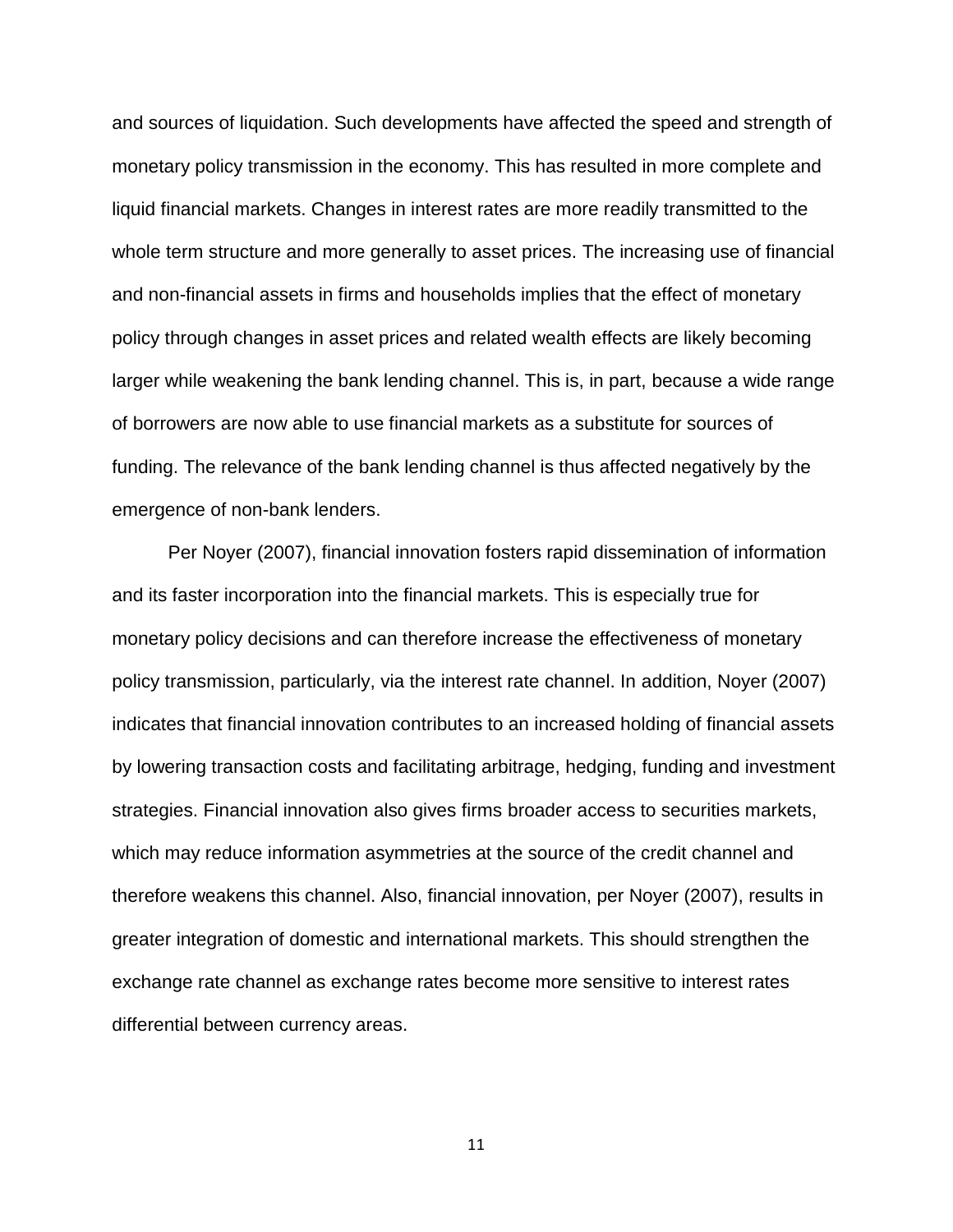Ho (2006) examined the linkages among financial innovation, growth and monetary policy transmission mechanisms. The author identifies interest rate channel, exchange rate channel and asset channel as the three main channels through which financial innovation can affect monetary policy. He argues that monetary policy targeted at aspects of macroeconomic variables is essentially a financial process, with the financial system as the interface linking central banks policies and the real economy through monetary policy transmission mechanisms. Hence, any innovative development that affects the structure and conditions of financial markets will have the potential to also influence transmission mechanisms. Ho (2009) further indicates that financial innovation influences the structure of financial markets, the financial behavior of economic agents and the types of financial products traded. It therefore influences the entire monetary transmission mechanism, and adds uncertainty to the financial environment in which central bank conducts monetary operations.

Resina (2004) appears to agree with Ignazio's (2007) findings by contending that financial innovation tends to make existing relation between monetary and nonmonetary variables much more unstable and unpredictable. This is because the range of financial assets available and their increased substitutability have made monetary aggregates difficult to interpret. Thus, there has been a trend toward downgrading quantitative targets and focusing on levels of interest rates and exchange rates. Therefore, in a changing financial environment, it is inappropriate to use any one monetary variable as the sole guide for monetary policy.

Sang (2005) indicates that the effectiveness of monetary policy transmission mechanism hinges on changing forms and character of financial diversity and the depth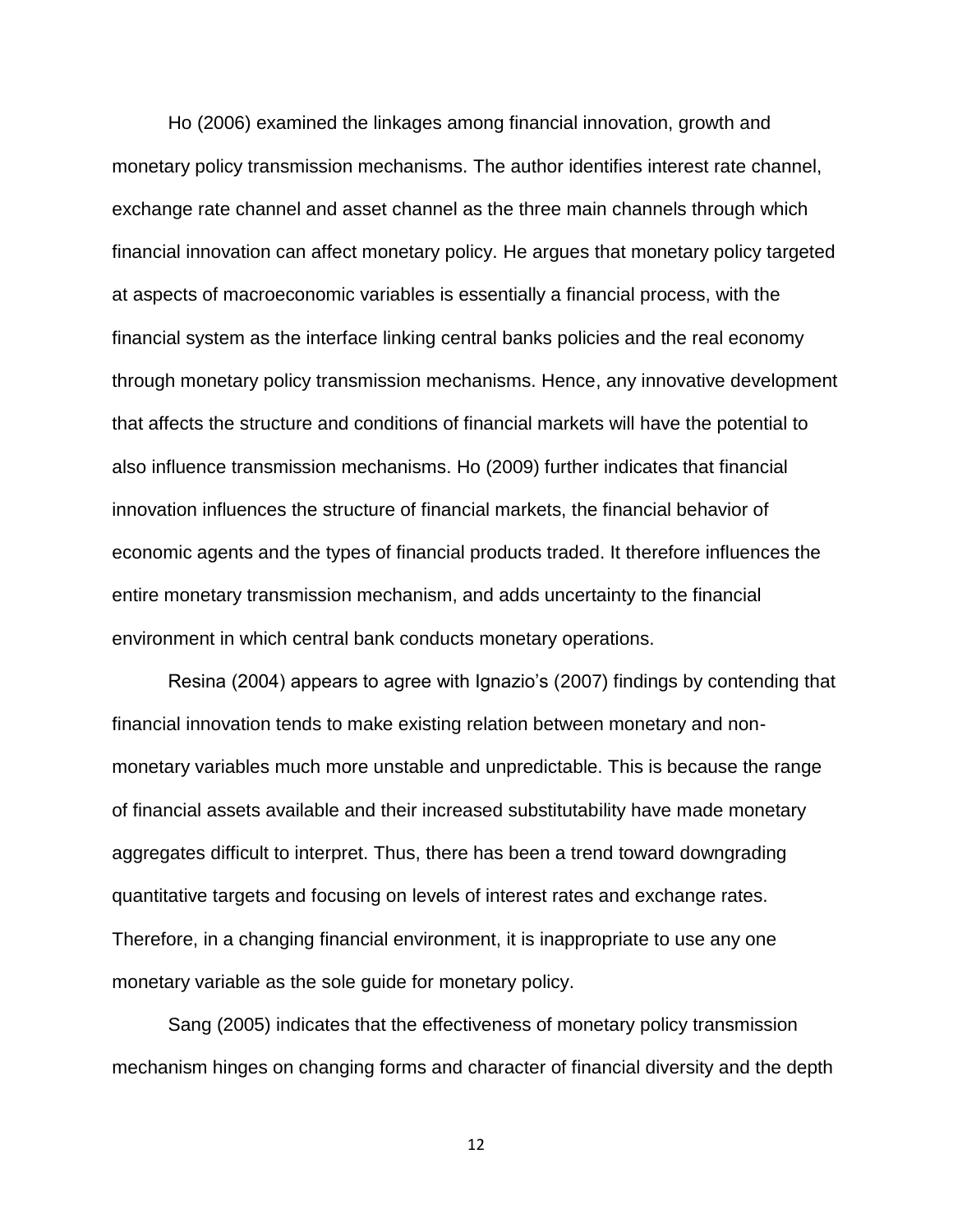of financial markets. In this context, the author indicates that with the increasing role of capital markets, investors have greater option to diversify their financing away from banks through the issuing of bonds and equities. Accordingly, such changes in the financial system impact the effectiveness of monetary policy.

In another study, Singh *et al* (2008) examined how monetary transmission mechanism is affected by financial development. In this empirical study, the authors used two-step Engle-Granger ECM approach to obtain a long-run relationship between market rate of interest and policy rate. The authors then used simple cross-country correlations to gauge the strength of the association between interest rate pass-through and various measures of financial developments including financial innovation indicators. They found that financial market development strengthens the asset price channel, weakens impact of monetary policy on bank lending channel and has mixed impact on the balance sheet channel. According to their results, financial market development leads to faster and larger interest rate pass through. While some aspects of financial market development strengthen the interest rate channel, advancement of payment technology which enables consumption smoothening weakens the importance of the interest rate channel.

In summary, the related literature review indicates that financial innovation have widespread impacts on interest rates transmission mechanisms with disparate implications on their effectiveness. Financial innovations create new products and systems of financial services delivery that should not be ignored in the setting of shortterm interest rates. It is imperative to understand how interest rates policy affects the economy at a point in time, and policy-makers must have an accurate assessment of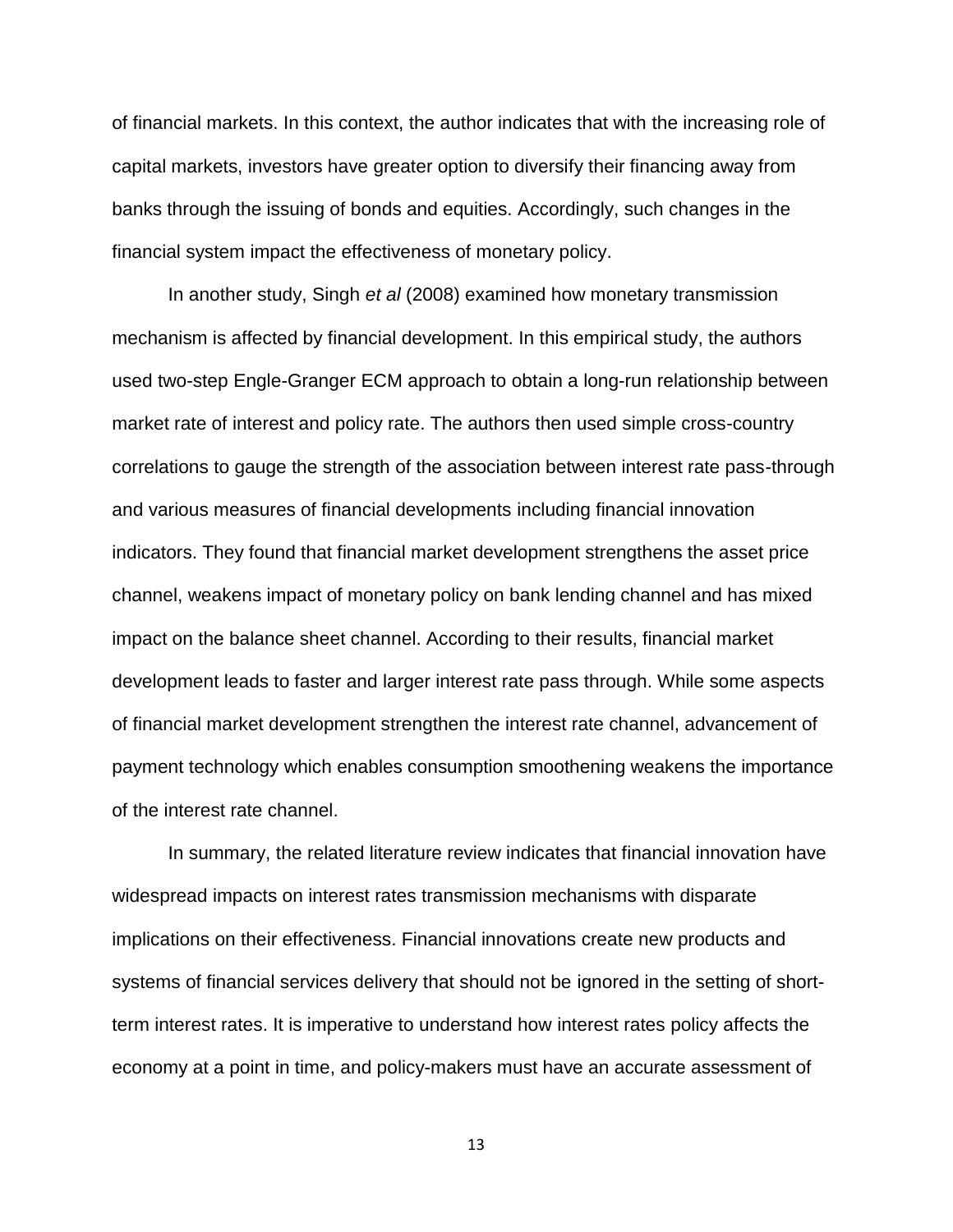the timing and effect of their policies on the economy. Hence this study will seek to interpret how the increasing and varied use of derivative products, in particular CDS rates, can inform the setting of short-term interest rates policy.

This paper aims to extend the existing literature by examining how CDS rates influence the short-term interest rates policy. It is important that the real effects of CDS rates shocks are well understood and considered by central banks in policy formulation.

### **3.0 DATA DESCRIPTION AND SUMMARY STATISTICS**

The choice of variables in this study is driven by a recursive identification strategy, as in Hamilton and Jorda (2002). The recursive identification strategy allows one to see whether there is any evidence that short-term interest rates policy has changed over time. Other variables included in the analysis are motivated by consideration of macroeconomic variables that are likely to influence policy objectives. Accordingly, the model uses monthly data on the logarithm of CDS rates, effective federal funds rate, logarithm of inflation, and unemployment (as indicated by total nonfarm payrolls in percent change). The data used in the study covered the period November 2005 to August 2016. Monthly short-term interest rates policy data were obtained from the Federal Reserve Economic Database [FRED] and monthly CDS rates data from Bloomberg.

The results indicate that over the study period, short-term interest rates, CDS rates, inflation and unemployment had, respectively, means of 1.27, 89.52, 94.35 and 0.06. Computations of standard deviations resulted in 1.94, 40.20, 5.55 and 0.19 for the short-term interest rates, CDS rates, inflation and unemployment, respectively. Table 1 presents the descriptive statistics of all the variables used in the study. To depict the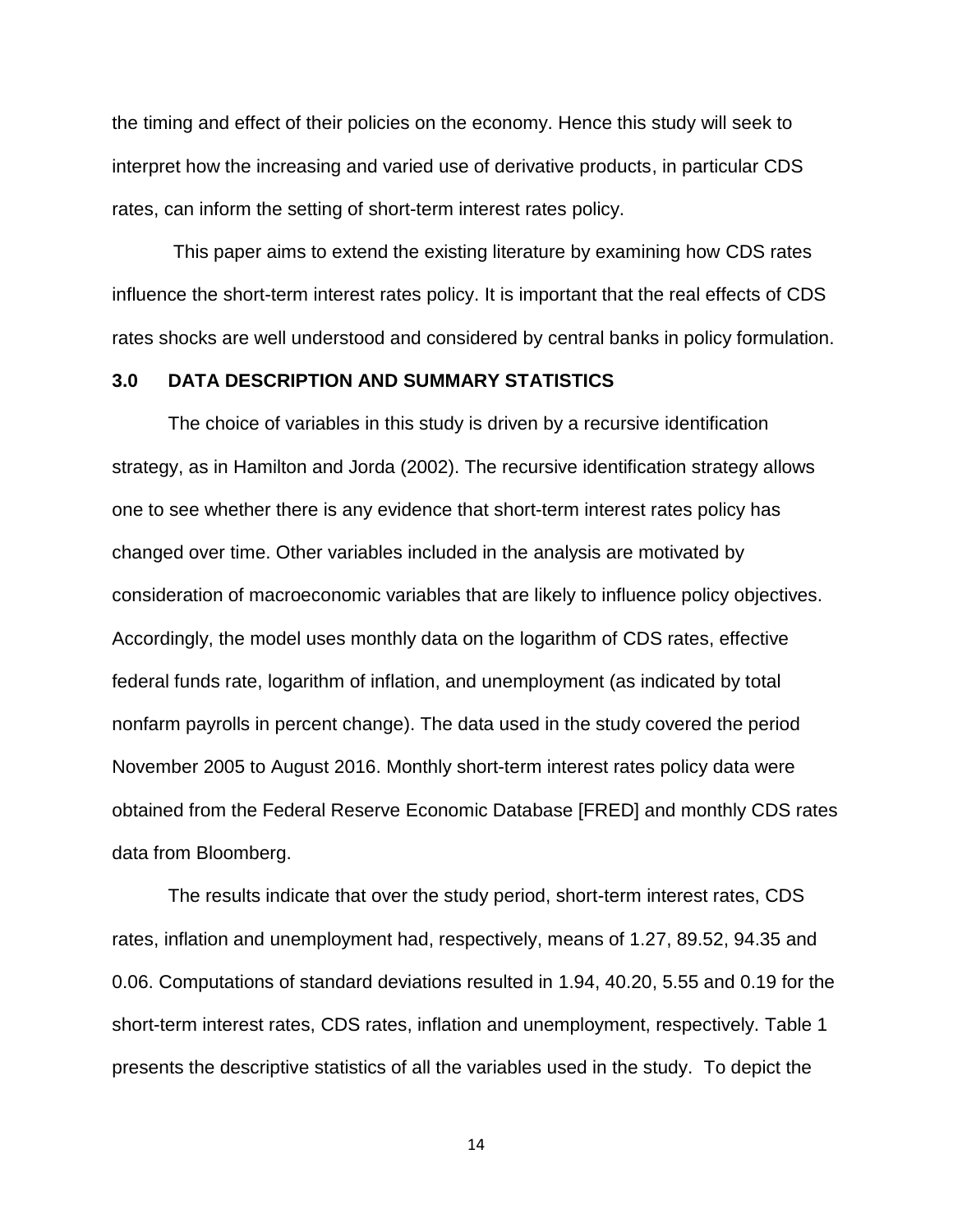variations of the policy variables over the study period, plots are provided in Illustrations

1 and 2.

# **Table 1 - Descriptive Statistics**

Summary statistics of policy variables. The mean, standard deviation, minimum and maximum values of monthly data for fed funds rates, derivatives, inflation and unemployment are presented.

|                                            | No. of<br><b>Observations</b> | Mean  | Median | Maximum | Minimum | Standard<br><b>Deviation</b> |
|--------------------------------------------|-------------------------------|-------|--------|---------|---------|------------------------------|
| <b>Federal Funds</b><br>Rate<br>(fedfunds) | 130                           | 1.27  | 0.16   | 5.26    | 0.07    | 1.94                         |
| <b>CDS Rates</b><br>(cds)                  | 130                           | 89.52 | 85.31  | 238.6   | 31.43   | 40.20                        |
| Inflation<br>(inflation)                   | 130                           | 94.35 | 95.90  | 101.70  | 83.23   | 5.55                         |
| Unemployment<br>(unemploy)                 | 130                           | 0.06  | 0.11   | 0.40    | 0.00    | 0.19                         |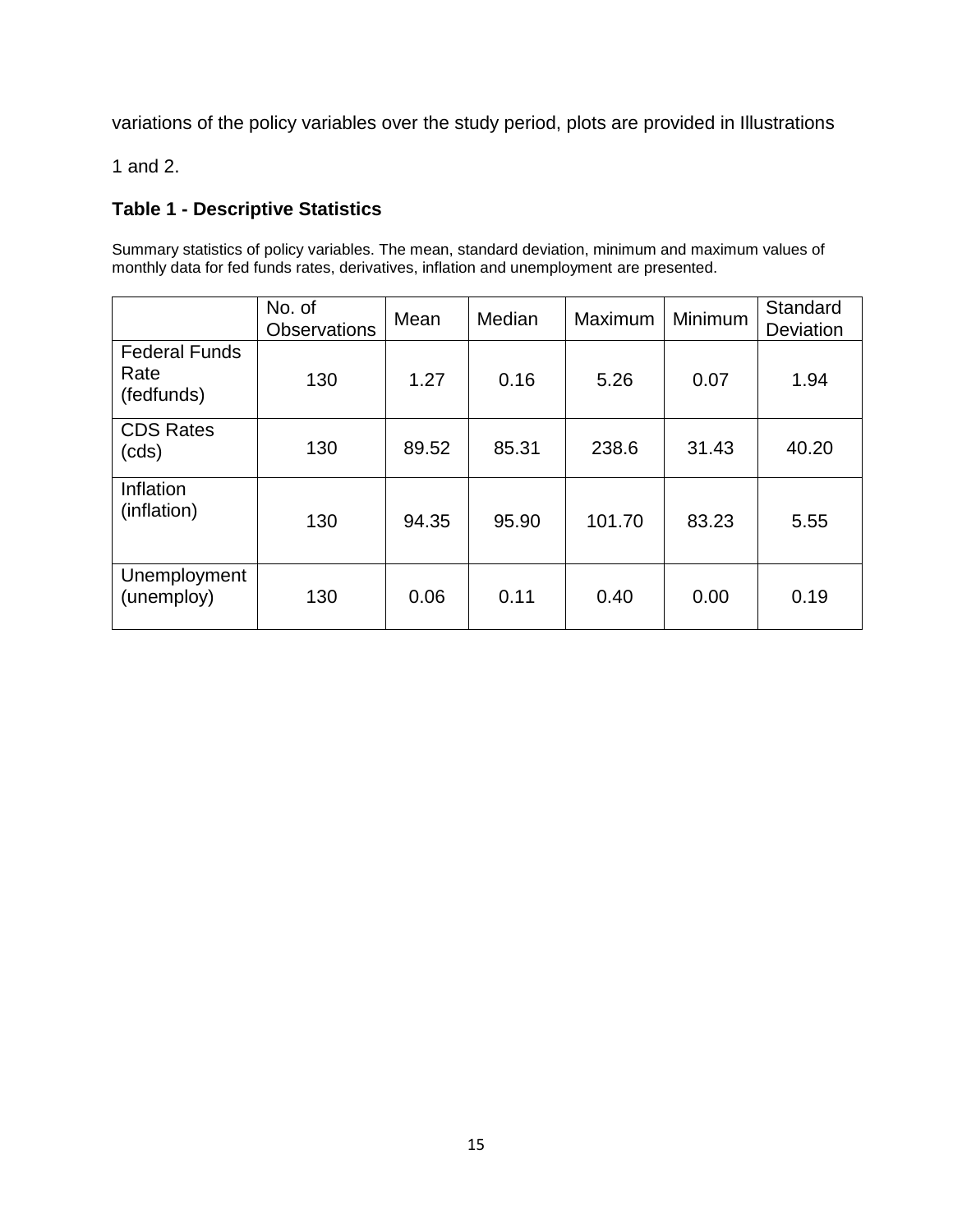

**Illustration 1 – Variation of Derivatives and Inflation Over Study Period**

**Illustration 2 – Variation of Federal Funds Rate and Unemployment Over Study Period**

# **4.0 EMPIRICAL TESTS AND DISCUSSION OF RESULTS**

## **Correlation**

First a correlation test was conducted among the variables. This is to test and avoid multi-collinearity in the estimated model. The correlation results are presented in Table 2 below.

## **Table 2 – Correlation Analysis**

Pairwise correlation of variables utilized in the study.

|                  | <b>FEDFUNDS</b> | <b>CDS</b>  | <b>INFLATION</b> | <b>UNEMPLOY</b> |
|------------------|-----------------|-------------|------------------|-----------------|
| <b>FEDFUNDS</b>  |                 | $-0.491837$ | $-0.788093$      | 0.04106400      |
| <b>CDS</b>       | $-0.491837$     |             | 0.0420011        | $-0.740771$     |
| <b>INFLATION</b> | $-0.788093$     | 0.0420011   |                  | 0.361260        |
| <b>UNEMPLOY</b>  | 0.04106400      | $-0.740771$ | 0.361260         |                 |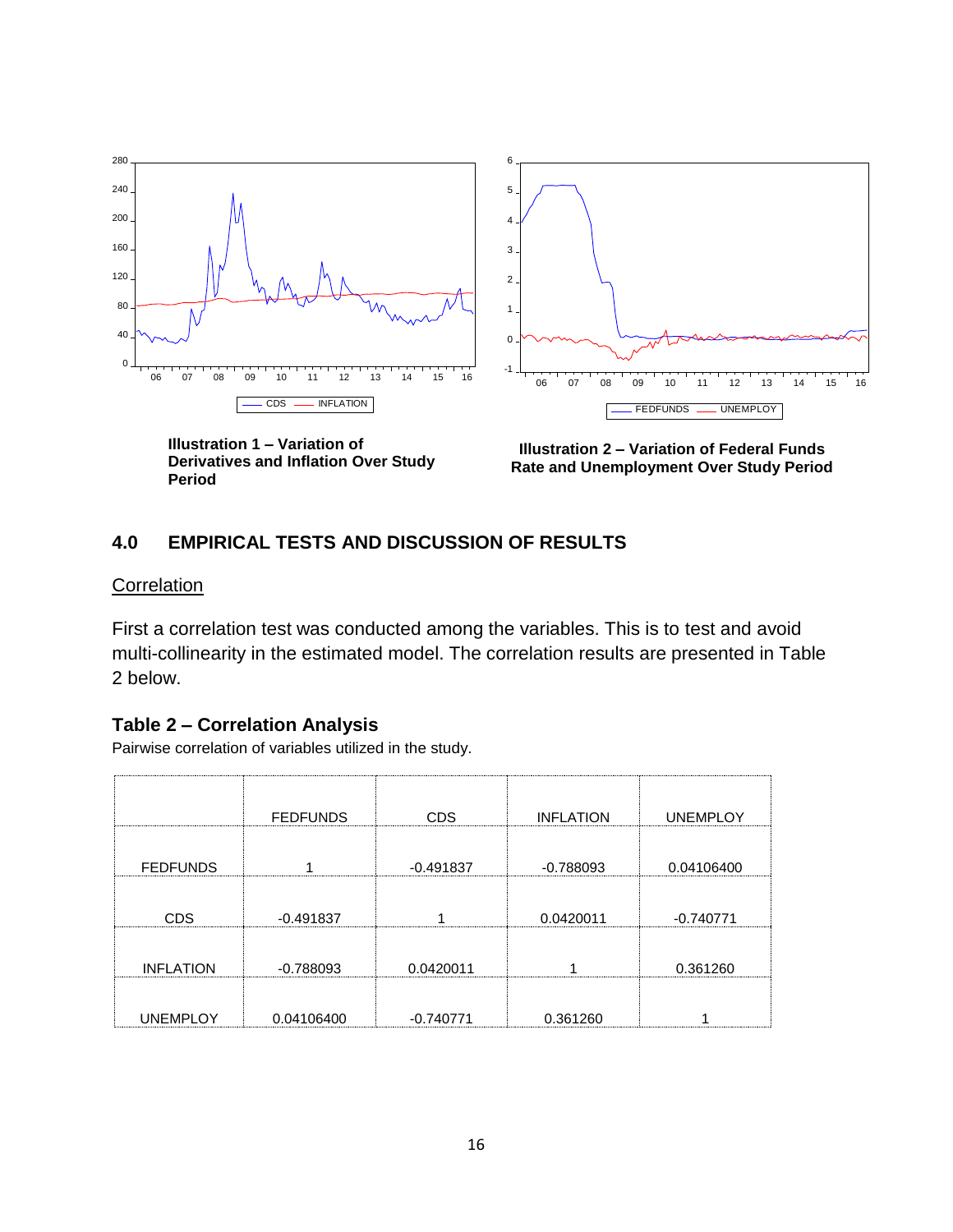#### Stationarity of Variables

Since the study used monthly data over a longer period from 2005 to 2016 it was important to test for the stationarity of the variables. This is characterized by the Unit Root Test Process. The Augmented Dickey Fuller Test is the preferred method of unit root test. The data at levels are not stationary but all became stationary at the First (1<sup>st</sup>) Difference. D(variable) as utilized in this study transforms the variables to  $1<sup>st</sup>$  difference.

### Ordinary Least Square Regression (OLS)

I first examined how CDS rates, inflation and unemployment impact the shortterm interest rates by utilizing the following regression models:

$$
fed funds = \alpha + \beta 1(\Delta CDS) + ut \tag{1}
$$

$$
fed funds = \alpha + \beta 1(\Delta CDS) + \beta 2(\Delta inflation) + \beta 3(un employ) + ut
$$
 (2)

Where fedfunds is the short-term interest rates, ΔCDS is the change in credit default swaps rates, unemploy is the unemployment rate (as indicated by total nonfarm payrolls) and ut is the error term. α, is the regression intercept, β1, β2 and β3 are the coefficients of the independent variables. Equation (1) is the base model and equation (2) controls for inflation and unemployment.

Utilizing the above models, a conventional regression analysis using ordinary least squares (OLS) is ran to ascertain a relation between fedfunds, CDS rates, inflation and unemployment for the monthly data from 2005 to 2016. The empirical results are presented in Tables 2 and 3 below. As seen in the Tables, interest rates and CDS rates move in opposite directions. However, the p-value indicates that CDS rates are highly significant in impacting the short-term interest rates.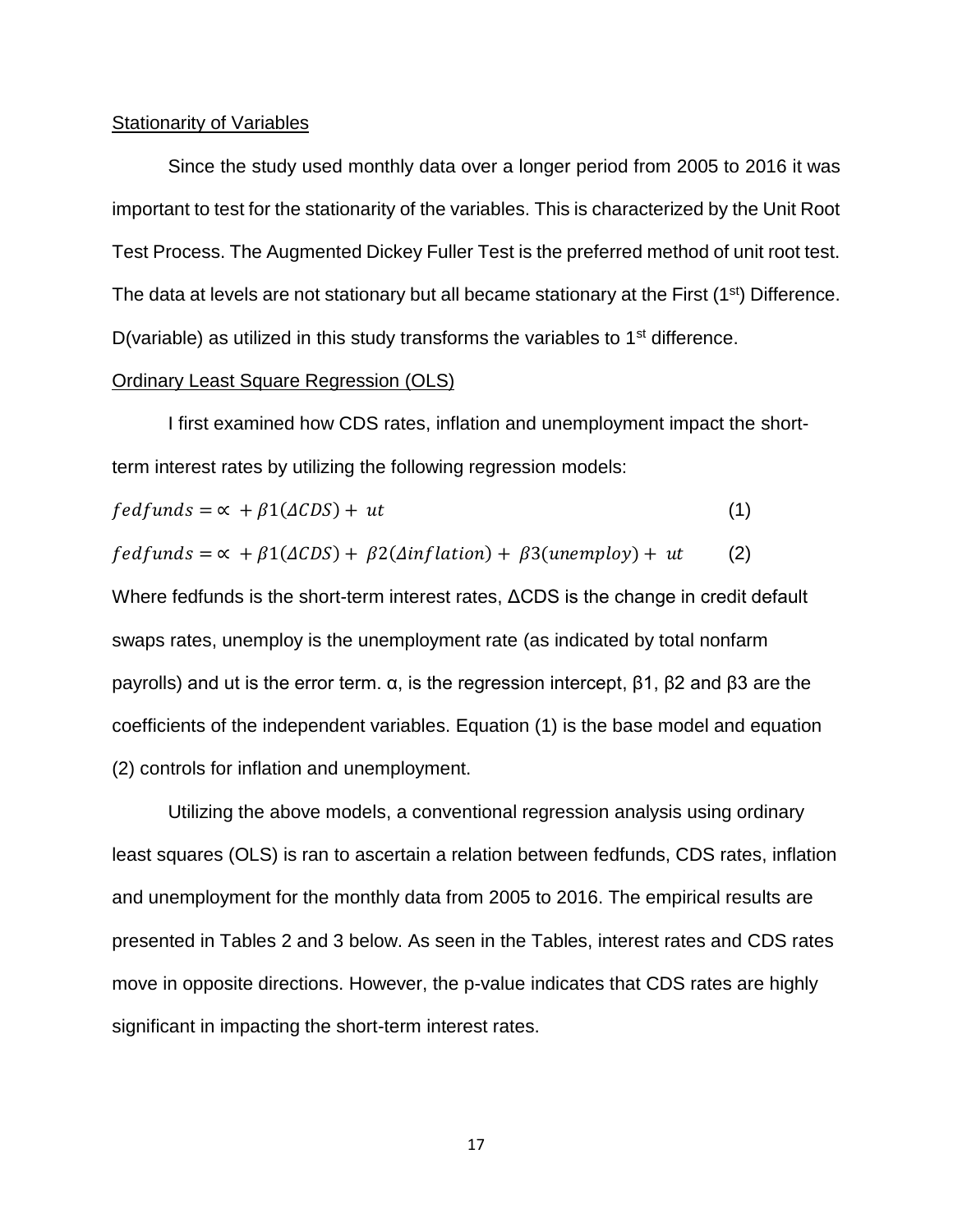# **Table 3 – OLS Regression Output of Base Model**

| Variable                       | Coefficient                | Std. Error           | t-Statistic                | Prob.            |
|--------------------------------|----------------------------|----------------------|----------------------------|------------------|
| C<br>D(LOG(CDS))               | $-0.026913$<br>$-0.320065$ | 0.012654<br>0.089279 | $-2.126832$<br>$-3.585002$ | 0.0354<br>0.0005 |
| R-squared<br>Prob(F-statistic) | 0.091899<br>0.000479       |                      |                            |                  |

Dependent Variable: D(FEDFUNDS)

### **Table 4 – OLS Regression Output of Controlling Model**

| Variable                                             | Coefficient                                        | Std. Error                                   | t-Statistic                                        | Prob.                                |
|------------------------------------------------------|----------------------------------------------------|----------------------------------------------|----------------------------------------------------|--------------------------------------|
| C<br>D(LOG(CDS))<br>D(LOG(INFLATION))<br>D(UNEMPLOY) | $-0.032765$<br>$-0.268832$<br>4.013502<br>0.096136 | 0.013078<br>0.092634<br>2.436160<br>0.128961 | $-2.505301$<br>$-2.902097$<br>1.647471<br>0.745464 | 0.0135<br>0.0044<br>0.1020<br>0.4574 |
| R-squared<br>Prob(F-statistic)                       | 0.117855<br>0.001284                               |                                              |                                                    |                                      |

Dependent Variable: D(FEDFUNDS)

### Auto-Regression Analysis

Although the OLS resulted in a robust model, an auto-regression (AR) model was also estimated. As can be seen in Tables 5 and 6 below, AR(8) fits very well the time series residuals. Thus, the time series residuals exhibit an auto-regression with up to eight (8) lags. Also from Tables 5 and 6, a decrease in CDS rates results in increasing in short term rates. In other words, a tightening of short-term interest rates results in a decrease in CDS rates. It is seen that both reactions show much significance with p-values less than 5%. The AR(8) component implies about 39% persistency in the monthly short-term rates.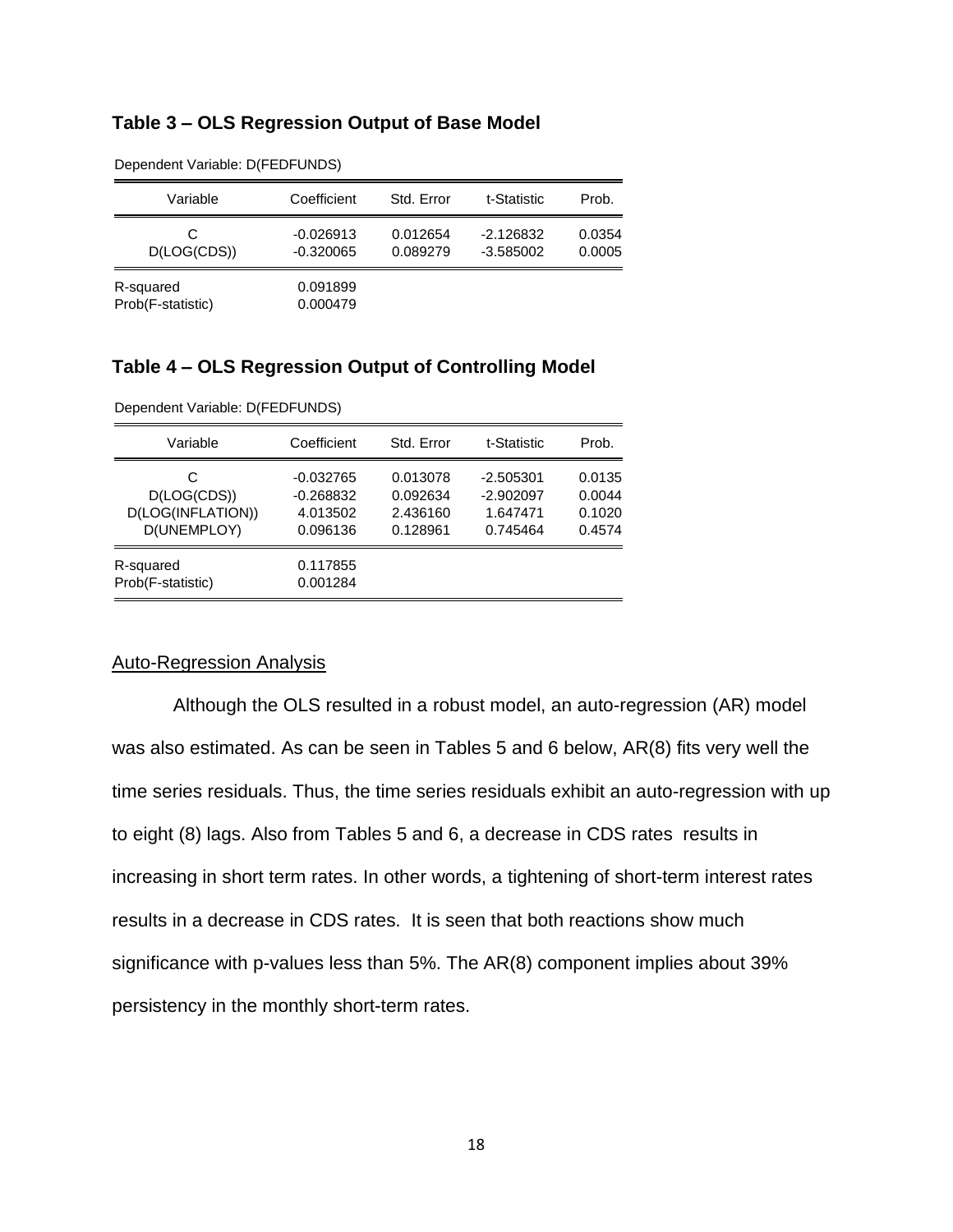|  |  |  |  | Table 5 - OLS Regression Output of Base Model with Auto-Regression |
|--|--|--|--|--------------------------------------------------------------------|
|--|--|--|--|--------------------------------------------------------------------|

| Variable                       | Coefficient                            | Std. Error                       | t-Statistic                            | Prob.                      |
|--------------------------------|----------------------------------------|----------------------------------|----------------------------------------|----------------------------|
| C<br>D(LOG(CDS))<br>AR(8)      | $-0.019270$<br>$-0.244926$<br>0.385432 | 0.025787<br>0.064830<br>0.041007 | $-0.747252$<br>$-3.777970$<br>9.399186 | 0.4563<br>0.0002<br>0.0000 |
| R-squared<br>Prob(F-statistic) | 0.222428<br>0.000001                   |                                  |                                        |                            |

Dependent Variable: D(FEDFUNDS)

## **Table 6 – OLS Regression Output of Controlling Model with Auto-Regression**

| Variable                                                      | Coefficient                                                    | Std. Error                                               | t-Statistic                                                    | Prob.                                          |
|---------------------------------------------------------------|----------------------------------------------------------------|----------------------------------------------------------|----------------------------------------------------------------|------------------------------------------------|
| С<br>D(LOG(CDS))<br>D(LOG(INFLATION))<br>D(UNEMPLOY)<br>AR(8) | $-0.024431$<br>$-0.199613$<br>3.444731<br>0.048748<br>0.387079 | 0.026857<br>0.064599<br>1.464968<br>0.165627<br>0.048771 | $-0.909646$<br>$-3.090009$<br>2.351404<br>0.294326<br>7.936669 | 0.3648<br>0.0025<br>0.0203<br>0.7690<br>0.0000 |
| R-squared<br>Prob(F-statistic)                                | 0.243639<br>0.000002                                           |                                                          |                                                                |                                                |

Dependent Variable: D(FEDFUNDS)

The existence of correlation does not imply causality nor co-integration. These are aspects that will be analyzed in the next sections.

### Co-Integration Test

The purpose of this test is to ascertain whether the variables are co-integrated in the short or long run. Lag intervals in the 1<sup>st</sup> difference were used in this test. Johansen Test was utilized in this analysis. Outputs from the Co-Integration Test are given in the Appendix. The results indicate co-integration among the variables exist. Tables 7 and 8 present the co-integration analysis.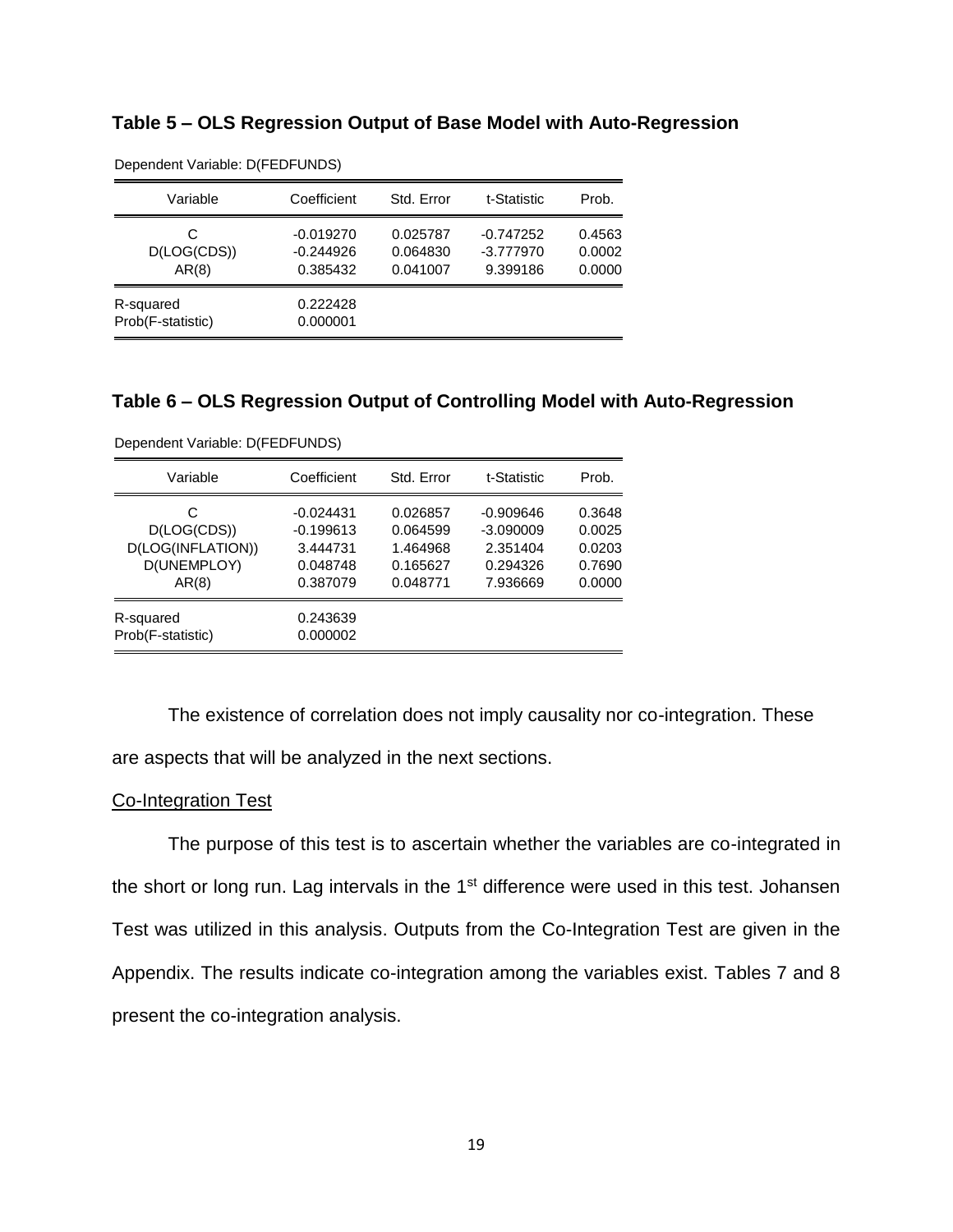# **Table 7 – Co-integration Test for Base Model**

Series: FEDFUNDS LOG(CDS) Lags interval (in first differences): 1 to 13

| Hypothesized<br>No. of $CE(s)$ | Eigenvalue | Trace<br><b>Statistic</b> | 0.05<br><b>Critical Value</b> | Prob.** |
|--------------------------------|------------|---------------------------|-------------------------------|---------|
| None *                         | 0.108219   | 18.51147                  | 15.49471                      | 0.0170  |
| At most 1 *                    | 0.044048   | 5.225505                  | 3.841466                      | 0.0223  |

Unrestricted Cointegration Rank Test (Trace)

Trace test indicates 2 co-integrating eqn(s) at the 0.05 level

# **Table 8 – Co-integration Model for Controlling Model**

Series: FEDFUNDS CDS INFLATION UNEMPLOY Lags interval (in first differences): 1 to 13

| Hypothesized<br>No. of $CE(s)$ | Eigenvalue | Trace<br><b>Statistic</b> | 0.05<br><b>Critical Value</b> | Prob.** |
|--------------------------------|------------|---------------------------|-------------------------------|---------|
| None *                         | 0.301438   | 78.58313                  | 47.85613                      | 0.0000  |
| At most 1 <sup>*</sup>         | 0.162962   | 36.97023                  | 29.79707                      | 0.0063  |
| At most $2^*$                  | 0.070969   | 16.33546                  | 15.49471                      | 0.0373  |
| At most $3*$                   | 0.065001   | 7.796302                  | 3.841466                      | 0.0052  |

Unrestricted Co-integration Rank Test (Trace)

Trace test indicates 4 co-integrating eqn(s) at the 0.05 level

Unrestricted Co-integration Rank Test (Maximum Eigenvalue)

| Hypothesized<br>No. of $CE(s)$ | Eigenvalue | Max-Eigen<br>Statistic | 0.05<br><b>Critical Value</b> | Prob.** |
|--------------------------------|------------|------------------------|-------------------------------|---------|
| None *                         | 0.301438   | 41.61290               | 27.58434                      | 0.0004  |
| At most 1                      | 0.162962   | 20.63477               | 21.13162                      | 0.0585  |
| At most 2                      | 0.070969   | 8.539159               | 14.26460                      | 0.3265  |
| At most 3 <sup>*</sup>         | 0.065001   | 7.796302               | 3.841466                      | 0.0052  |

Max-eigenvalue test indicates 1 cointegrating eqn(s) at the 0.05 level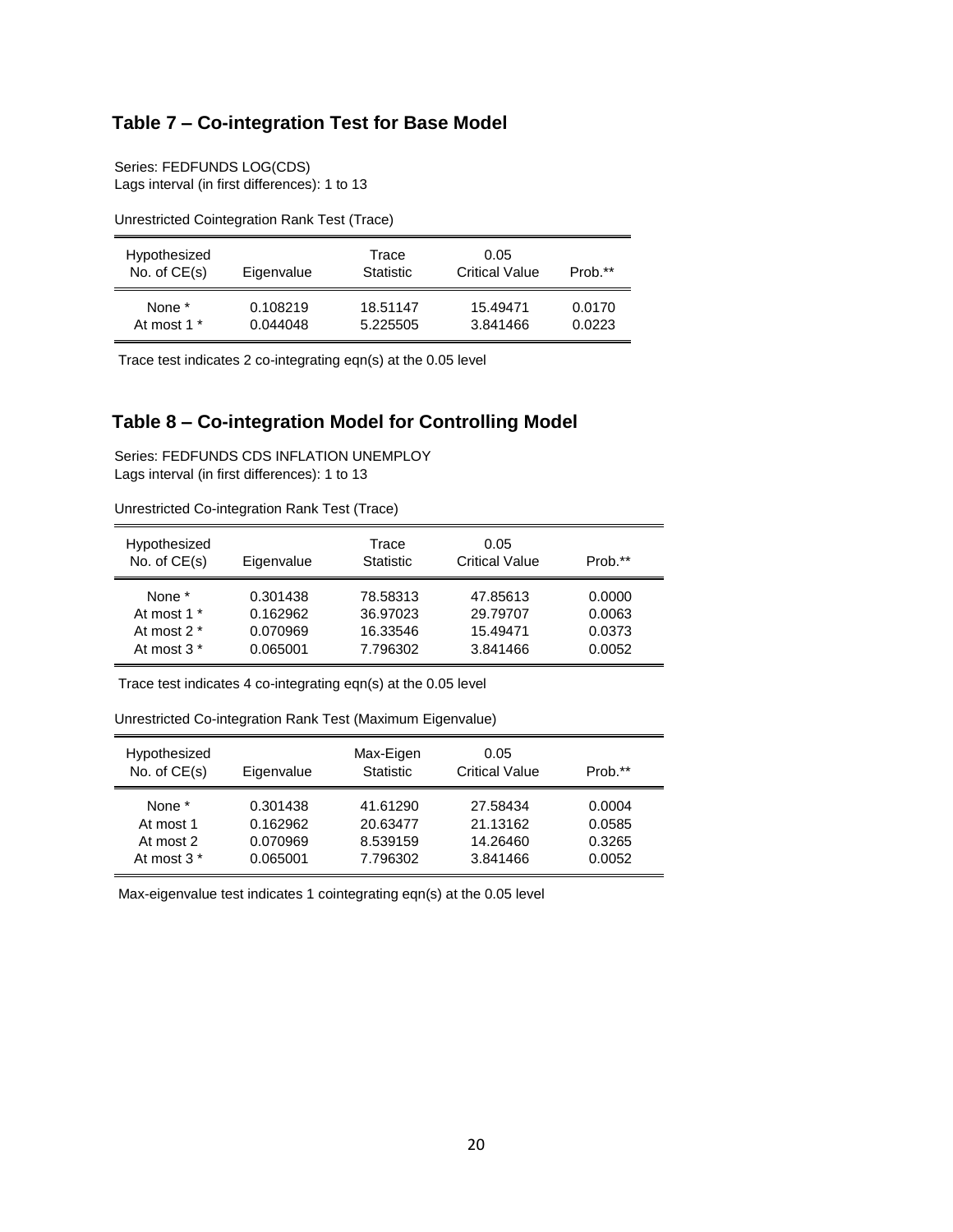# Causality Analysis

# Vector Error Correction Model

With co-integration established, the VECM was run on the variables to determine causality between the short-term interest rates and CDS rates. This was achieved by developing a Model with short term interest rates as the dependent variable and CDS rates as the independent variables. As can be seen from Table 9 below, the coefficients of the error terms (C1) are all negative. These suggest that the variables have a long run causality relationship from CDS rates to short term interest rates. However, for the controlling model specification, the coefficient is insignificant since its p-value of 46.49% is greater than 5%.

For the model developed a co-efficient diagnosis analysis was then conducted to ascertain either a short run or long run causality using the Wald Test. With probabilities, greater than 5%, the results indicate that CDS rates influence short term interest rates also in the short run. The results of the Wald Test are also provided in the Appendix.

# **Table 9 – Vector Error Correction Modeling**

In the base and controlling models, the coefficients are negative and significant only for the base model. This implies long run causality running from CDS to FFR. Thus, CDS influence short term interest rates in the long run with the causality running from CDS to short-term interest rates.

|                  | <b>Base Model</b><br>(C1) | Probability $(R^2)$ | Controlling<br>Model (C1) | Probability $(R^2)$ |
|------------------|---------------------------|---------------------|---------------------------|---------------------|
| <b>CDS Rates</b> | -0.007892                 | 0.0042(71.06%)      | $-0.003130$               | 0.4649<br>(80.35%)  |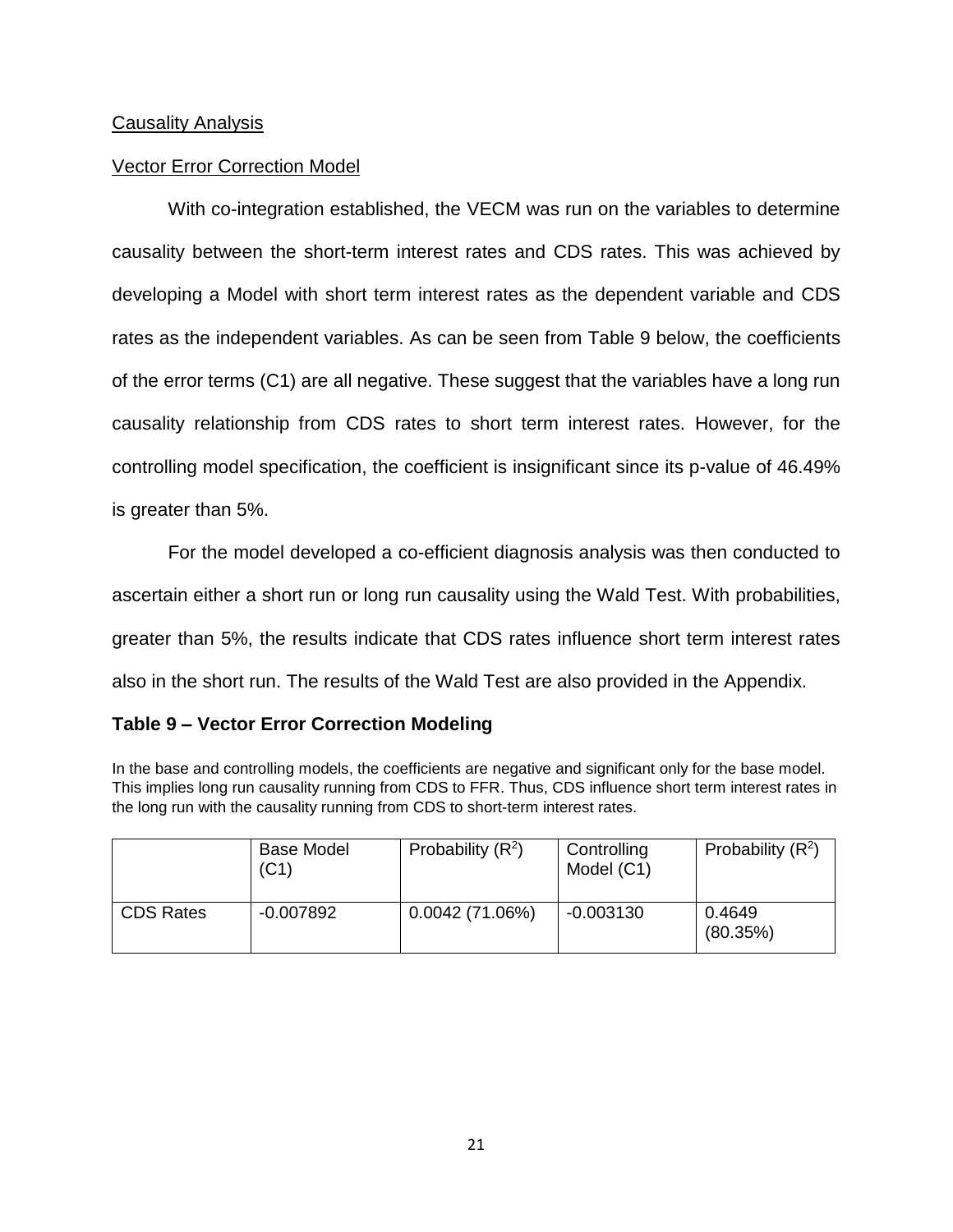### ARCH / EGARCH Analysis

Examination of the regression residuals plot below suggests that the residuals exhibit volatility clustering, that is variability is smaller for earlier years before the financial crisis, increased apparently during the crisis and return to minimal variability thereafter. As such, an EGARCH(1,1) model specification was assumed appropriate for the series.





The EGARCH models the logarithm of the variance (or standard deviation) as a function of the lagged log(variance) and the lagged absolute error from the regression model. It also allows the response to the lagged error to be asymmetric, so that positive regression residuals can have a different effect on variance than an equivalent negative residual. Following Nelson (1991), let  $Z_t$  denote a series of independent and identically distributed standardized random variables with expectation 0 and variance 1, the EGARCH model is of the form: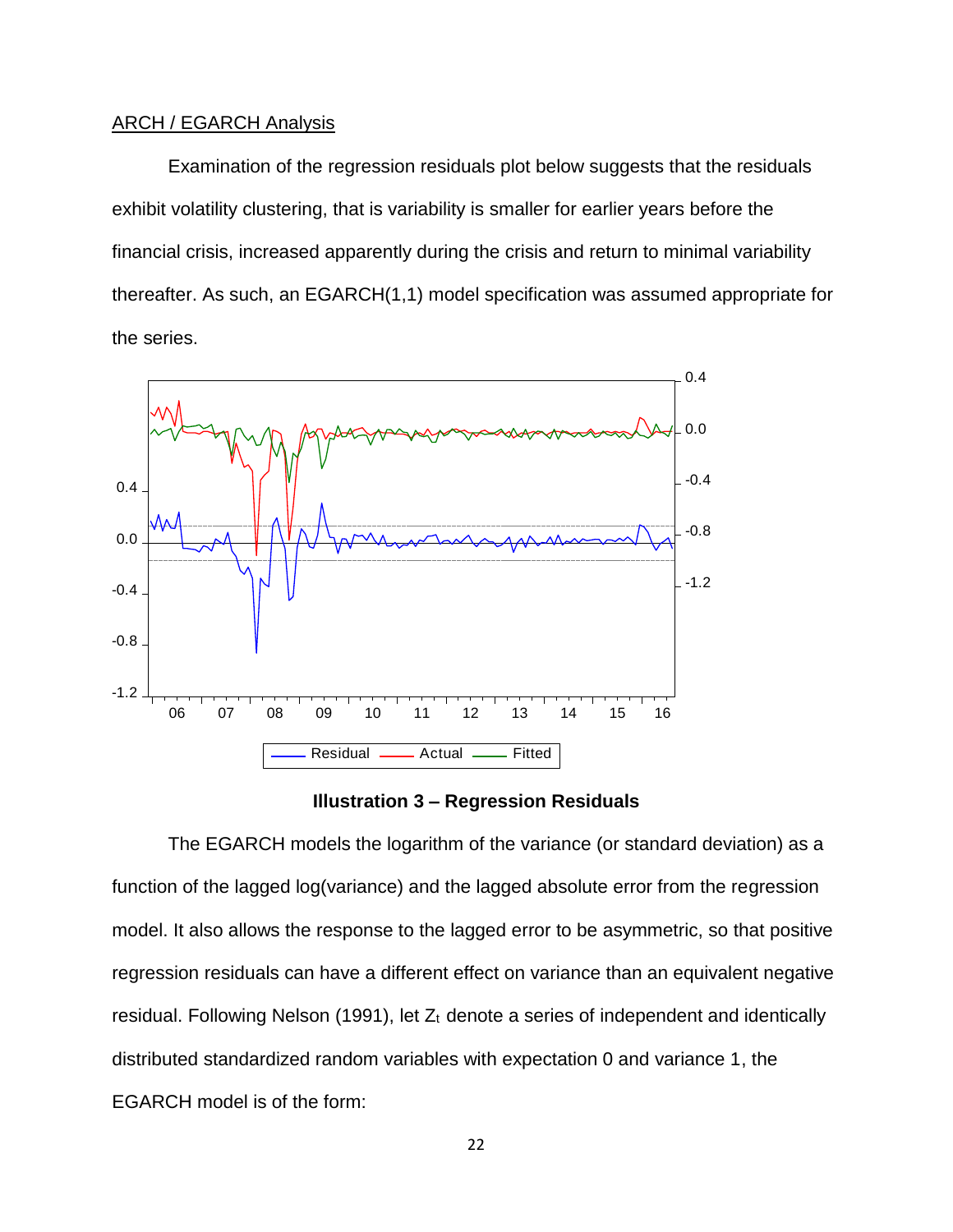$$
\log \sigma_t^2 = \beta_1 + \sum_{k=1}^{\infty} \beta_k g(Z_{t-k})
$$

Where  $\beta_1$  and  $\beta_k$  are deterministic coefficients.

$$
g(Z_t) = \theta Z_t + \gamma(|Z_t| - E|Z_t|)
$$

 $E[g(Z_t)] = 0$ 

As indicated in Table 10 below, an ARCH effect exist in the model since observed R-

squared has a significant probability of 0.91%.

## **Table 10 – ARCH Test**

Heteroskedasticity Test: ARCH

| Obs*R-squared | 6.801769 Prob. Chi-Square(1) | 0.0091 |
|---------------|------------------------------|--------|
| F-statistic   | 7.071249 Prob. F(1,126)      | 0.0089 |

Test Equation: Dependent Variable: RESID^2

| Variable          | Coefficient          | Std. Error           | t-Statistic          | Prob.            |
|-------------------|----------------------|----------------------|----------------------|------------------|
| C<br>$RESID2(-1)$ | 0.013271<br>0.230535 | 0.006353<br>0.086694 | 2.088831<br>2.659182 | 0.0387<br>0.0089 |

# **Table 11 – EGARCH Test**

Dependent Variable: D(FEDFUNDS)

Method: ML ARCH - Generalized error distribution (GED) (BFGS / Marquardt steps)

GED parameter fixed at 2

 $LOG(GARCH) = C(4) + C(5)^*ABS(RESID(-1)/@SQRT(GARCH(-1))) + C(6)$ \*RESID(-1)/@SQRT(GARCH(-1)) + C(7)\*LOG(GARCH(-1))

| Variable    | Coefficient       | Std. Error | z-Statistic | Prob.  |
|-------------|-------------------|------------|-------------|--------|
| С           | $-0.003772$       | 0.001040   | $-3.627773$ | 0.0003 |
| D(LOG(CDS)) | $-0.080707$       | 0.004985   | $-16.19073$ | 0.0000 |
| AR(8)       | $-0.076794$       | 0.008415   | $-9.125477$ | 0.0000 |
|             | Variance Equation |            |             |        |
| C(4)        | $-5.244092$       | 0.396713   | -13.21886   | 0.0000 |
| C(5)        | 2.253551          | 0.182905   | 12.32086    | 0.0000 |
| C(6)        | $-1.003355$       | 0.187593   | $-5.348577$ | 0.0000 |
| C(7)        | 0.436447          | 0.058005   | 7.524311    | 0.0000 |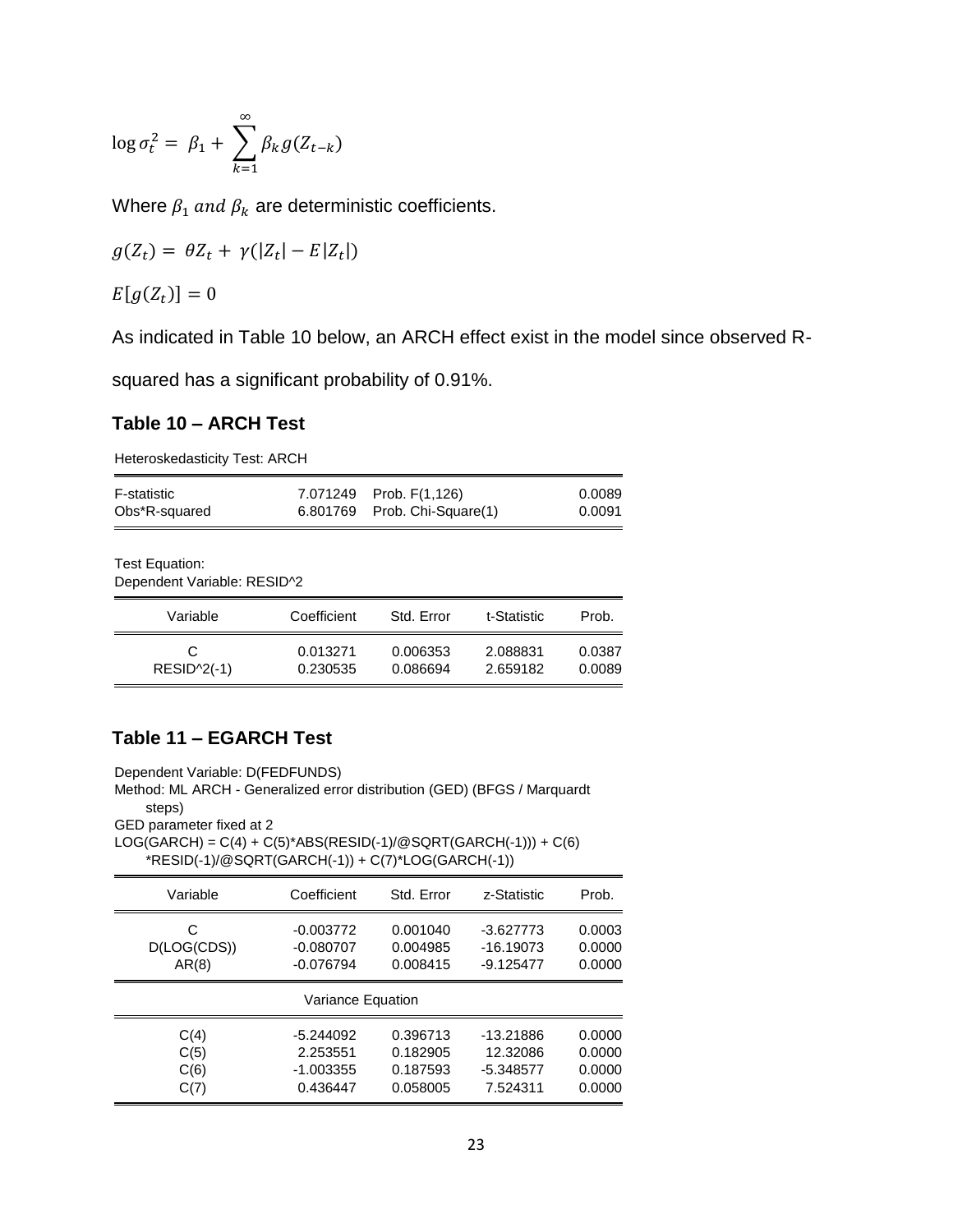Persistency is the tendency of time series data to converge to its long run value. The persistence parameter, C(7), is small, implying that the variance moves rapidly through time. The asymmetry coefficient, C(6), is negative and significant, implying that the variance goes up more after negative residuals than after positive residuals. Also a negative C(6) suggests that volatility in the short-term interest rates can react asymmetrically to good and bad news in CDS rates.

### Impulse Response Analysis - Vector Auto-regression (VAR) Modeling

For a bivariate function, VAR(p) is given by the following models:

$$
Y_{t} = c_{1} + \alpha_{11}Y_{t-1} + \alpha_{12}Y_{t-2} + \dots + \alpha_{1p}Y_{t-p} + \beta_{11}X_{t-1} + \beta_{12}X_{t-2} + \dots + \beta_{1p}X_{t-p} + \varepsilon_{1t}
$$
 (1)

$$
X_{t} = c_{2} + \alpha_{21}Y_{t-1} + \alpha_{22}Y_{t-2} + \dots + \alpha_{2p}Y_{t-p} + \beta_{21}X_{t-1} + \beta_{22}X_{t-2} + \dots + \beta_{2p}X_{t-p} + \varepsilon_{2t}
$$
 (2)

To examine causal interactions between the short-term interest rates and CDS rates, VAR and accumulated impulse response functions were analyzed with Monte Carlo distribution errors that are carried over 10 months. The Accumulated Response to Cholesky One S.D. Innovations ±2 S.E. interactions are shown in Illustrations 3, 4 and 5. From the Illustrations, the short-term interest rate appreciates when CDS rates increases, with a 2-month optimum impact lag. Also, the short-term interest rates depreciate when the inflation increases with a similar 2-month response lag. Lastly short-term interest rates appreciate when unemployment increases with a 2-month optimum impact lag. These impulse response functions confirm the robustness of the OLS and EGARCH regressions.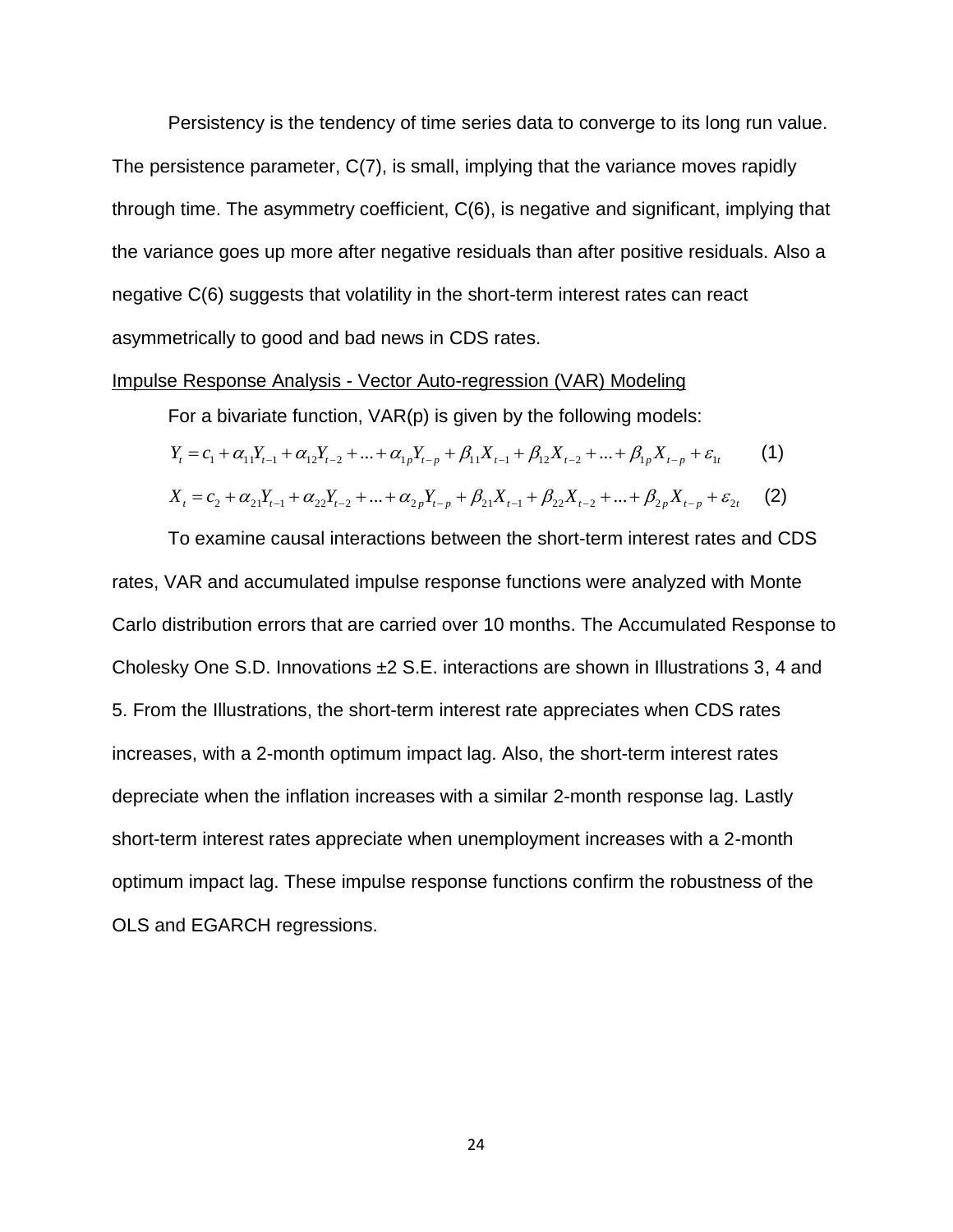

**Illustration 3 - Accumulated Response of D(FEDFUNDS) to Dlog(USDEURO)**



Response of D(FEDFUNDS) to D(LOG(INFLATION))

**Illustration 4 - Accumulated Response of D(FEDFUNDS) to Dlog(INFLATION)**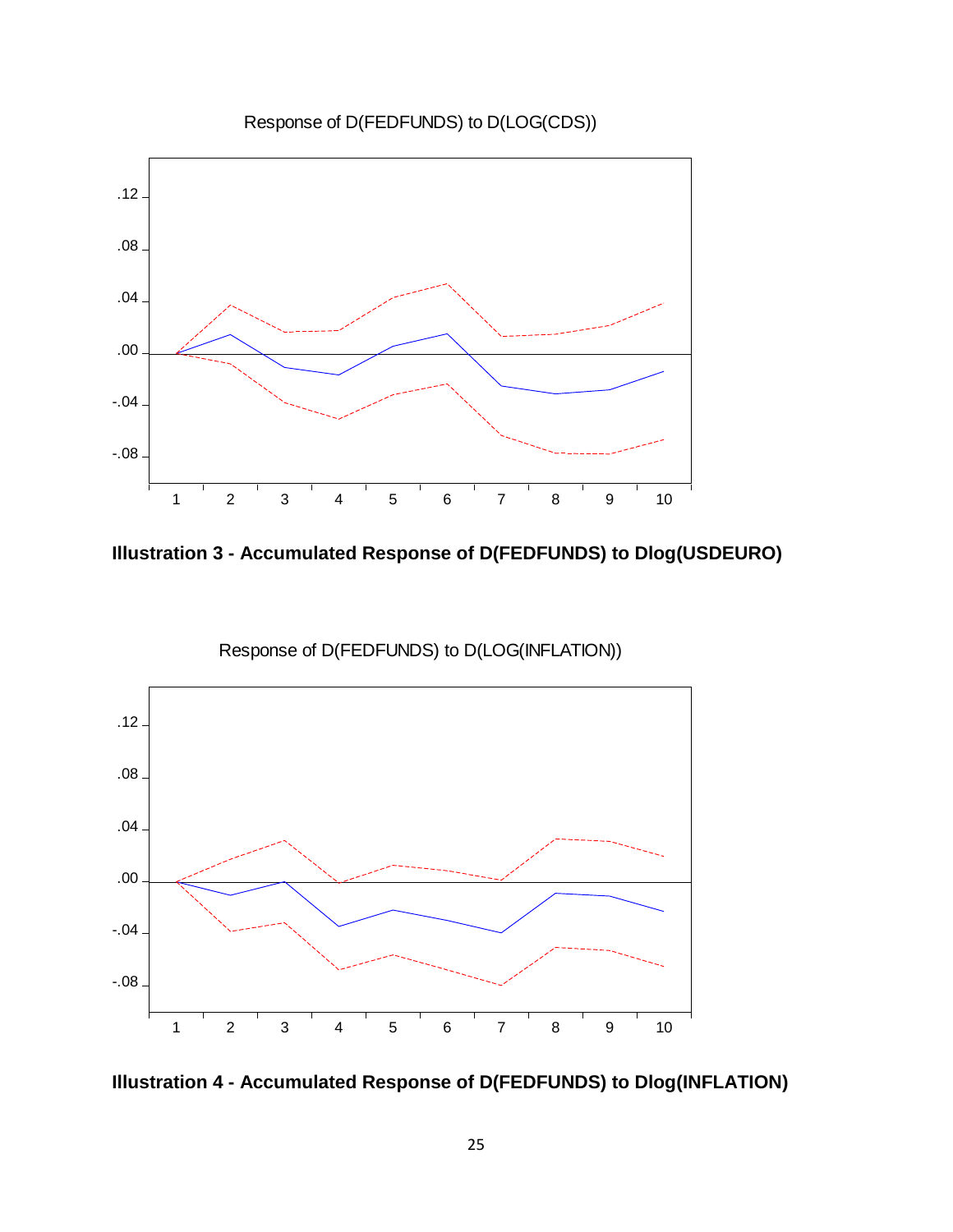

Response of D(FEDFUNDS) to D(UNEMPLOY)

### **Illustration 5 - Accumulated Response of D(FEDFUNDS) to D(UNEMPLOY)**

### **5.0 CONCLUSION AND POLICY IMPLICATIONS**

This study examines the impact of CDS rates on short term interest rates policy. The aim of the paper is to provide a fresh contribution to literature by investigating data from 2005 to 2016.

In summary, utilizing monthly time series data from 2005 to 2016, I conducted conventional regression [OLS], auto-regression, co-integration, VECM, ARCH/EGARCH and VAR analyses. From the OLS analyses, CDS rates appear to have a negative relationship with short-term interest rates. OLS with auto-regression, AR(8), improves this model with a slightly higher R-squared. AR(8) accounts for about 39% persistency. An EGARCH(1,1) specification fits the time series very well. From the VAR analysis with Monte Carlo distribution of errors that are carried over a ten-month period, short-term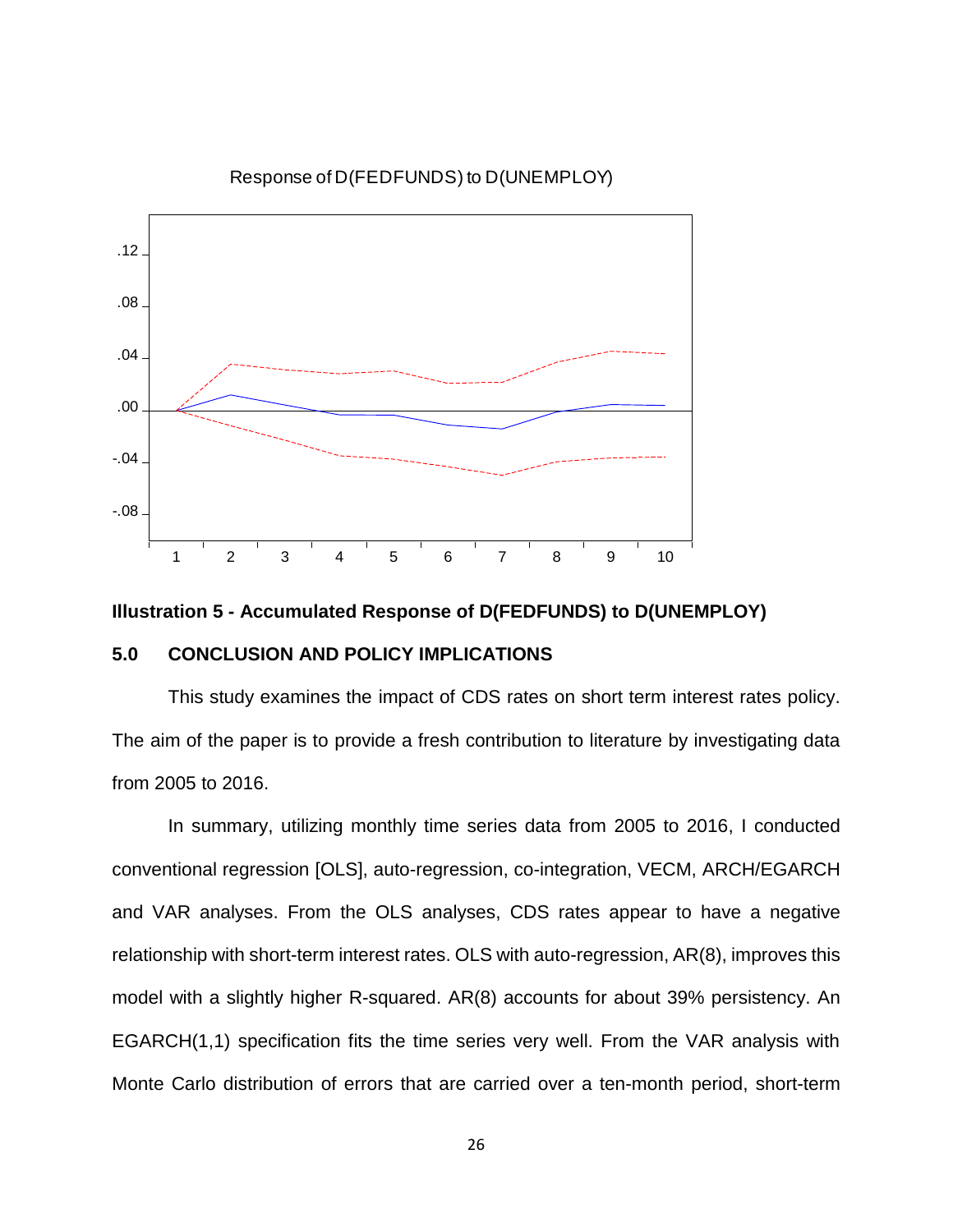interest rates depreciate when CDS rates appreciate thereby confirming the robustness of the OLS and EGARCH analyses.

I conclude that there is evidence with regards to an impact of CDS rates on the short-term interest rates policy. The major policy implication of this study is that credit default swap rates appear to impact short-term interest rates. Thus, Central Banks need to conduct regular revision of policy targeting framework and instruments to capture the continual changes in CDS rates.

Even though there exists evidence with regards to CDS rates impacting shortterm interest rates, the current study may have left out some important control variables. One such variable is output gap. The International Monetary Fund defines output gap as "an economic measure of the difference between the actual output of an economy and its potential output". Thus, output gap measures the extent of inflation in an economy and can play a central role in policymaking. A study with output gap as an additional control variable is suggested for future research.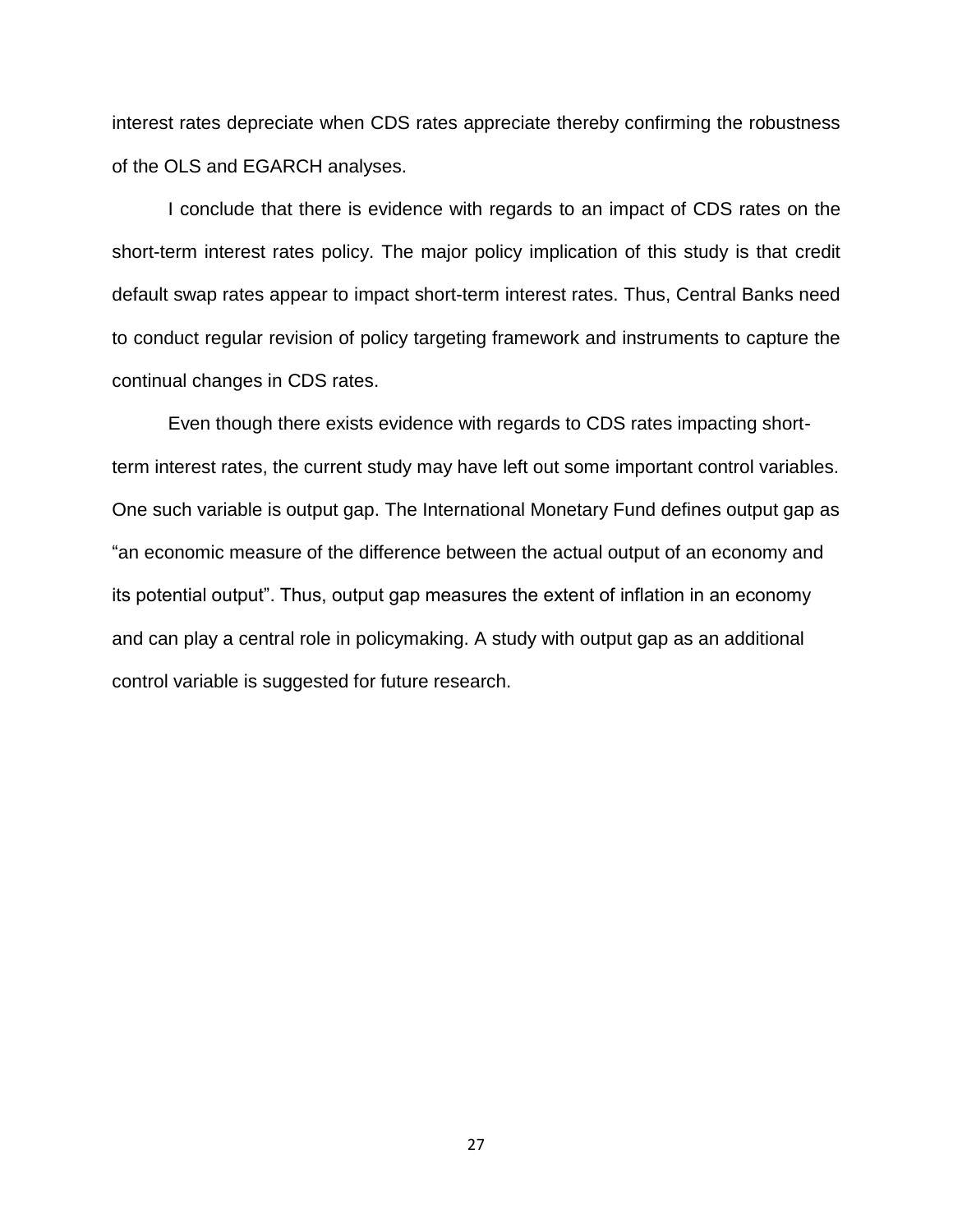## **SELECTED REFERENCES**

- 1. Akhtar, M., 1983. *Financial Innovations and Implications for Monetary Policy: An International Perspective*. BIS Economic Papers, 9:1-64.
- 2. Bank for International Settlement. 2015. *Global OTC Derivatives Markets*.
- 3. Bank for International Settlement. 2015. *Statistical Release: OTC Derivatives Statistics at End-June 2015*. Monetary and Economic Department.
- 4. Berk, J. M. 2002. *Central Banking and Financial Innovation*. 22nd NBP Conference - Monetary Policy in The Environment of Structural Changes.
- 5. Carlson, J. B., Craige, B., Higgins, P., & Melick, W. R. 2006. *FOMC Communications and the Predictability of Near-Term Policy Decisions.* Federal Reserve Bank of Cleveland.
- 6. Carney, J. 2016. *Bank Credit Default Swaps Surge on Brexit Fears*. [http://blogs.wsj.com/moneybeat/2016/06/24/bank-credit-default-swaps-surge-on](http://blogs.wsj.com/moneybeat/2016/06/24/bank-credit-default-swaps-surge-on-brexit-fears/)[brexit-fears/.](http://blogs.wsj.com/moneybeat/2016/06/24/bank-credit-default-swaps-surge-on-brexit-fears/) Retrieved August 27, 2016.
- 7. Cherny, K. and Craig, B. R. 2009. *Credit Default Swaps and Their Market Function*. Federal Reserve Bank of Cleveland.
- 8. Chisholm, A. 2010. *Derivatives Demystified – A Step-by-Step Guide to Forwards, Futures, Swaps and Options*. John Wiley & Sons, Ltd.
- 9. Coibion, O., & Gorodnichenko, Y. 2012. *Why are Target Interest Rate Changes so Persistent?* American Economic Journal: Macroe-conomics, American Economic Association, 4(4), 126–162.
- 10.Denning, S. 2013*. Big Banks and Derivatives: Why Another Financial Crisis is Inevitable*. Forbes Contribution.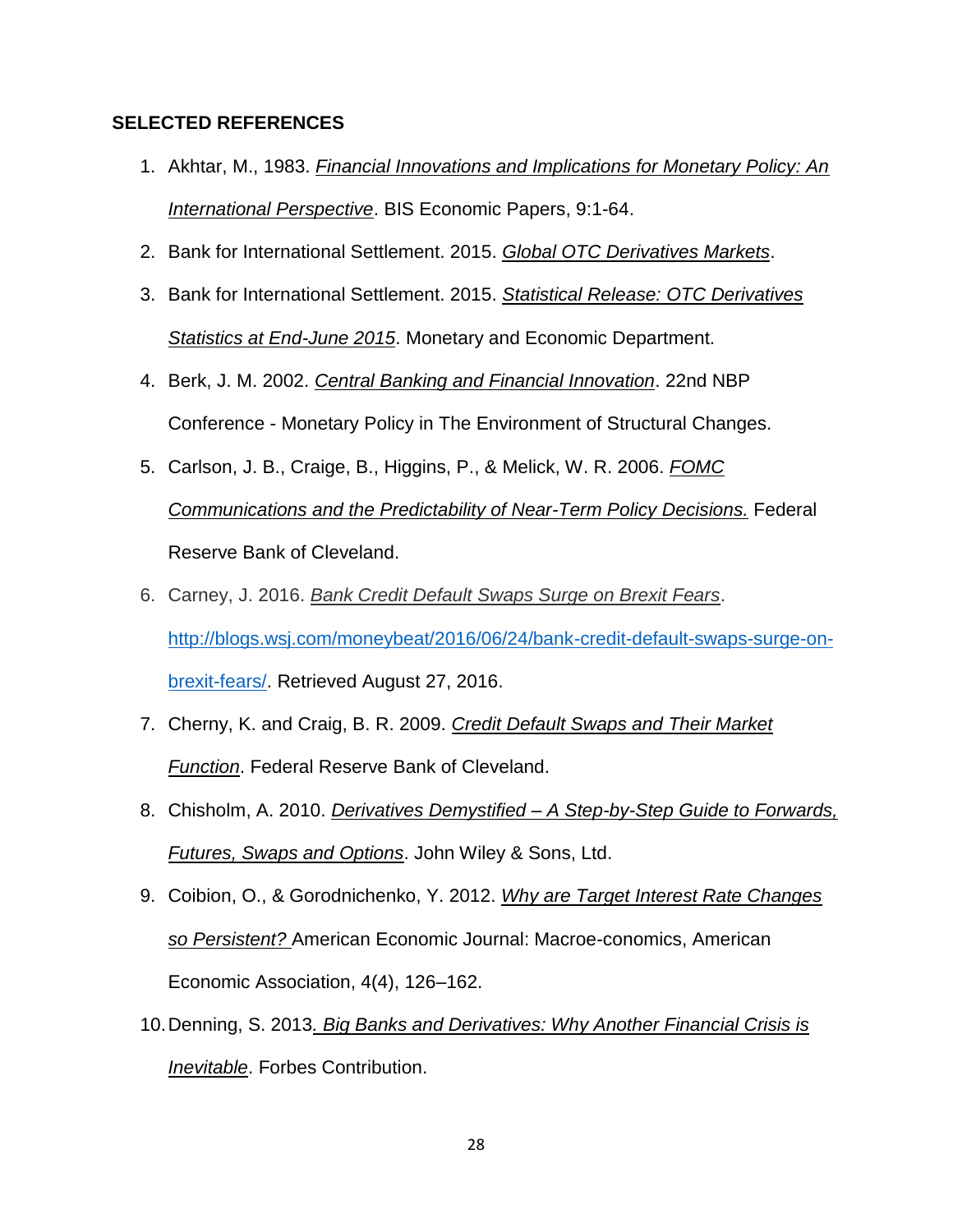- *11.*Deutsche Bank Research, 2009. *Credit Default Swaps – Heading Towards a More Stable System.*
- 12.Dunbar, K. 2007. *US Corporate Default Swap Valuation: The Market Liquidity Hypothesis and Autonomous Credit Risk*. Economics Working Papers. Paper 200708.
- 13.Estrella, A. 2002. *Securitization and the Efficacy of Monetary Policy*. Federal Reserve Bank of New York.
- 14.European Central Bank, 2008. *The Role of Banks in the Monetary Policy Transmission Mechanism*. Monthly Bulletin
- 15.Evans, C. L., & Marshall, D. A. 1998. *Monetary Policy and the Term Structure of Nominal Interest Rates: Evidence and Theory*. Carnegie-Rochester Conference Series on Public Policy, 49(1), 53–111.
- 16.Fender, I. 2000. *Corporate Hedging: The Impact of Financial Derivatives on the Broad Credit Channel of Monetary Policy.* Bank for International Settlements. Monetary and Economic Department.
- 17.Froot et al. 1993. *Risk Management. Coordinating Corporate Investment and Financing Policies.* The Journal of Finance. Vol XLVIII. No. 5.
- 18.Gomez et al. 2005. *Derivative Markets' Impact on Colombian Monetary Policy*. Department of Financial Stability, Banco de la Republica.
- 19.Hamilton, J. D. 1994. *Time Series Analysis*. Princeton: Princeton University Press
- 20.Hamilton, J. D., & Jorda, O. 2002. *A model of the federal funds rate target*. Journal of Political Economy, 110, 1135–1166.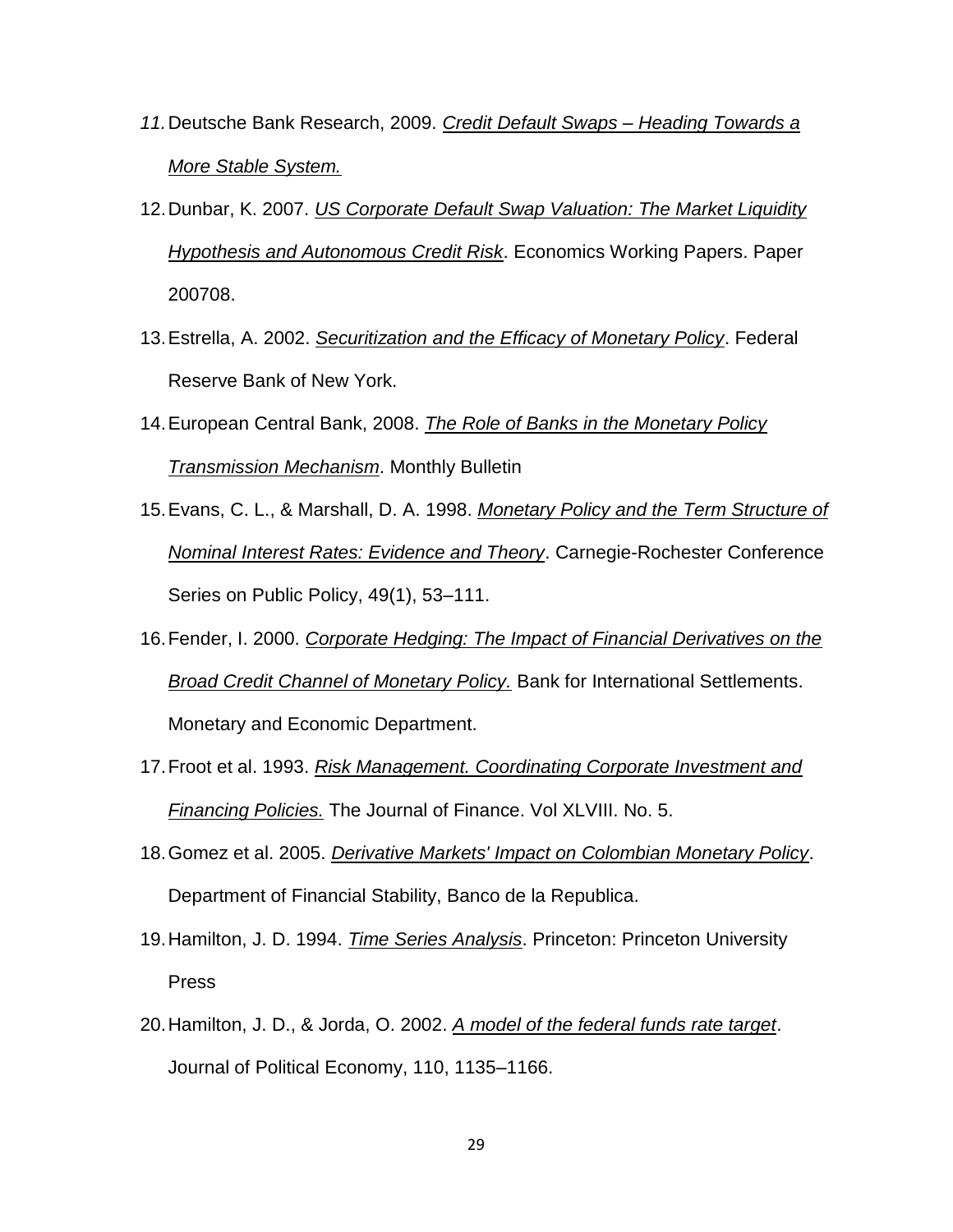- 21.Heyde, F. and Neyer, U. 2007. *The Stability of the Banking Sector and Credit Default Swaps*. Martin-Luther-University Halle-Wittenberg. Department of Economics. Discussion Paper No. 51
- 22.Hirtle, B. 2009. *Credit Derivatives and Bank Credit Supply*. Federal Reserve Bank of New York.
- 23.Ho, N. W. 2006. *Financial Innovation and Its Impact on Central-Bank Policies*. Monetary Authority of Macao.
- 24. Kobayashi, T. 2004. *On the Relationship Between Short- and Long-Term Interest Rates*. International Finance, 7(2):261-286.
- 25.Kumar, A. 2007. *Development of Credit Derivative Markets: Implications on Monetary Policy and Financial Stability of Developing Countries Like India.*
- 26.Mishra, P. and B. Pradhah. 2008. *Financial Innovation and Effectiveness of Monetary Policy*. Available at http://ssrn.com/abstract=1262657
- 27.Mullins, D. W. 1997. *Challenges for Monetary Policy in the Evolving Financial Environment.*
- 28.Noyer, C. 2007. *Financial Innovation, Monetary Policy and Financial Stability*. Spring Conference of the Bank of France/Deutsche Bundesbank, Eltville, Germany.
- 29.Oehmke, M. and Zawadowski, A. 2016. *The Anatomy of the CDS Market*. Columbia University and Central European University
- 30.Radde, S. 2014. *Flight to Liquidity and the Great Recession*. European Central Bank. Working Paper Series No. 1729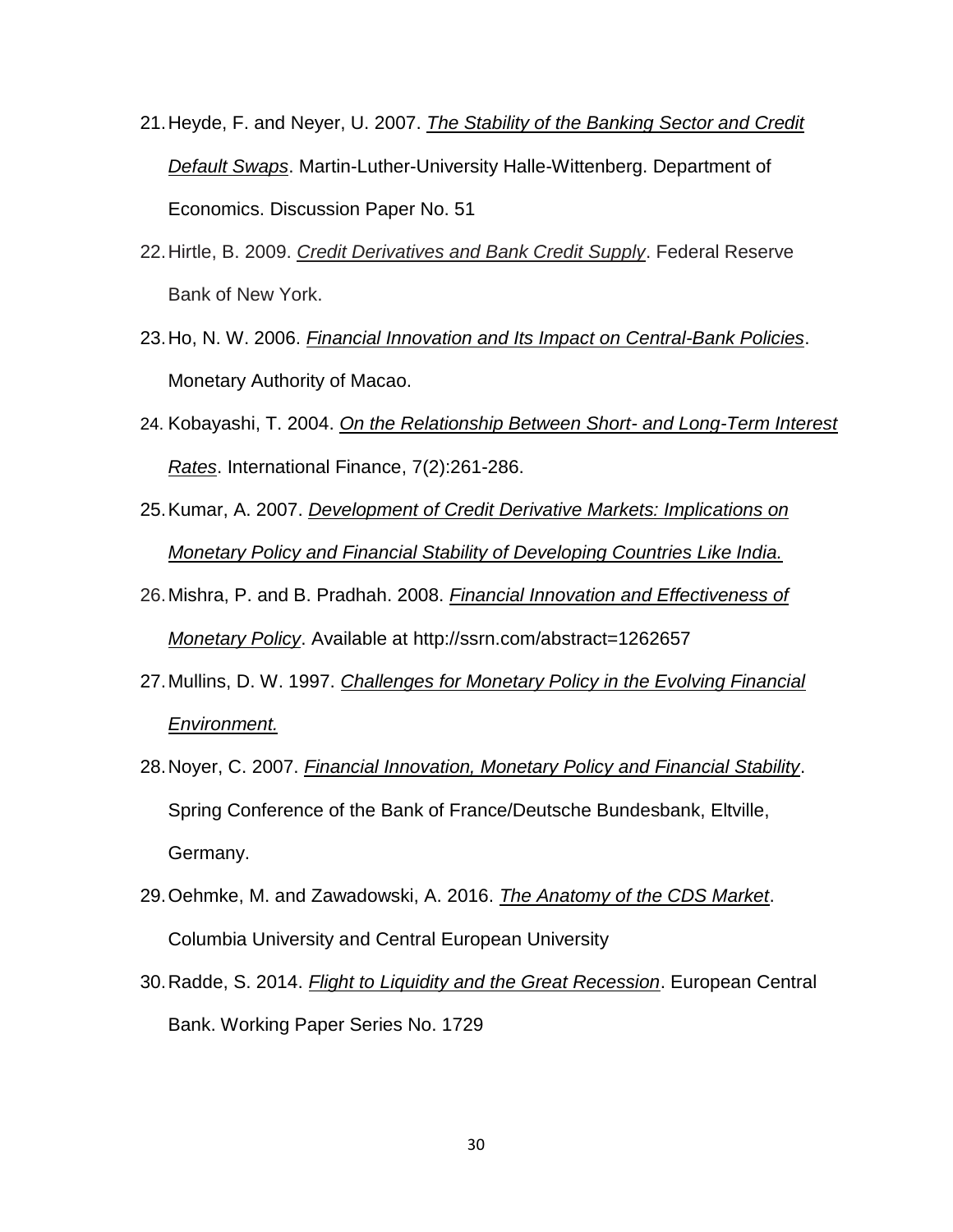- 31.Romer, C., & Romer, D. 2000. *Federal Reserve Information and the Behavior of Interest Rates*. American Economic Review, 90(3), 429–457.
- 32.Salah, N. B. and Fedhila, H. 2014. *The Effect of Securitization on US Bank Lending and Monetary Policy Transmission*. Studies in Economics and Finance, Vol. 31 Iss: 2, pp.168 – 185
- 33.Scheicher, M. 2003. *Credit Derivatives – Overview and Implications for Monetary Policy and Financial Stability*.

[https://www.researchgate.net/publication/242747113\\_Credit\\_Derivatives\\_-](https://www.researchgate.net/publication/242747113_Credit_Derivatives_-_Overview_and_Implications_for_Monetary_Policy_and_Financial_Stability)

[\\_Overview\\_and\\_Implications\\_for\\_Monetary\\_Policy\\_and\\_Financial\\_Stability.](https://www.researchgate.net/publication/242747113_Credit_Derivatives_-_Overview_and_Implications_for_Monetary_Policy_and_Financial_Stability)

Retrieved August 27, 2016.

- 34.Singh et al. 2008. *Impact of financial market developments on the monetary transmission mechanism*. BIS Papers No 39.
- 35.Stulz, R. 2009. *Credit Default Swaps and the Credit Crisis*. National Bureau of Economic Research. Working Paper 15384.
- 36.Terzi, N and Ulucay, K. 2011. *The Role of Credit Default Swaps on Financial Stability*. Selection and/or peer-review under responsibility of 7th International Strategic Management Conference
- 37.Townend, J. 1995. *Derivatives and Monetary Policy: A Central Banker's Perspective*. Speech at ISDA Tenth Annual Conference in Barcelona, 23 March 1995.
- 38.Tufano. P. 2002. *Finance Innovation*. Harvard Business School.
- 39.Valladares, M. R. 2014. *Derivatives Markets Growing Again, With Few New Protections*. The New York Times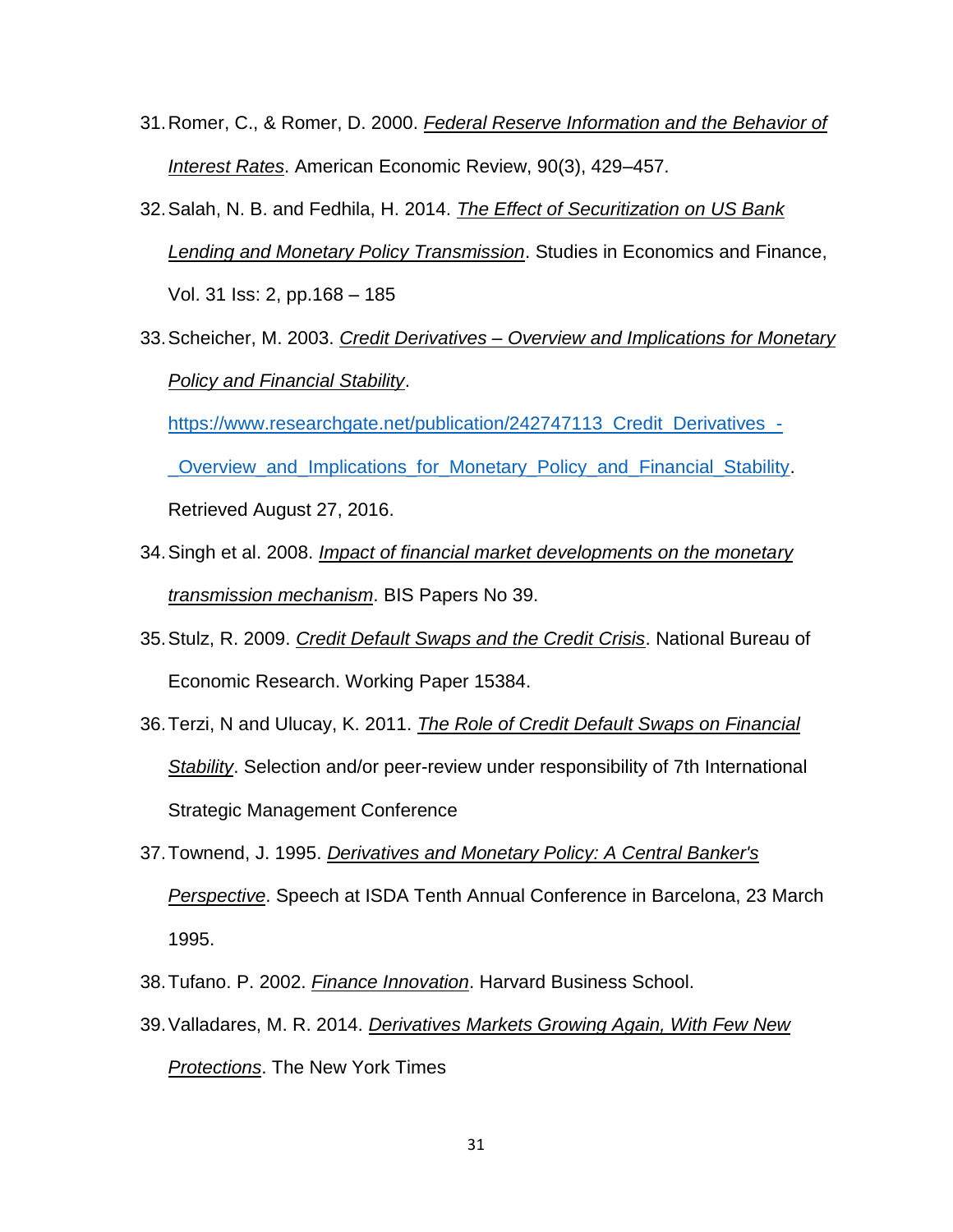- 40.Visco, I. 2007. *Financial deepening and the monetary policy transmission mechanism.* Deputy Director General of the Bank of Italy.
- 41.Vrolijk, C. 1997. *Derivatives Effect on Monetary Policy Transmission*. International Monetary Fund. Monetary and Exchange Affairs Department. IMF Working Paper.
- 42.Whittall, C. 2016. *Credit Barometer Flashes a Warning Sign on Banks.* [http://www.wsj.com/articles/credit-barometer-flashes-a-warning-sign-on-banks-](http://www.wsj.com/articles/credit-barometer-flashes-a-warning-sign-on-banks-1455226133)[1455226133.](http://www.wsj.com/articles/credit-barometer-flashes-a-warning-sign-on-banks-1455226133) Retrieved August 27, 2016.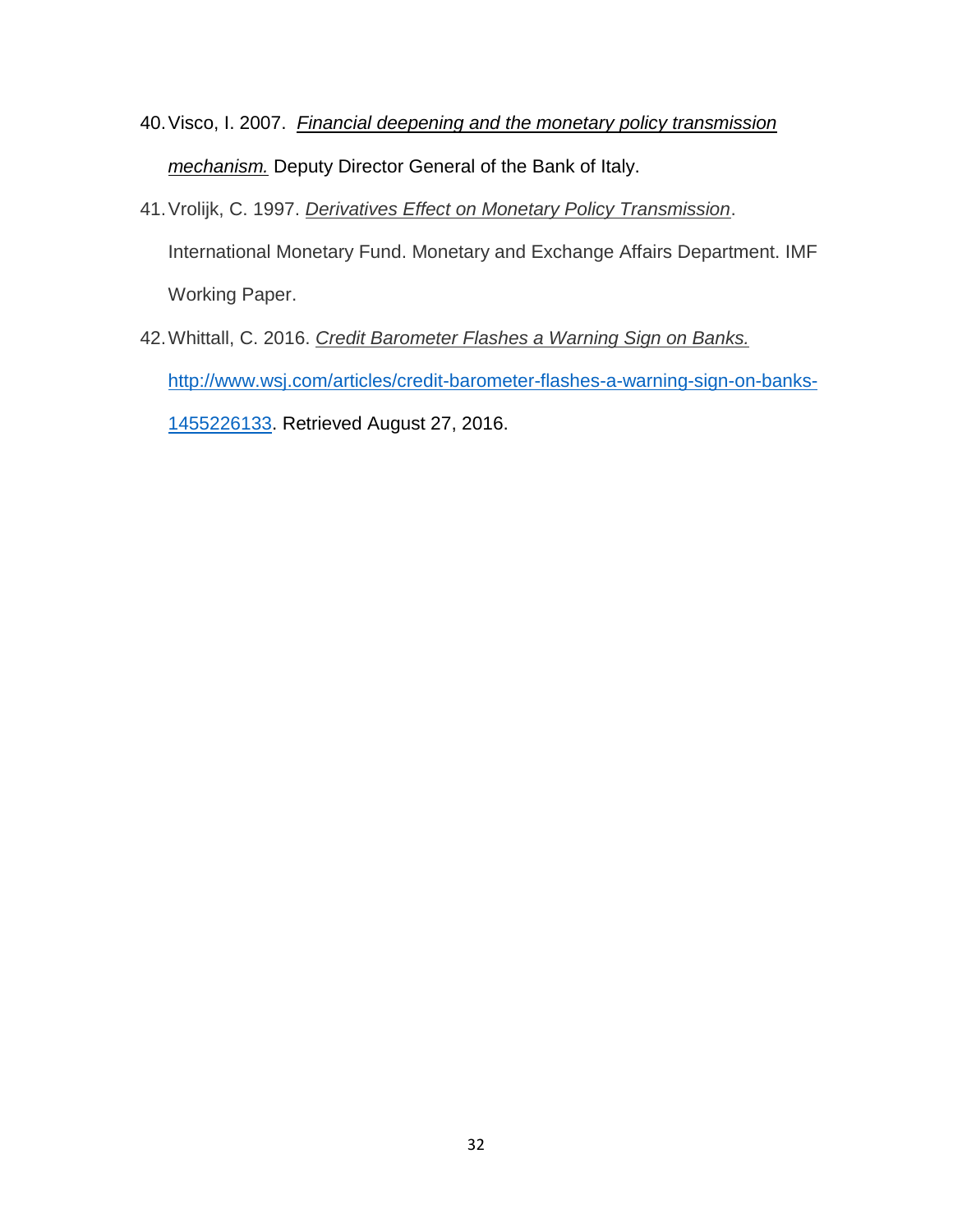APPENDIX – Modeling Outputs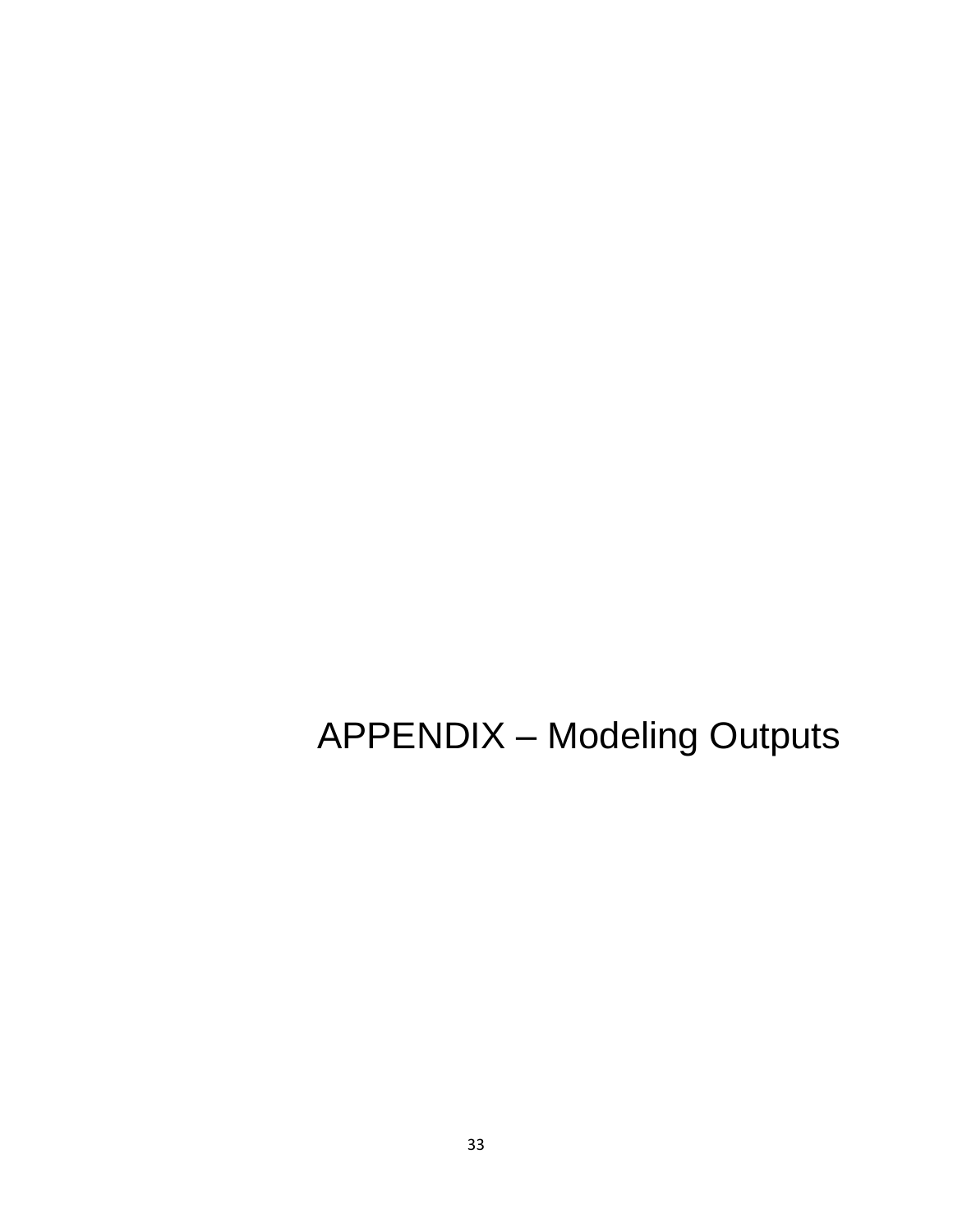# Ordinary Least Squares Regression (OLS)

Dependent Variable: D(FEDFUNDS) Method: Least Squares Date: 03/09/17 Time: 04:39 Sample (adjusted): 2005M12 2016M08 Included observations: 129 after adjustments

| Variable                                                                                                                         | Coefficient                                                                      | Std. Error                                                                                                                           | t-Statistic                | Prob.                                                                            |
|----------------------------------------------------------------------------------------------------------------------------------|----------------------------------------------------------------------------------|--------------------------------------------------------------------------------------------------------------------------------------|----------------------------|----------------------------------------------------------------------------------|
| C<br>D(LOG(CDS))                                                                                                                 | $-0.026913$<br>$-0.320065$                                                       | 0.012654<br>0.089279                                                                                                                 | $-2.126832$<br>$-3.585002$ | 0.0354<br>0.0005                                                                 |
| R-squared<br>Adjusted R-squared<br>S.E. of regression<br>Sum squared resid<br>Log likelihood<br>F-statistic<br>Prob(F-statistic) | 0.091899<br>0.084748<br>0.143686<br>2.621993<br>68.24105<br>12.85224<br>0.000479 | Mean dependent var<br>S.D. dependent var<br>Akaike info criterion<br>Schwarz criterion<br>Hannan-Quinn criter.<br>Durbin-Watson stat |                            | $-0.027907$<br>0.150191<br>$-1.026993$<br>$-0.982655$<br>$-1.008978$<br>0.809417 |

#### OLS + AUTO-REGRESSION

Dependent Variable: D(FEDFUNDS) Method: ARMA Maximum Likelihood (OPG - BHHH) Date: 03/09/17 Time: 08:18 Sample: 2005M12 2016M08 Included observations: 129 Convergence achieved after 74 iterations Coefficient covariance computed using outer product of gradients

| Variable           | Coefficient        | Std. Error                  | t-Statistic                 | Prob.            |
|--------------------|--------------------|-----------------------------|-----------------------------|------------------|
| C                  | $-0.019270$        | 0.025787                    | $-0.747252$                 | 0.4563           |
| D(LOG(CDS))        | $-0.244926$        | 0.064830                    | $-3.777970$                 | 0.0002           |
| AR(8)              | 0.385432           | 0.041007                    | 9.399186                    | 0.0000           |
| <b>SIGMASQ</b>     | 0.017404           | 0.001319                    | 13.19256                    | 0.0000           |
| R-squared          | 0.222428           | Mean dependent var          |                             | $-0.027907$      |
| Adjusted R-squared | 0.203766           | S.D. dependent var          |                             | 0.150191         |
| S.E. of regression | 0.134018           | Akaike info criterion       |                             | $-1.141191$      |
| Sum squared resid  | 2.245112           | Schwarz criterion           |                             | $-1.052515$      |
| Log likelihood     | 77.60682           | Hannan-Quinn criter.        |                             | $-1.105160$      |
| <b>F-statistic</b> | 11.91891           | Durbin-Watson stat          |                             | 0.818192         |
| Prob(F-statistic)  | 0.000001           |                             |                             |                  |
| Inverted AR Roots  | .89<br>$-.00+.89i$ | .63+.63i<br>$-0.63 - 0.63i$ | .63-.63i<br>$-0.63 - 0.63i$ | .00-.89i<br>-.89 |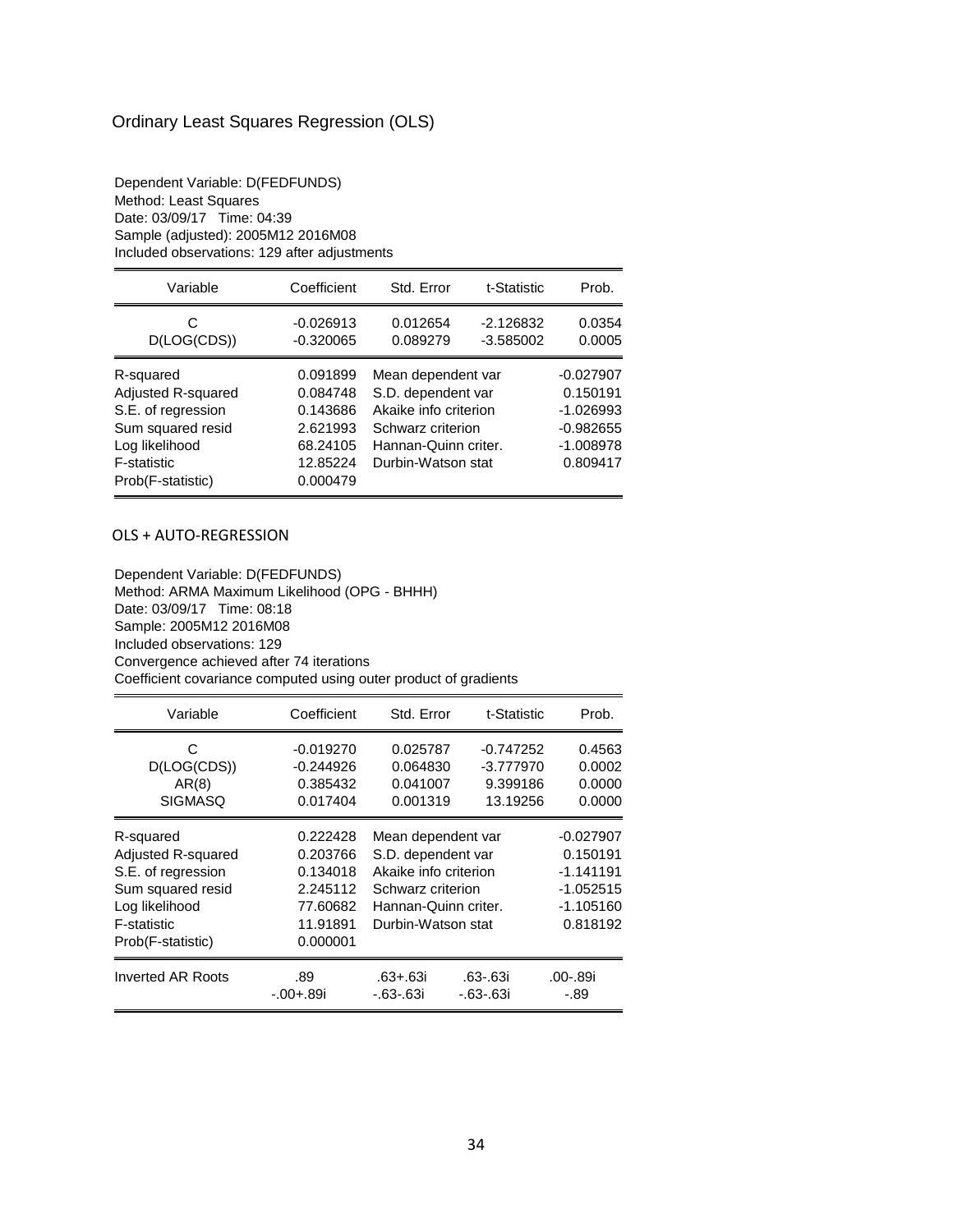| Dependent Variable: D(FEDFUNDS)              |  |  |  |  |
|----------------------------------------------|--|--|--|--|
| Method: Least Squares                        |  |  |  |  |
| Date: 03/09/17 Time: 04:43                   |  |  |  |  |
| Sample (adjusted): 2005M12 2016M08           |  |  |  |  |
| Included observations: 129 after adjustments |  |  |  |  |

| Variable                                                                                                                                | Coefficient                                                                      | Std. Error                                                                                                                           | t-Statistic                                        | Prob.                                                                            |
|-----------------------------------------------------------------------------------------------------------------------------------------|----------------------------------------------------------------------------------|--------------------------------------------------------------------------------------------------------------------------------------|----------------------------------------------------|----------------------------------------------------------------------------------|
| C<br>D(LOG(CDS))<br>D(LOG(INFLATION))<br>D(UNEMPLOY)                                                                                    | $-0.032765$<br>$-0.268832$<br>4.013502<br>0.096136                               | 0.013078<br>0.092634<br>2.436160<br>0.128961                                                                                         | $-2.505301$<br>$-2.902097$<br>1.647471<br>0.745464 | 0.0135<br>0.0044<br>0.1020<br>0.4574                                             |
| R-squared<br><b>Adjusted R-squared</b><br>S.E. of regression<br>Sum squared resid<br>Log likelihood<br>F-statistic<br>Prob(F-statistic) | 0.117855<br>0.096684<br>0.142746<br>2.547048<br>70.11152<br>5.566688<br>0.001284 | Mean dependent var<br>S.D. dependent var<br>Akaike info criterion<br>Schwarz criterion<br>Hannan-Quinn criter.<br>Durbin-Watson stat |                                                    | $-0.027907$<br>0.150191<br>$-1.024985$<br>$-0.936308$<br>$-0.988954$<br>0.800751 |

Dependent Variable: D(FEDFUNDS) Method: ARMA Maximum Likelihood (OPG - BHHH) Date: 03/09/17 Time: 08:37 Sample: 2005M12 2016M08 Included observations: 129 Convergence achieved after 59 iterations Coefficient covariance computed using outer product of gradients

| Variable                 | Coefficient | Std. Error            | t-Statistic     | Prob.       |
|--------------------------|-------------|-----------------------|-----------------|-------------|
| С                        | $-0.024431$ | 0.026857              | $-0.909646$     | 0.3648      |
| D(LOG(CDS))              | $-0.199613$ | 0.064599              | $-3.090009$     | 0.0025      |
| D(LOG(INFLATION))        | 3.444731    | 1.464968              | 2.351404        | 0.0203      |
| D(UNEMPLOY)              | 0.048748    | 0.165627              | 0.294326        | 0.7690      |
| AR(8)                    | 0.387079    | 0.048771              | 7.936669        | 0.0000      |
| <b>SIGMASQ</b>           | 0.016929    | 0.001280              | 13.22249        | 0.0000      |
| R-squared                | 0.243639    | Mean dependent var    |                 | $-0.027907$ |
| Adjusted R-squared       | 0.212892    | S.D. dependent var    |                 | 0.150191    |
| S.E. of regression       | 0.133248    | Akaike info criterion |                 | $-1.137748$ |
| Sum squared resid        | 2.183868    | Schwarz criterion     |                 | $-1.004734$ |
| Log likelihood           | 79.38476    | Hannan-Quinn criter.  |                 | $-1.083702$ |
| F-statistic              | 7.924146    | Durbin-Watson stat    |                 | 0.799709    |
| Prob(F-statistic)        | 0.000002    |                       |                 |             |
| <b>Inverted AR Roots</b> | .89         | .63-.63i              | .63+.63i        | $-.00-.89i$ |
|                          | $-.00+.89i$ | $-0.63 - 0.631$       | $-0.63 - 0.63i$ | -.89        |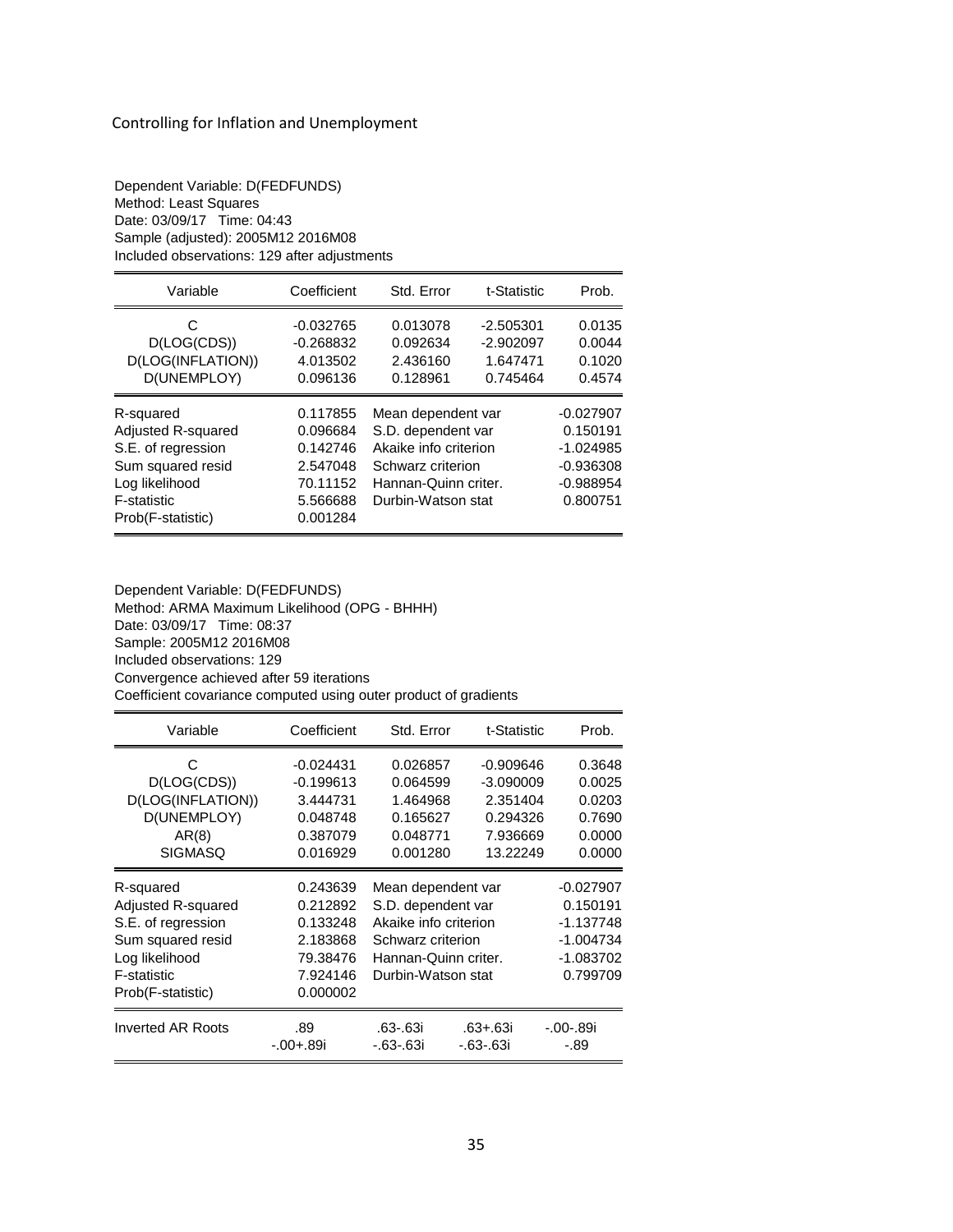#### Co-integration test

Date: 03/04/17 Time: 09:35 Sample (adjusted): 2007M01 2016M08 Included observations: 116 after adjustments Trend assumption: Linear deterministic trend Series: FEDFUNDS LOG(CDS) Lags interval (in first differences): 1 to 13

Unrestricted Cointegration Rank Test (Trace)

| Hypothesized<br>No. of $CE(s)$ | Eigenvalue | Trace<br><b>Statistic</b> | 0.05<br><b>Critical Value</b> | Prob.** |
|--------------------------------|------------|---------------------------|-------------------------------|---------|
| None *                         | 0.108219   | 18.51147                  | 15.49471                      | 0.0170  |
| At most 1 *                    | 0.044048   | 5.225505                  | 3.841466                      | 0.0223  |

Trace test indicates 2 cointegrating eqn(s) at the 0.05 level

\* denotes rejection of the hypothesis at the 0.05 level

\*\*MacKinnon-Haug-Michelis (1999) p-values

Unrestricted Cointegration Rank Test (Maximum Eigenvalue)

| Hypothesized<br>No. of $CE(s)$ | Eigenvalue | Max-Eigen<br>Statistic | 0.05<br><b>Critical Value</b> | Prob.** |
|--------------------------------|------------|------------------------|-------------------------------|---------|
| None                           | 0.108219   | 13.28597               | 14.26460                      | 0.0709  |
| At most 1 <sup>*</sup>         | 0.044048   | 5.225505               | 3.841466                      | 0.0223  |

Max-eigenvalue test indicates no cointegration at the 0.05 level

\* denotes rejection of the hypothesis at the 0.05 level

\*\*MacKinnon-Haug-Michelis (1999) p-values

Unrestricted Cointegrating Coefficients (normalized by b'\*S11\*b=I):

| <b>FEDFUNDS</b> | LOG(CDS)  |
|-----------------|-----------|
| -0.314751       | 2.770774  |
| -1.035504       | -5.200112 |

Unrestricted Adjustment Coefficients (alpha):

| D(FEDFUNDS)<br>D(LOG(CDS))                              | 0.025073<br>$-0.029537$ | 0.007334<br>0.017088                                                  |          |  |
|---------------------------------------------------------|-------------------------|-----------------------------------------------------------------------|----------|--|
| 1 Cointegrating Equation(s):                            |                         | Log likelihood                                                        | 219.5317 |  |
|                                                         |                         |                                                                       |          |  |
|                                                         |                         | Normalized cointegrating coefficients (standard error in parentheses) |          |  |
| <b>FEDFUNDS</b>                                         | LOG(CDS)                |                                                                       |          |  |
| 1.000000                                                | $-8.803063$             |                                                                       |          |  |
|                                                         | (4.04771)               |                                                                       |          |  |
| Adjustment coefficients (standard error in parentheses) |                         |                                                                       |          |  |
| D(FEDFUNDS)                                             | $-0.007892$             |                                                                       |          |  |
|                                                         | (0.00268)               |                                                                       |          |  |
| D(LOG(CDS))                                             | 0.009297                |                                                                       |          |  |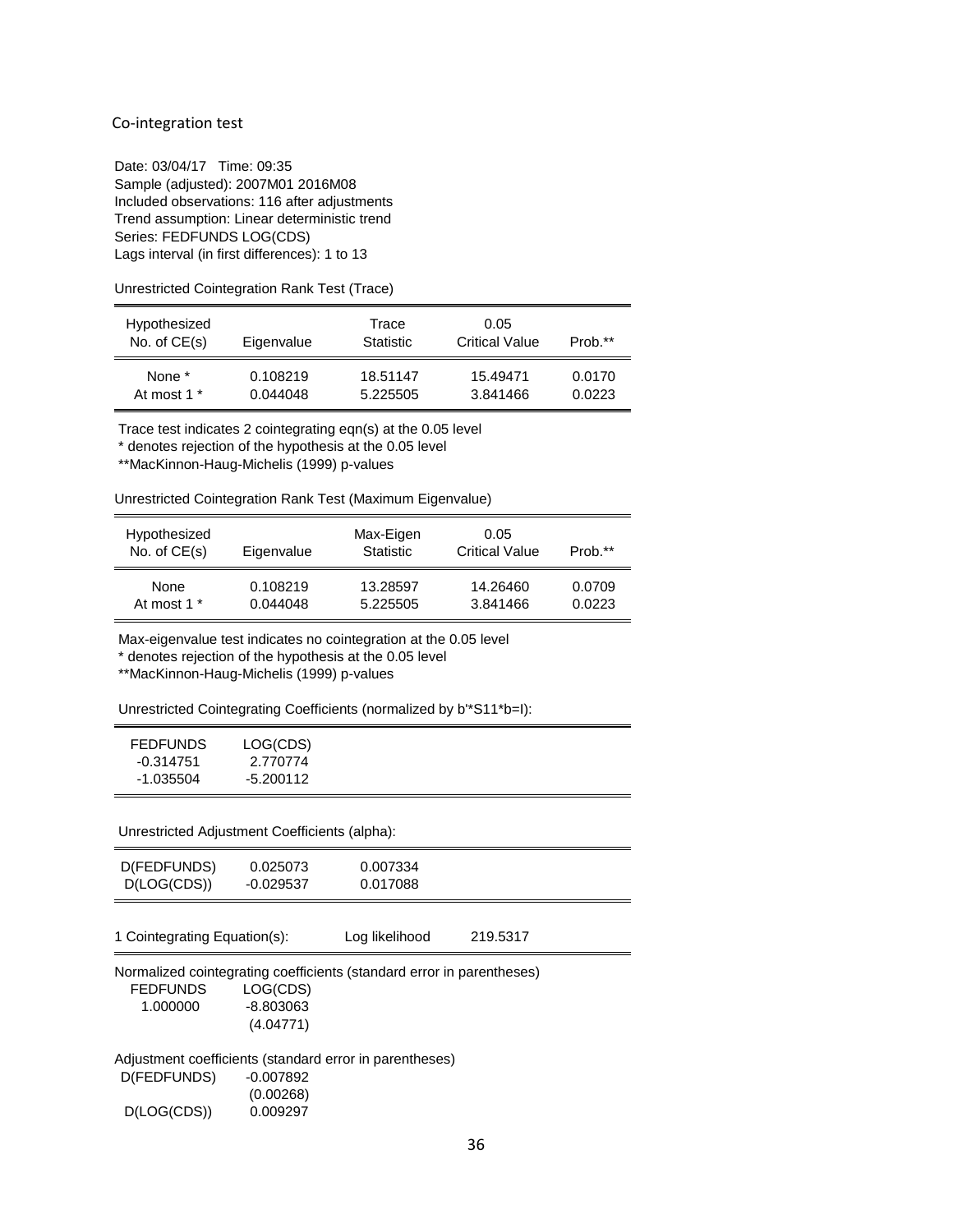### Vector Error Correction Modeling (VECM)

Vector Error Correction Estimates Date: 03/04/17 Time: 10:11 Sample (adjusted): 2007M01 2016M08 Included observations: 116 after adjustments Standard errors in ( ) & t-statistics in [ ]

| Cointegrating Eq:        | CointEq1                                 |                                          |
|--------------------------|------------------------------------------|------------------------------------------|
| FEDFUNDS(-1)             | 1.000000                                 |                                          |
| $LOG(CDS(-1))$           | $-8.803063$<br>(4.04771)<br>$[-2.17483]$ |                                          |
| C                        | 38.54354                                 |                                          |
| <b>Error Correction:</b> | D(FEDFUNDS)                              | D(LOG(CDS))                              |
| CointEq1                 | -0.007892<br>(0.00268)<br>$[-2.93971]$   | 0.009297<br>(0.00394)<br>[2.35712]       |
| D(FEDFUNDS(-1))          | 0.678531<br>(0.11240)<br>[6.03687]       | -0.486361<br>(0.16514)<br>$[-2.94521]$   |
| D(FEDFUNDS(-2))          | 0.015807<br>(0.12228)<br>[0.12927]       | 0.113770<br>(0.17965)<br>[0.63327]       |
| D(FEDFUNDS(-3))          | $-0.096777$<br>(0.12015)<br>$[-0.80545]$ | 0.305979<br>(0.17653)<br>[1.73332]       |
| D(FEDFUNDS(-4))          | $-0.232853$<br>(0.12019)<br>$[-1.93735]$ | $-0.218402$<br>(0.17659)<br>$[-1.23680]$ |
| D(FEDFUNDS(-5))          | 0.390975<br>(0.12445)<br>[3.14155]       | $-0.216406$<br>(0.18285)<br>$[-1.18353]$ |
| D(FEDFUNDS(-6))          | 0.009395<br>(0.12026)<br>[0.07813]       | 0.233870<br>(0.17668)<br>[1.32368]       |
| D(FEDFUNDS(-7))          | $-0.482566$                              | $-0.109850$                              |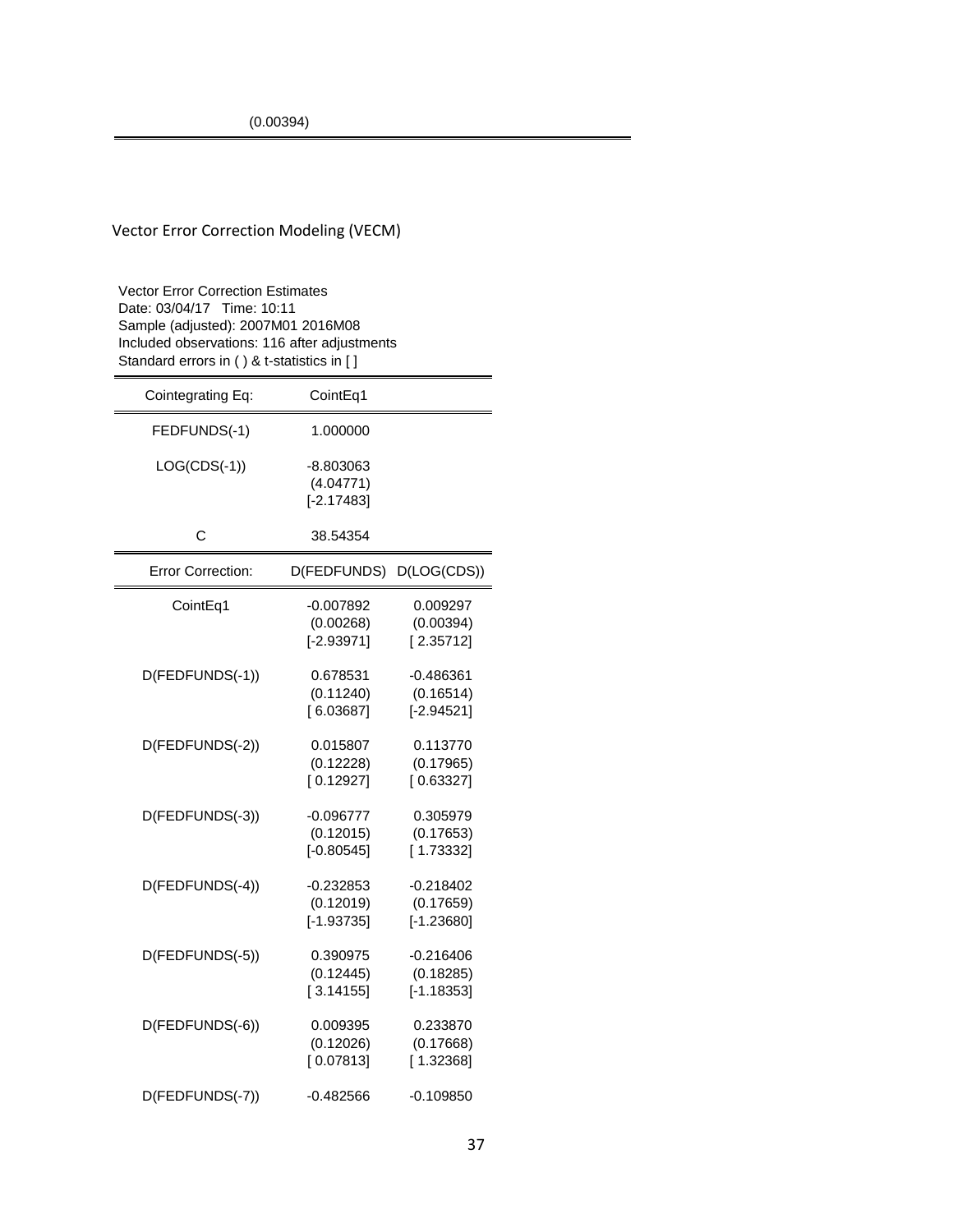|                   | (0.11300)<br>$[-4.27039]$                | (0.16602)<br>$[-0.66165]$                |
|-------------------|------------------------------------------|------------------------------------------|
| D(FEDFUNDS(-8))   | 0.515521<br>(0.12672)<br>[4.06809]       | $-0.109064$<br>(0.18618)<br>$[-0.58579]$ |
| D(FEDFUNDS(-9))   | 0.116378<br>(0.12436)<br>[0.93585]       | 0.064081<br>(0.18270)<br>[0.35074]       |
| D(FEDFUNDS(-10))  | $-0.085127$<br>(0.11907)<br>$[-0.71490]$ | 0.069730<br>(0.17495)<br>[0.39858]       |
| D(FEDFUNDS(-11))  | $-0.180147$<br>(0.11526)<br>$[-1.56297]$ | $-0.313161$<br>(0.16934)<br>$[-1.84930]$ |
| D(FEDFUNDS(-12))  | 0.396795<br>(0.11975)<br>[3.31353]       | 0.046423<br>(0.17594)<br>[0.26386]       |
| D(FEDFUNDS(-13))  | $-0.110059$<br>(0.10759)<br>$[-1.02293]$ | 0.125119<br>(0.15808)<br>[0.79151]       |
| $D(LOG(CDS(-1)))$ | 0.050096<br>(0.07700)<br>[0.65059]       | $-0.083573$<br>(0.11313)<br>$[-0.73873]$ |
| D(LOG(CDS(-2)))   | $-0.138289$<br>(0.07221)<br>$[-1.91516]$ | $-0.195635$<br>(0.10609)<br>$[-1.84407]$ |
| D(LOG(CDS(-3)))   | $-0.073632$<br>(0.07587)<br>$[-0.97050]$ | $-0.003920$<br>(0.11147)<br>$[-0.03516]$ |
| $D(LOG(CDS(-4)))$ | 0.061503<br>(0.07586)<br>[0.81077]       | -0.038690<br>(0.11145)<br>$[-0.34715]$   |
| $D(LOG(CDS(-5)))$ | 0.089172<br>(0.07705)<br>[1.15735]       | 0.020727<br>(0.11320)<br>[0.18309]       |
| $D(LOG(CDS(-6)))$ | $-0.260816$<br>(0.07754)<br>$[-3.36380]$ | 0.027146<br>(0.11392)<br>[0.23829]       |
| $D(LOG(CDS(-7)))$ | $-0.104561$<br>(0.08222)<br>$[-1.27179]$ | $-0.044825$<br>(0.12079)<br>$[-0.37109]$ |
| $D(LOG(CDS(-8)))$ | $-0.052034$<br>(0.07687)                 | 0.000499<br>(0.11294)                    |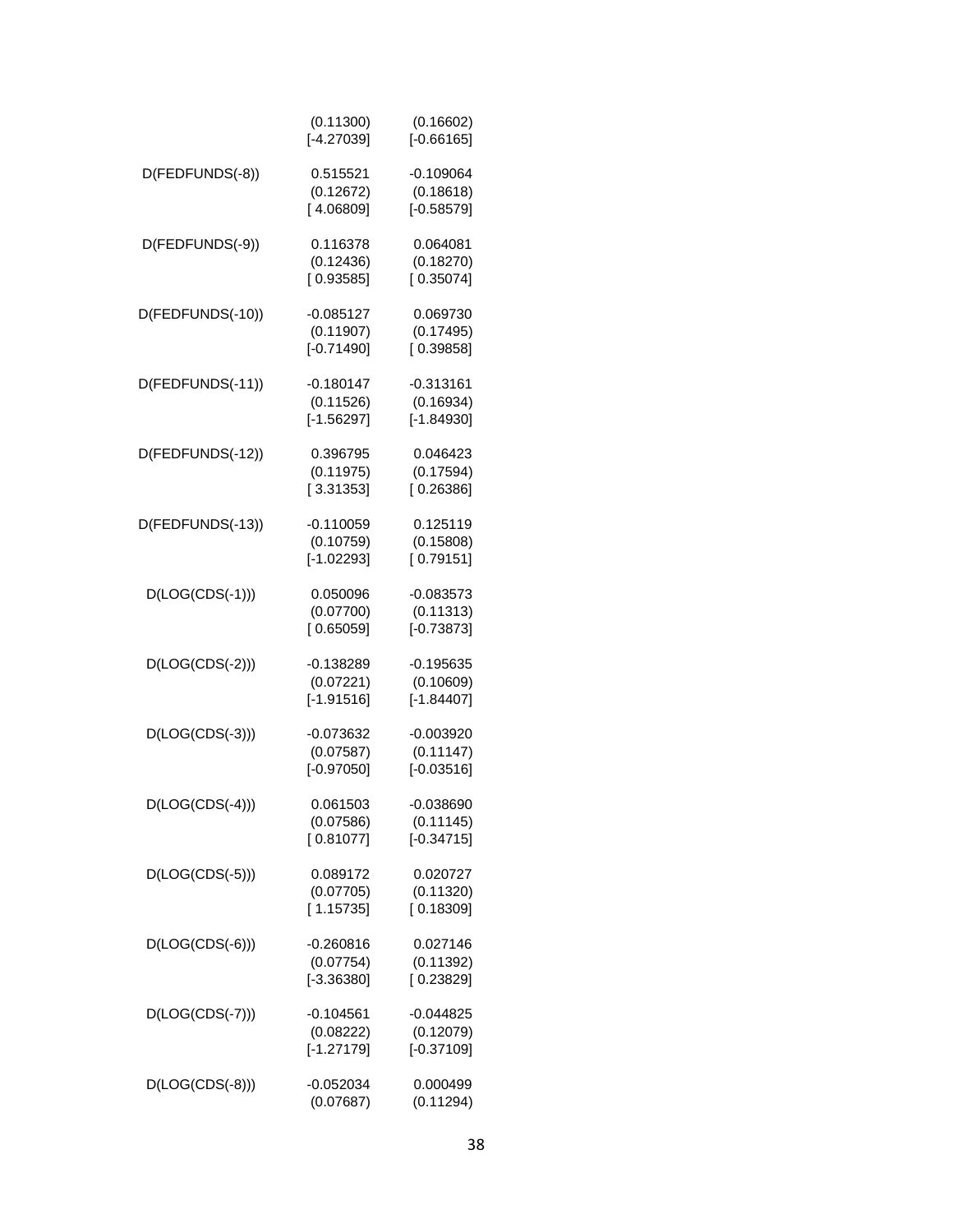|                                         | $[-0.67688]$         | [0.00442]            |
|-----------------------------------------|----------------------|----------------------|
| $D(LOG(CDS(-9)))$                       | $-0.072500$          | $-0.145485$          |
|                                         | (0.07721)            | (0.11345)            |
|                                         | $[-0.93894]$         | $[-1.28243]$         |
| D(LOG(CDS(-10)))                        | $-0.022827$          | $-0.050295$          |
|                                         | (0.07825)            | (0.11496)            |
|                                         | $[-0.29174]$         | $[-0.43749]$         |
| $D(LOG(CDS(-11)))$                      | 0.103154             | $-0.183037$          |
|                                         | (0.07874)            | (0.11569)            |
|                                         | [1.31006]            | $[-1.58220]$         |
| $D(LOG(CDS(-12)))$                      | 0.182121             | 0.108222             |
|                                         | (0.07632)            | (0.11213)            |
|                                         | [2.38634]            | [0.96517]            |
| $D(LOG(CDS(-13)))$                      | $-0.051856$          | $-0.019536$          |
|                                         | (0.07942)            | (0.11668)            |
|                                         | $[-0.65295]$         | $[-0.16743]$         |
| Ċ                                       | $-0.001059$          | -0.010429            |
|                                         | (0.00997)            | (0.01465)            |
|                                         | $[-0.10625]$         | $[-0.71194]$         |
| R-squared                               | 0.710570             | 0.339843             |
| Adj. R-squared                          | 0.621767             | 0.137295             |
| Sum sq. resids                          | 0.742579             | 1.602921             |
| S.E. equation                           | 0.091861             | 0.134963             |
| F-statistic<br>Log likelihood           | 8.001685<br>128.3737 | 1.677840<br>83.74537 |
| Akaike AIC                              | $-1.730581$          | $-0.961127$          |
| Schwarz SC                              | $-1.065921$          | $-0.296467$          |
| Mean dependent                          | $-0.041724$          | 0.006494             |
| S.D. dependent                          | 0.149365             | 0.145306             |
|                                         |                      |                      |
| Determinant resid covariance (dof adj.) |                      | 0.000135             |
| Determinant resid covariance            |                      | 7.78E-05             |
| Log likelihood                          |                      | 219.5317             |
| Akaike information criterion            |                      | $-2.785029$          |
| Schwarz criterion                       |                      | $-1.408234$          |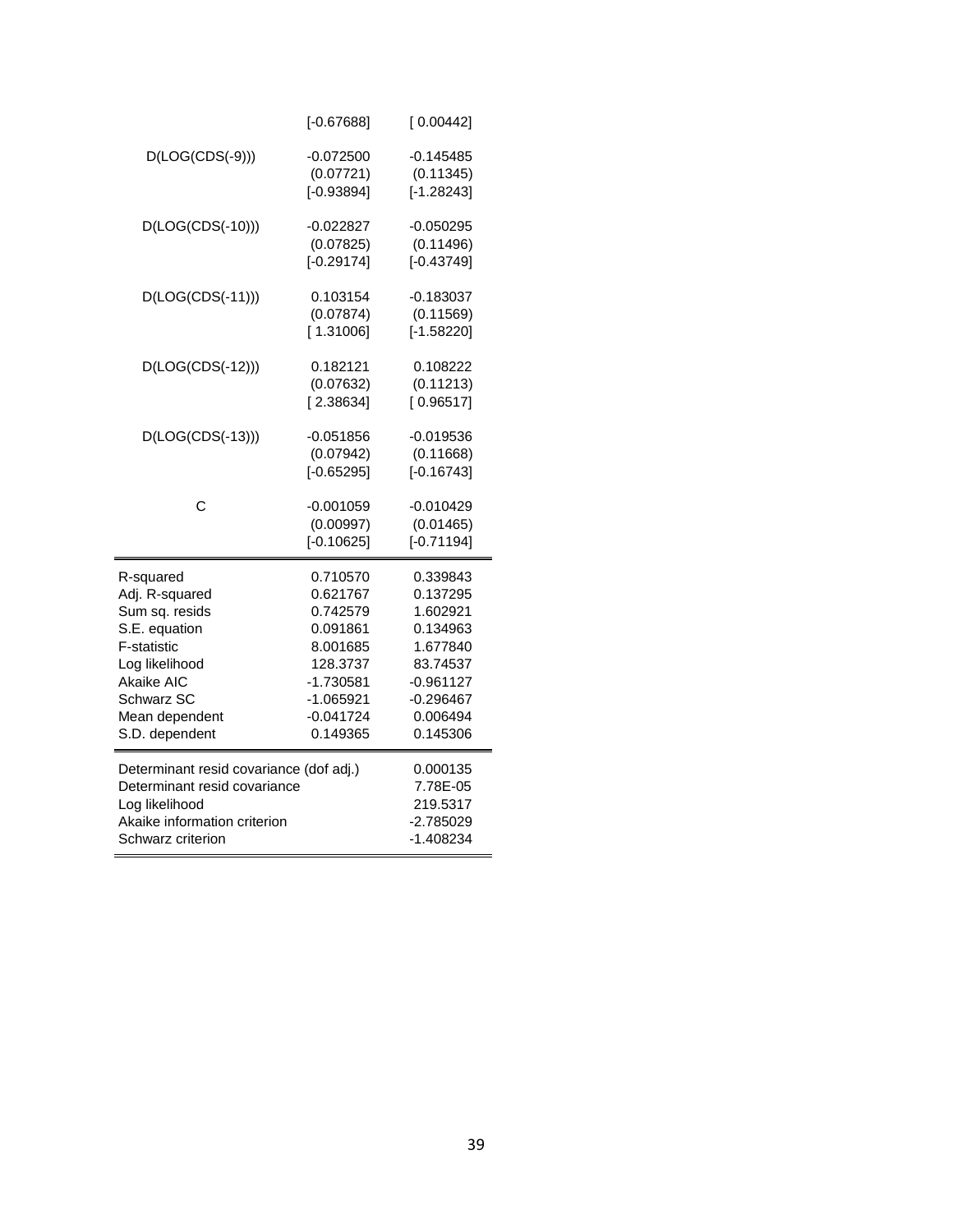| Dependent Variable: D(FEDFUNDS)                                                      |
|--------------------------------------------------------------------------------------|
| Method: Least Squares (Gauss-Newton / Marquardt steps)                               |
| Date: 03/04/17 Time: 10:23                                                           |
| Sample (adjusted): 2007M01 2016M08                                                   |
| Included observations: 116 after adjustments                                         |
| D(FEDFUNDS) = C(1)*(FEDFUNDS(-1) - 8.80306271734*LOG(CDS(-1)) +                      |
| 38.5435394264) + C(2)*D(FEDFUNDS(-1)) + C(3)*D(FEDFUNDS(-2))                         |
| + $C(4)$ *D(FEDFUNDS(-3)) + $C(5)$ *D(FEDFUNDS(-4)) + $C(6)$                         |
| *D(FEDFUNDS(-5)) + C(7)*D(FEDFUNDS(-6)) + C(8)*D(FEDFUNDS(                           |
| -7)) + C(9)*D(FEDFUNDS(-8)) + C(10)*D(FEDFUNDS(-9)) + C(11)                          |
| *D(FEDFUNDS(-10)) + C(12)*D(FEDFUNDS(-11)) + C(13)                                   |
| $D(FEDFUNDS(-12)) + C(14)^*D(FEDFUNDS(-13)) + C(15)$                                 |
| $^{\ast}D(LOG(CDS(-1))) + C(16)^{\ast}D(LOG(CDS(-2))) + C(17)^{\ast}D(LOG(CDS(-3)))$ |
| + $C(18)^*D(LOG(CDS(-4)))$ + $C(19)^*D(LOG(CDS(-5)))$ + $C(20)$                      |
| $*D(LOG(CDS(-6))) + C(21)*D(LOG(CDS(-7))) + C(22)*D(LOG(CDS(-8)))$                   |
| + $C(23)^*D(LOG(CDS(-9)))$ + $C(24)^*D(LOG(CDS(-10)))$ + $C(25)$                     |
| $*D(LOG(CDS(-11))) + C(26)*D(LOG(CDS(-12))) + C(27)*D(LOG(CDS(11))$                  |
| $-13)) + C(28)$                                                                      |
|                                                                                      |

|                    | Coefficient | Std. Error            | t-Statistic | Prob.       |
|--------------------|-------------|-----------------------|-------------|-------------|
| C(1)               | $-0.007892$ | 0.002685              | $-2.939708$ | 0.0042      |
| C(2)               | 0.678531    | 0.112398              | 6.036871    | 0.0000      |
| C(3)               | 0.015807    | 0.122279              | 0.129266    | 0.8974      |
| C(4)               | $-0.096777$ | 0.120151              | $-0.805455$ | 0.4227      |
| C(5)               | $-0.232853$ | 0.120191              | -1.937355   | 0.0559      |
| C(6)               | 0.390975    | 0.124453              | 3.141545    | 0.0023      |
| C(7)               | 0.009395    | 0.120256              | 0.078126    | 0.9379      |
| C(8)               | $-0.482566$ | 0.113003              | -4.270393   | 0.0000      |
| C(9)               | 0.515521    | 0.126723              | 4.068095    | 0.0001      |
| C(10)              | 0.116378    | 0.124356              | 0.935846    | 0.3519      |
| C(11)              | $-0.085127$ | 0.119074              | $-0.714905$ | 0.4766      |
| C(12)              | $-0.180147$ | 0.115259              | $-1.562971$ | 0.1216      |
| C(13)              | 0.396795    | 0.119750              | 3.313526    | 0.0013      |
| C(14)              | $-0.110059$ | 0.107593              | $-1.022926$ | 0.3091      |
| C(15)              | 0.050096    | 0.077001              | 0.650591    | 0.5170      |
| C(16)              | $-0.138289$ | 0.072208              | $-1.915159$ | 0.0587      |
| C(17)              | $-0.073632$ | 0.075870              | $-0.970502$ | 0.3345      |
| C(18)              | 0.061503    | 0.075857              | 0.810775    | 0.4197      |
| C(19)              | 0.089172    | 0.077049              | 1.157346    | 0.2503      |
| C(20)              | $-0.260816$ | 0.077536              | $-3.363795$ | 0.0011      |
| C(21)              | $-0.104561$ | 0.082216              | $-1.271786$ | 0.2068      |
| C(22)              | $-0.052034$ | 0.076873              | $-0.676880$ | 0.5003      |
| C(23)              | $-0.072500$ | 0.077215              | -0.938936   | 0.3503      |
| C(24)              | $-0.022827$ | 0.078246              | $-0.291739$ | 0.7712      |
| C(25)              | 0.103154    | 0.078739              | 1.310065    | 0.1936      |
| C(26)              | 0.182121    | 0.076318              | 2.386342    | 0.0192      |
| C(27)              | $-0.051856$ | 0.079419              | $-0.652947$ | 0.5155      |
| C(28)              | $-0.001059$ | 0.009971              | $-0.106253$ | 0.9156      |
| R-squared          | 0.710570    | Mean dependent var    |             | $-0.041724$ |
| Adjusted R-squared | 0.621767    | S.D. dependent var    |             | 0.149365    |
| S.E. of regression | 0.091861    | Akaike info criterion |             | $-1.730581$ |
| Sum squared resid  | 0.742579    | Schwarz criterion     |             | $-1.065921$ |
| Log likelihood     | 128.3737    | Hannan-Quinn criter.  |             | $-1.460767$ |
| F-statistic        | 8.001685    | Durbin-Watson stat    |             | 2.041119    |
| Prob(F-statistic)  | 0.000000    |                       |             |             |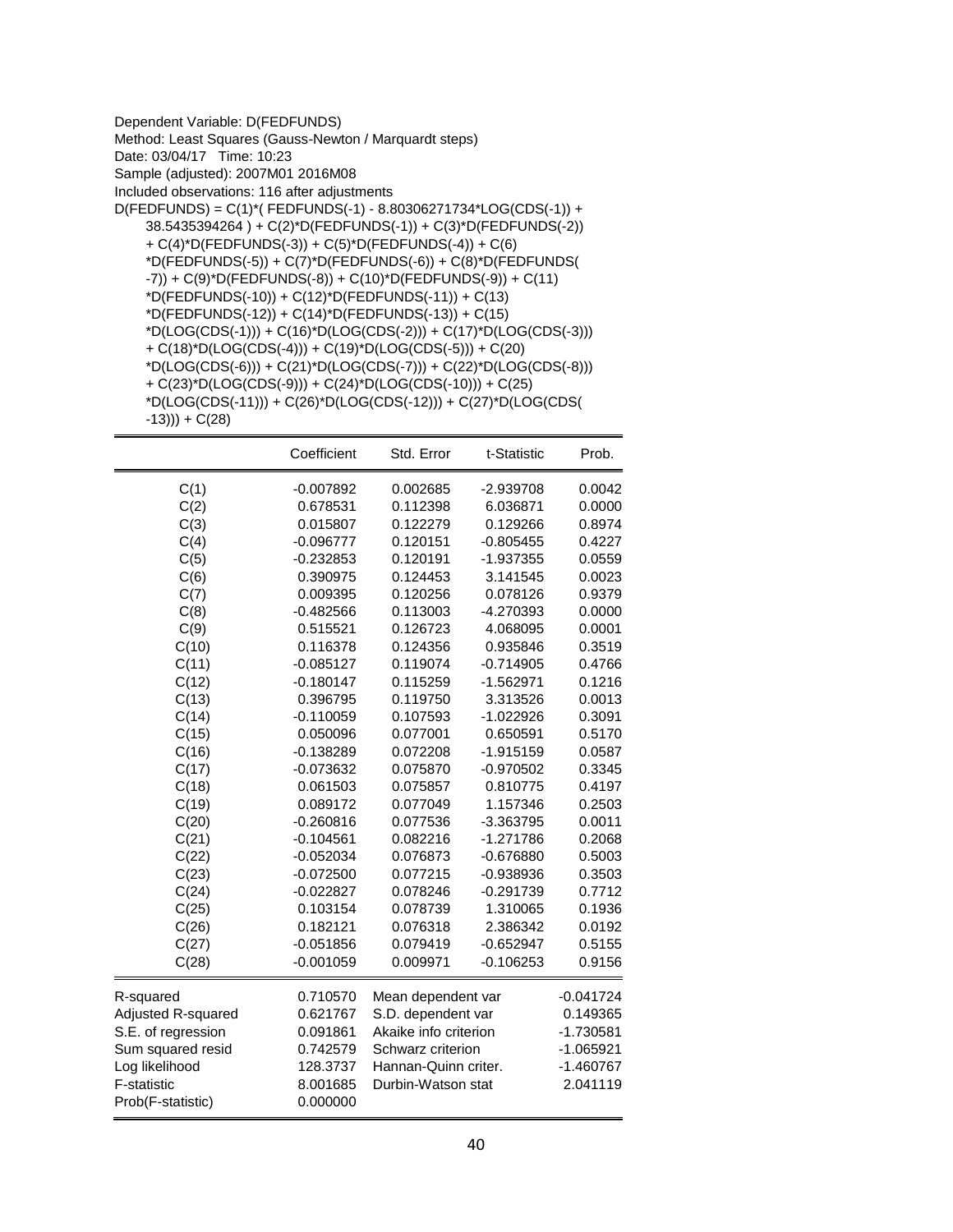## Wald Test: to check the short run causality from CDS to FFR

Wald Test: Equation: Untitled

| <b>Test Statistic</b> | Value    | df       | Probability |
|-----------------------|----------|----------|-------------|
| F-statistic           | 2.968096 | (13, 88) | 0.0012      |
| Chi-square            | 38.58524 | 13       | 0.0002      |

Null Hypothesis: C(15)=C(16)=C(17)=C(18)=C(19)=C(20)=  $C(21)=C(22)=C(23)=C(24)=C(25)=C(26)=C(27)=0$ 

Null Hypothesis Summary:

| Normalized Restriction $(= 0)$ | Value       | Std. Err. |
|--------------------------------|-------------|-----------|
| C(15)                          | 0.050096    | 0.077001  |
| C(16)                          | $-0.138289$ | 0.072208  |
| C(17)                          | $-0.073632$ | 0.075870  |
| C(18)                          | 0.061503    | 0.075857  |
| C(19)                          | 0.089172    | 0.077049  |
| C(20)                          | $-0.260816$ | 0.077536  |
| C(21)                          | $-0.104561$ | 0.082216  |
| C(22)                          | $-0.052034$ | 0.076873  |
| C(23)                          | $-0.072500$ | 0.077215  |
| C(24)                          | -0.022827   | 0.078246  |
| C(25)                          | 0.103154    | 0.078739  |
| C(26)                          | 0.182121    | 0.076318  |
| C(27)                          | $-0.051856$ | 0.079419  |

Restrictions are linear in coefficients.

reject Null. C is not zero. There's a short run causality from CDS to FFR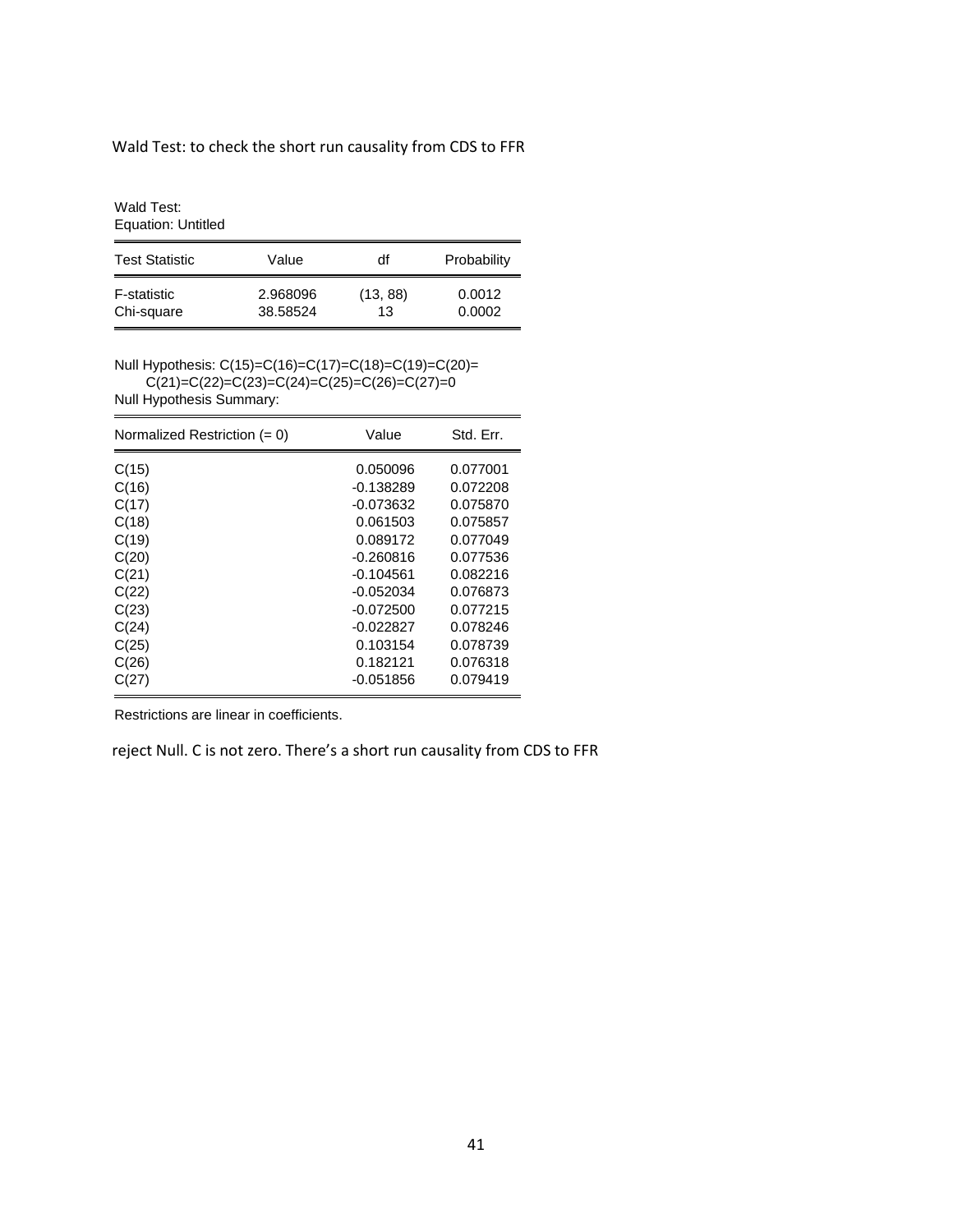#### Model Robustness Tests:

- o Serial correlation
- o Heteroskedascity
- o Normal distribution

#### Serial correlation

 $\equiv$ 

Breusch-Godfrey Serial Correlation LM Test:

| F-statistic   | $0.915141$ Prob. $F(13.75)$   | 0.5417 |
|---------------|-------------------------------|--------|
| Obs*R-squared | 15.88127 Prob. Chi-Square(13) | 0.2556 |

Test Equation: Dependent Variable: RESID Method: Least Squares Date: 03/04/17 Time: 10:53 Sample: 2007M01 2016M08 Included observations: 116 Presample missing value lagged residuals set to zero.

| Variable  | Coefficient | Std. Error | t-Statistic | Prob.  |
|-----------|-------------|------------|-------------|--------|
| C(1)      | 0.016470    | 0.045607   | 0.361132    | 0.7190 |
| C(2)      | 1.626497    | 3.999792   | 0.406645    | 0.6854 |
| C(3)      | $-0.901265$ | 1.618777   | $-0.556757$ | 0.5794 |
| C(4)      | $-0.121966$ | 0.627720   | $-0.194300$ | 0.8465 |
| C(5)      | 0.041094    | 0.390324   | 0.105282    | 0.9164 |
| C(6)      | 0.492614    | 1.177178   | 0.418470    | 0.6768 |
| C(7)      | $-0.386934$ | 1.310324   | $-0.295296$ | 0.7686 |
| C(8)      | $-0.222324$ | 0.482585   | $-0.460695$ | 0.6464 |
| C(9)      | 0.635092    | 1.863165   | 0.340868    | 0.7342 |
| C(10)     | $-0.686670$ | 1.575209   | $-0.435923$ | 0.6641 |
| C(11)     | $-0.119660$ | 0.923584   | $-0.129561$ | 0.8973 |
| C(12)     | 0.099869    | 0.201022   | 0.496805    | 0.6208 |
| C(13)     | 0.279200    | 0.809411   | 0.344942    | 0.7311 |
| C(14)     | $-0.615439$ | 1.376109   | $-0.447232$ | 0.6560 |
| C(15)     | 0.156886    | 0.414630   | 0.378376    | 0.7062 |
| C(16)     | 0.000878    | 0.115496   | 0.007599    | 0.9940 |
| C(17)     | 0.204423    | 0.552270   | 0.370151    | 0.7123 |
| C(18)     | 0.176086    | 0.473263   | 0.372068    | 0.7109 |
| C(19)     | $-0.065683$ | 0.141507   | $-0.464168$ | 0.6439 |
| C(20)     | $-0.155216$ | 0.408465   | $-0.379998$ | 0.7050 |
| C(21)     | 0.372809    | 0.943288   | 0.395223    | 0.6938 |
| C(22)     | 0.302349    | 0.732098   | 0.412989    | 0.6808 |
| C(23)     | 0.166982    | 0.442761   | 0.377139    | 0.7071 |
| C(24)     | 0.077418    | 0.415440   | 0.186352    | 0.8527 |
| C(25)     | 0.002115    | 0.250006   | 0.008459    | 0.9933 |
| C(26)     | $-0.147506$ | 0.344233   | $-0.428506$ | 0.6695 |
| C(27)     | $-0.250420$ | 0.830524   | $-0.301521$ | 0.7639 |
| C(28)     | 0.001704    | 0.012106   | 0.140768    | 0.8884 |
| RESID(-1) | $-1.680566$ | 4.048173   | $-0.415142$ | 0.6792 |
| RESID(-2) | $-0.077191$ | 1.222989   | $-0.063117$ | 0.9498 |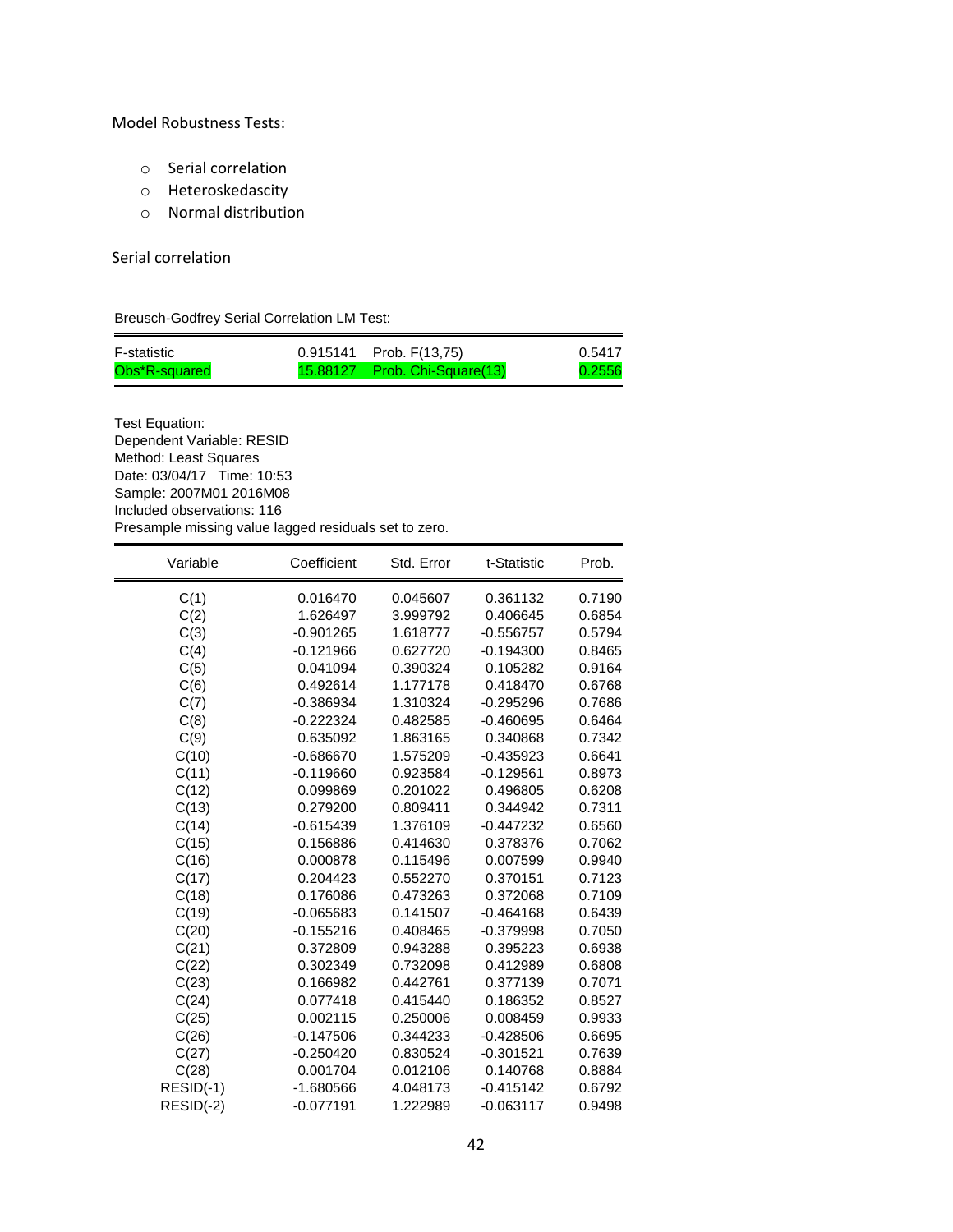| RESID(-3)          | $-0.024021$ | 0.488644              | $-0.049159$ | 0.9609      |
|--------------------|-------------|-----------------------|-------------|-------------|
| RESID(-4)          | 0.027718    | 0.331386              | 0.083642    | 0.9336      |
| RESID(-5)          | $-0.079511$ | 0.332269              | $-0.239298$ | 0.8115      |
| RESID(-6)          | $-0.218586$ | 0.241000              | $-0.906997$ | 0.3673      |
| RESID(-7)          | $-0.133812$ | 0.220161              | $-0.607794$ | 0.5452      |
| $RESID(-8)$        | 0.129156    | 0.218205              | 0.591903    | 0.5557      |
| RESID(-9)          | 0.232324    | 0.210867              | 1.101752    | 0.2741      |
| <b>RESID(-10)</b>  | $-0.141155$ | 0.206427              | $-0.683801$ | 0.4962      |
| <b>RESID(-11)</b>  | $-0.386975$ | 0.205005              | -1.887636   | 0.0629      |
| <b>RESID(-12)</b>  | $-0.220992$ | 0.197088              | $-1.121287$ | 0.2657      |
| $RESID(-13)$       | 0.183389    | 0.195590              | 0.937617    | 0.3515      |
| R-squared          | 0.136907    | Mean dependent var    |             | $-1.44E-18$ |
| Adjusted R-squared | $-0.323409$ | S.D. dependent var    |             | 0.080357    |
| S.E. of regression | 0.092442    | Akaike info criterion |             | $-1.653677$ |
| Sum squared resid  | 0.640914    | Schwarz criterion     |             | $-0.680425$ |
| Log likelihood     | 136.9132    | Hannan-Quinn criter.  |             | $-1.258592$ |
| F-statistic        | 0.297421    | Durbin-Watson stat    |             | 1.997577    |
| Prob(F-statistic)  | 0.999967    |                       |             |             |

No serial correlation

Heteroskedascity

Heteroskedasticity Test: Breusch-Pagan-Godfrey

| F-statistic         | 1.542774 Prob. F(28,87)       | 0.0660 |
|---------------------|-------------------------------|--------|
| Obs*R-squared       | 38.48709 Prob. Chi-Square(28) | 0.0895 |
| Scaled explained SS | 154.6612 Prob. Chi-Square(28) | 0.0000 |

Test Equation: Dependent Variable: RESID^2 Method: Least Squares Date: 03/04/17 Time: 10:56 Sample: 2007M01 2016M08 Included observations: 116

| Variable      | Coefficient | Std. Error | t-Statistic | Prob.  |
|---------------|-------------|------------|-------------|--------|
| С             | 0.004548    | 0.012094   | 0.376018    | 0.7078 |
| FEDFUNDS(-1)  | $-0.057666$ | 0.026568   | $-2.170500$ | 0.0327 |
| $CDS(-1)$     | $-0.000234$ | 0.000195   | $-1.197902$ | 0.2342 |
| FEDFUNDS(-2)  | 0.038664    | 0.048129   | 0.803328    | 0.4240 |
| FEDFUNDS(-3)  | 0.033827    | 0.049347   | 0.685495    | 0.4949 |
| FEDFUNDS(-4)  | 1.32E-05    | 0.049310   | 0.000267    | 0.9998 |
| FEDFUNDS(-5)  | $-0.009856$ | 0.051175   | $-0.192594$ | 0.8477 |
| FEDFUNDS(-6)  | $-0.079187$ | 0.053077   | $-1.491919$ | 0.1393 |
| FEDFUNDS(-7)  | 0.178442    | 0.049881   | 3.577375    | 0.0006 |
| FEDFUNDS(-8)  | $-0.109192$ | 0.051334   | $-2.127082$ | 0.0362 |
| FEDFUNDS(-9)  | $-0.016548$ | 0.055731   | $-0.296933$ | 0.7672 |
| FEDFUNDS(-10) | 0.002937    | 0.051560   | 0.056957    | 0.9547 |
| FEDFUNDS(-11) | 0.065450    | 0.051910   | 1.260842    | 0.2107 |
| FEDFUNDS(-12) | $-0.028631$ | 0.050826   | $-0.563319$ | 0.5747 |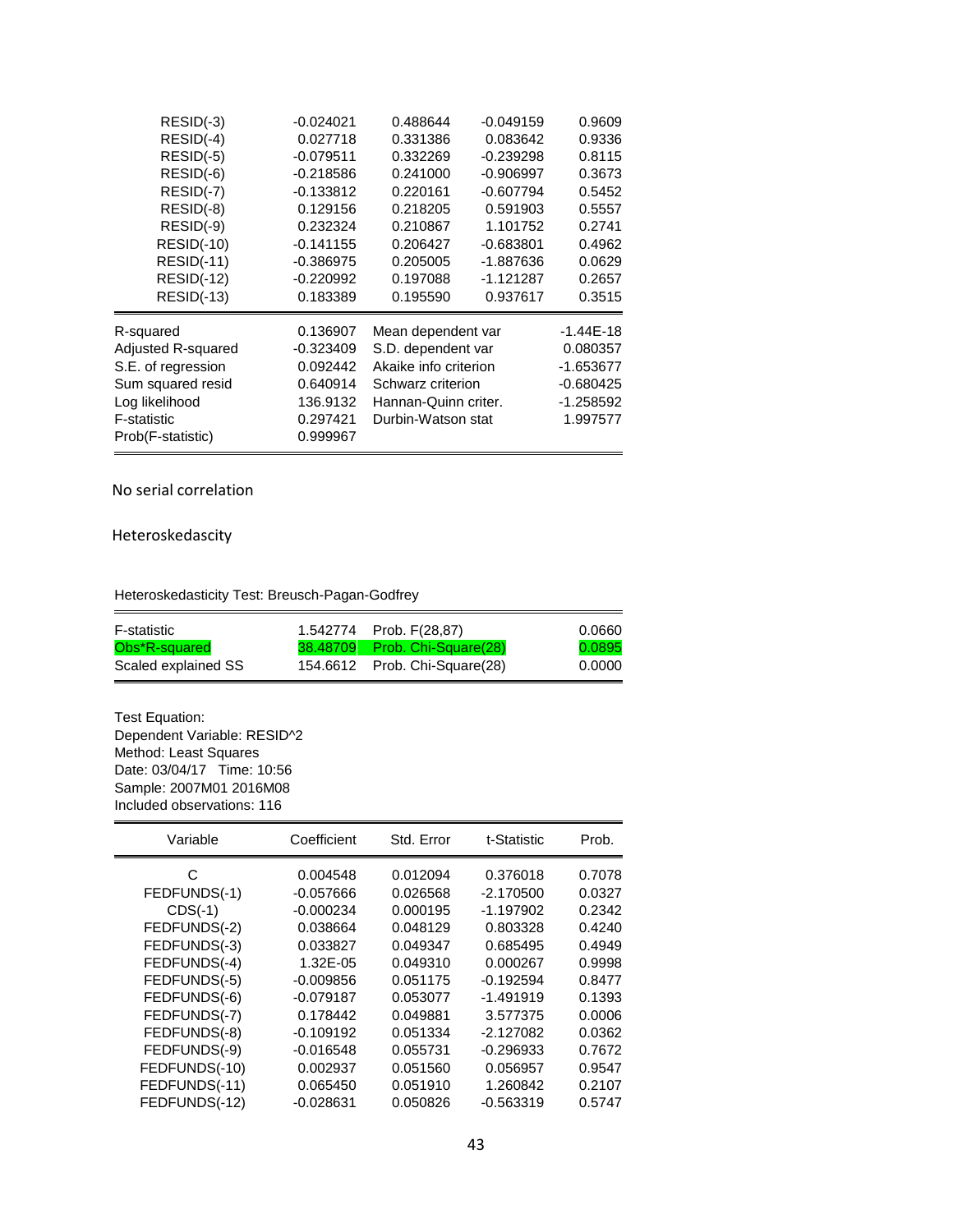| FEDFUNDS(-13)      | $-0.057764$   | 0.051577              | $-1.119948$ | 0.2658      |
|--------------------|---------------|-----------------------|-------------|-------------|
| FEDFUNDS(-14)      | 0.041990      | 0.028917              | 1.452093    | 0.1501      |
| $CDS(-2)$          | 0.000209      | 0.000253              | 0.822869    | 0.4128      |
| $CDS(-3)$          | $-7.45E - 05$ | 0.000249              | $-0.298926$ | 0.7657      |
| $CDS(-4)$          | $-9.36E - 05$ | 0.000251              | $-0.373003$ | 0.7101      |
| $CDS(-5)$          | $-0.000173$   | 0.000262              | $-0.659298$ | 0.5114      |
| $CDS(-6)$          | 0.000911      | 0.000266              | 3.430792    | 0.0009      |
| $CDS(-7)$          | $-0.000252$   | 0.000281              | $-0.897540$ | 0.3719      |
| $CDS(-8)$          | $-0.000373$   | 0.000268              | -1.390420   | 0.1679      |
| $CDS(-9)$          | $-0.000193$   | 0.000249              | $-0.771923$ | 0.4423      |
| CDS(-10)           | 0.000210      | 0.000248              | 0.844860    | 0.4005      |
| CDS(-11)           | 0.000140      | 0.000244              | 0.574719    | 0.5670      |
| CDS(-12)           | $-0.000129$   | 0.000234              | $-0.548927$ | 0.5845      |
| CDS(-13)           | 4.26E-05      | 0.000232              | 0.183739    | 0.8546      |
| $CDS(-14)$         | $-2.23E - 05$ | 0.000179              | $-0.125094$ | 0.9007      |
| R-squared          | 0.331785      | Mean dependent var    |             | 0.006402    |
| Adjusted R-squared | 0.116728      | S.D. dependent var    |             | 0.024026    |
| S.E. of regression | 0.022581      | Akaike info criterion |             | $-4.531135$ |
| Sum squared resid  | 0.044360      | Schwarz criterion     |             | $-3.842737$ |
| Log likelihood     | 291.8058      | Hannan-Quinn criter.  |             | -4.251685   |
| F-statistic        | 1.542774      | Durbin-Watson stat    |             | 2.337389    |
| Prob(F-statistic)  | 0.066030      |                       |             |             |

# No Heteroskedascity





| Series: Residuals<br>Sample 2007M01 2016M08<br>Observations 116 |           |  |  |  |
|-----------------------------------------------------------------|-----------|--|--|--|
| Mean                                                            | -1.44e-18 |  |  |  |
| Median                                                          | 0.004720  |  |  |  |
| Maximum                                                         | በ 172574  |  |  |  |
| Minimum                                                         | -0.501431 |  |  |  |
| Std. Dev.                                                       | 0.080357  |  |  |  |
| Skewness                                                        | -2.112997 |  |  |  |
| Kurtosis                                                        | 14.96519  |  |  |  |
| Jarque-Bera                                                     | 778.2863  |  |  |  |
| Probability                                                     | 0.000000  |  |  |  |

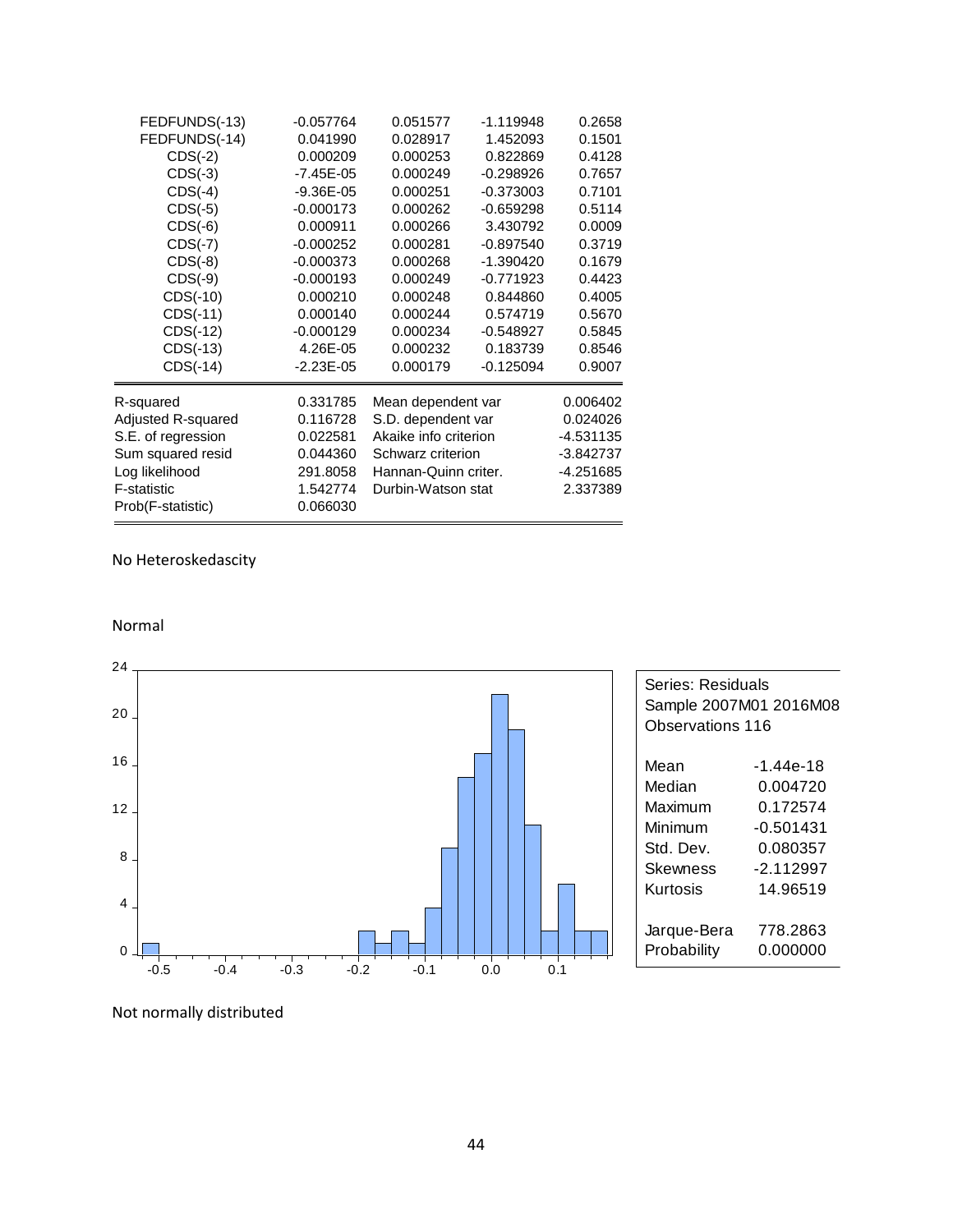## ARCH/EGARCH

Heteroskedasticity Test: ARCH

| F-statistic   | 7.071249 Prob. F(1,126)      | 0.0089 |
|---------------|------------------------------|--------|
| Obs*R-squared | 6.801769 Prob. Chi-Square(1) | 0.0091 |

Test Equation: Dependent Variable: RESID^2 Method: Least Squares Date: 03/09/17 Time: 11:15 Sample (adjusted): 2006M01 2016M08 Included observations: 128 after adjustments

| Variable                                                                                                                         | Coefficient                                                                      | Std. Error                                                                                                                           | t-Statistic          | Prob.                                                                         |
|----------------------------------------------------------------------------------------------------------------------------------|----------------------------------------------------------------------------------|--------------------------------------------------------------------------------------------------------------------------------------|----------------------|-------------------------------------------------------------------------------|
| C<br>$RESID^2(-1)$                                                                                                               | 0.013271<br>0.230535                                                             | 0.006353<br>0.086694                                                                                                                 | 2.088831<br>2.659182 | 0.0387<br>0.0089                                                              |
| R-squared<br>Adjusted R-squared<br>S.E. of regression<br>Sum squared resid<br>Log likelihood<br>F-statistic<br>Prob(F-statistic) | 0.053139<br>0.045624<br>0.069797<br>0.613819<br>160.1414<br>7.071249<br>0.008850 | Mean dependent var<br>S.D. dependent var<br>Akaike info criterion<br>Schwarz criterion<br>Hannan-Quinn criter.<br>Durbin-Watson stat |                      | 0.017311<br>0.071446<br>$-2.470959$<br>$-2.426396$<br>$-2.452853$<br>2.050538 |